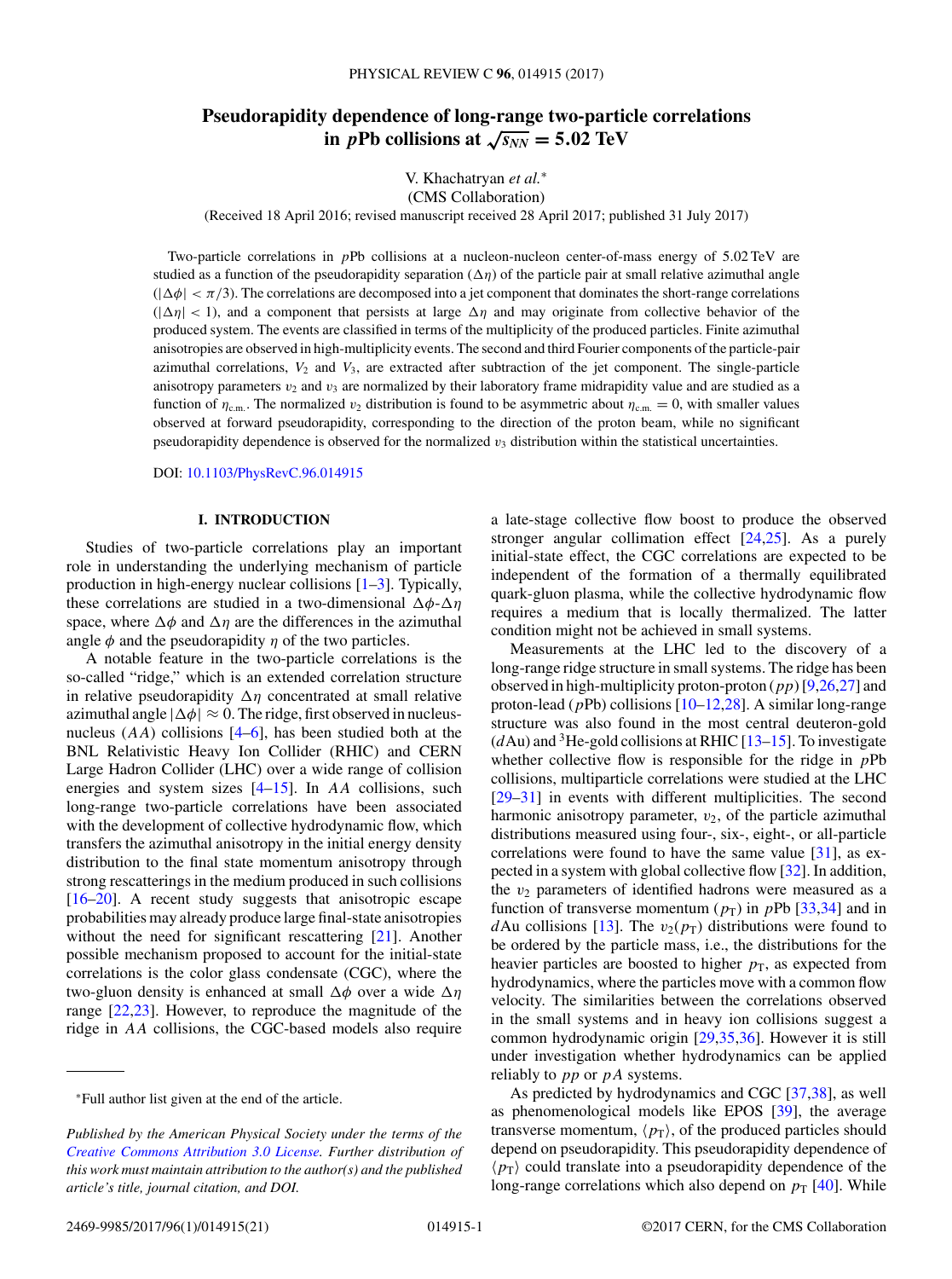hydrodynamics predicts that the pseudorapidity dependence of  $\langle p_T \rangle$  follows that of the charged particle pseudorapidity density  $dN/d\eta$  which increases at negative pseudorapidity, in the CGC both a rising or a falling trend of  $\langle p_T \rangle$  with pseudorapidity may be possible [\[38\]](#page-10-0). Thus, a measurement of the pseudorapidity dependence of the ridge may provide further insights into its origin. The pseudorapidity dependence of the Fourier coefficients extracted using the long-range two-particle correlations could also be influenced by event-by-event fluctuations of the initial energy density [\[41–43\]](#page-10-0). The pressure gradients that drive the hydrodynamic expansion may differ in different pseudorapidity regions, causing a pseudorapidity-dependent phase shift in the event-plane orientation determined from the direction of maximum particle emission. Evidence for such event-plane decorrelation has been found in  $pPb$  collisions [\[44\]](#page-10-0). Additional studies of the pseudorapidity dependence of the ridge may contribute to elucidating the longitudinal dynamics of the produced system.

The two-particle correlation measurement is performed using "trigger" and "associated" particles as described in Ref. [\[45\]](#page-10-0). The trigger particles are defined as charged particles detected within a given  $p_T^{\text{trig}}$  range. The particle pairs are formed by associating each trigger particle with the remaining charged particles from a certain  $p_T^{\text{assoc}}$  range. Typically, both particles are selected from a wide identical range of pseudorapidity, and therefore by construction the  $\Delta \eta$  distribution is symmetric about  $\Delta \eta = 0$  [\[29\]](#page-10-0). Any  $\Delta \eta$ dependence in the ridge correlation signal would be averaged out by the integration over the trigger and associated particle pseudorapidity distributions [\[46\]](#page-10-0). To gain further insights about the long-range ridge correlation in the  $pPb$  system, in this paper we perform a  $\Delta \eta$ -dependent analysis by restricting the trigger particle to a narrow pseudorapidity range. With this method, the combinatorial background resembles the single-particle density. Therefore, the correlation function in pPb collisions is nonuniform in  $\Delta \eta$ .

The ridge correlation is often characterized by the Fourier coefficients  $V_n$ . The  $V_n$  values are determined from a Fourier decomposition of long-range two-particle  $\Delta \phi$  correlation functions given by

$$
\frac{1}{N_{\text{trig}}} \frac{dN^{\text{pair}}}{d\Delta\phi} = \frac{N_{\text{assoc}}}{2\pi} \left[ 1 + \sum_{n} 2V_n \cos(n\Delta\phi) \right] \tag{1}
$$

as described in Refs.  $[8,45]$  $[8,45]$ , where  $N<sup>pair</sup>$  is the total number of correlated hadron pairs.  $N_{\text{assoc}}$  represents the total number of associated particles per trigger particle for a given  $(p_T^{\text{trig}}, p_T^{\text{assoc}})$ bin.

To remove short-range correlations from jets and other sources, a pseudorapidity separation may be applied between the trigger and associated particle; alternatively, the correlations in low multiplicity events may be measured and subtracted from those in high multiplicity events after appropriate scaling, to remove the short-range correlations, which are likely to have similar  $\Delta \eta$ - $\Delta \phi$  shapes in high- and low-multiplicity collisions. Both methods are used in this analysis.

The single-particle anisotropy parameters  $v_n$  are extracted from the particle-pair Fourier coefficients  $V_n$ , assuming that

they factorize [\[47\]](#page-10-0). The  $v_n$  values are then normalized by their laboratory frame midrapidity values and are studied as a function of  $\eta_{\rm c.m.}$ . These distributions are compared to the normalized pseudorapidity distributions of the mean transverse momentum.

#### **II. CMS DETECTOR**

A detailed description of the CMS detector, together with a definition of the coordinate system used and the relevant kinematic variables, can be found in Ref. [\[48\]](#page-10-0). The main results in this paper are based on data from the silicon tracker. This detector consists of 1440 silicon pixel and 15 148 silicon strip detector modules, and is located in the 3.8 T magnetic field of the superconducting solenoid. It measures the trajectories of the charged particles emitted within the pseudorapidity range  $|\eta_{lab}| < 2.5$ , and provides an impact parameter resolution of  $\sim$ 15 µm and a transverse momentum resolution of about 1% for particles with  $p_T = 2 \text{ GeV}/c$ , and 1.5% for particles at  $p_T = 100 \,\text{GeV/c}.$ 

The electromagnetic calorimeter (ECAL) and the hadron calorimeter (HCAL) are also located inside the solenoid. The ECAL consists of 75 848 lead-tungstate crystals, arranged in a quasiprojective geometry and distributed in a barrel region ( $|\eta_{\text{lab}}|$  < 1.48) and two endcaps that extend up to  $|\eta_{lab}| = 3.0$ . The HCAL barrel and endcaps are sampling calorimeters composed of brass and scintillator plates, covering  $|\eta_{lab}| < 3.0$ . Iron/quartz fiber Cherenkov hadron forward (HF) calorimeters cover the range  $2.9 < |\eta_{lab}| < 5.2$  on either side of the interaction region. The detailed MC simulation of the CMS detector response is based on GEANT4 [\[49\]](#page-10-0).

#### **III. DATA SAMPLES AND EVENT SELECTION**

The data used are from  $pPb$  collisions recorded by the CMS detector in 2013, corresponding to an integrated luminosity of about 35 nb<sup>-1</sup> [\[50\]](#page-10-0). The beam energies were 4 TeV for protons and 1.58 TeV per nucleon for lead nuclei, resulting in a centerof-mass energy per nucleon pair of  $\sqrt{s_{NN}} = 5.02 \text{ TeV}$ . The direction of the higher-energy proton beam was initially set up to be clockwise, and then reversed. Massless particles emitted at  $\eta_{\rm c.m.} = 0$  were detected at  $\eta_{\rm lab} = -0.465$  (clockwise proton beam) or at  $\eta_{\text{lab}} = 0.465$  (counterclockwise proton beam) in the laboratory frame. Both datasets were used in this paper. The data in which the proton beam traveled clockwise were reflected about  $\eta_{\text{lab}} = 0$  and combined with the rest of the data, so that the proton beam direction is always associated with the positive  $\eta_{\text{lab}}$  direction.

The online triggering, and the offline reconstruction and selection follow the same procedure as described in Ref. [\[29\]](#page-10-0). Minimum-bias events were selected by requiring that at least one track with  $p_T > 0.4 \,\text{GeV/c}$  was found in the pixel tracker for a pPb bunch crossing. Because of hardware limits on the data acquisition rate, only a small fraction  $(10^{-3})$  of all minimum bias triggered events were recorded (i.e., the trigger was "prescaled"). The high-multiplicity triggers were implemented using the level-1 (L1) trigger and high level trigger (HLT) to enhance high multiplicity events that are of interest for the particle correlation studies. At L1, two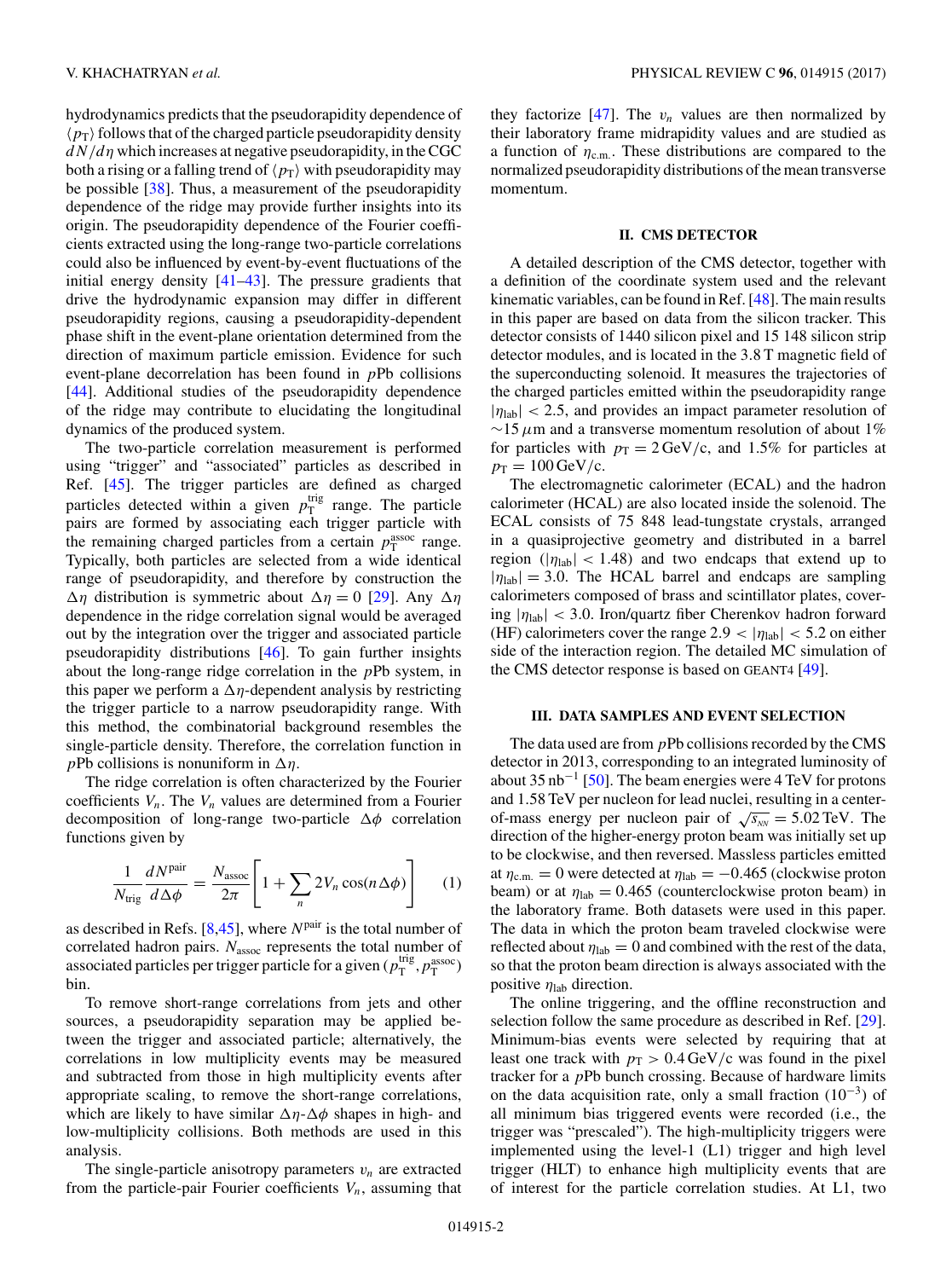event streams were triggered by requiring the total transverse energy summed over ECAL and HCAL to be greater than 20 or 40 GeV/c. Charged tracks were then reconstructed online at the HLT using the three layers of pixel detectors, and requiring a track origin within a cylindrical region of 30 cm length along the beam and 0.2 cm radius perpendicular to the beam [\[51\]](#page-10-0).

In the offline analysis, hadronic collisions were selected by requiring at least 3 GeV/c of total energy in at least one HF calorimeter tower on each side of the interaction region (positive and negative  $\eta_{\text{lab}}$ ). Events were also required to contain at least one reconstructed primary vertex within 15 cm of the nominal interaction point along the beam axis  $(z_{\text{vtx}})$  and within 0.15 cm distance transverse to the beam trajectory.

The *pPb* instantaneous luminosity provided by the LHC in the 2013 pPb run resulted in approximately a 3% probability that at least one additional interaction occurs in the same bunch crossing, i.e., pileup events. A pileup rejection procedure [\[29\]](#page-10-0) was applied to select clean, single-vertex  $pPb$  events. The residual fraction of pileup events was estimated to be no more than  $0.2\%$  for the highest multiplicity pPb interactions studied in this paper  $[29]$ . Based on simulations using the HIJING  $[52]$ and the EPOS [\[53\]](#page-10-0) event generators, these event selections have an acceptance of 94–97% for  $pPb$  interactions that have at least one primary particle with  $E > 3$  GeV in both  $\eta_{\text{lab}}$  ranges of  $-5 < \eta_{\text{lab}} < -3$  and  $3 < \eta_{\text{lab}} < 5$ . The charged-particle information was recorded in the silicon tracker and the tracks were reconstructed within the pseudorapidity range  $|\eta_{lab}| < 2.5$ .

A reconstructed track was considered as a primary track candidate if the impact parameter significance  $d_{xy}/\sigma(d_{xy})$  and the significance of  $z$  separation between the track and the best reconstructed primary vertex (the one associated with the largest number of tracks, or best  $\chi^2$  probability if the same number of tracks was found)  $d_z/\sigma(d_z)$  are both less than 3. In order to remove tracks with poor momentum estimates, the relative uncertainty in the momentum measurement  $\sigma(p_T)/p_T$ was required to be less than 10%. To ensure high tracking efficiency and to reduce the rate of misreconstructed tracks, primary tracks with  $|\eta_{lab}| < 2.4$  and  $p_T > 0.3$  GeV/c were used in the analysis.

The events are classified by  $N_{\text{trk}}^{\text{offline}}$ , the measured number of primary tracks within  $|\eta_{lab}| < 2.4$  and  $p_T > 0.4$  GeV/c (a  $p_T$ cutoff of 0.4 GeV/c was used in the multiplicity determination to match the HLT requirement), in a method similar to the approach used in Refs. [\[9,10\]](#page-9-0). The high- and low-multiplicity events in this paper are defined by  $220 \le N_{\text{trk}}^{\text{offline}} < 260$  and  $2 \leq N_{\text{trk}}^{\text{offline}} < 20$ , respectively. The high-multiplicity selection corresponds to an event fraction of  $3.4 \times 10^{-6}$  of the events. Data from the minimum bias trigger are used for low-multiplicity event selection, while the high-multiplicity triggers with online multiplicity thresholds of 100, 130, 160, and 190 are used for high multiplicity events [\[29\]](#page-10-0).

### **IV. ANALYSIS PROCEDURE**

The dihadron correlation is quantified by azimuthal angle  $\phi$  and pseudorapidity differences between the two particles:

$$
\Delta \phi = \phi_{\rm assoc} - \phi_{\rm trig}, \quad \Delta \eta = \eta_{\rm lab}^{\rm assoc} - \eta_{\rm lab}^{\rm trig},
$$

where  $\phi_{\text{assoc}}$  and  $\eta_{\text{lab}}^{\text{assoc}}$  are the associated particle coordinates and  $\phi_{\text{trig}}$  and  $\eta_{\text{lab}}^{\text{trig}}$  are the trigger particle coordinates, both measured in the laboratory frame. The per-trigger normalized associated particle yield is defined by

$$
S(\Delta \eta, \Delta \phi) = \frac{1}{N_{\text{trig}}} \frac{d^2 N}{d \Delta \eta \, d \Delta \phi}.
$$

Unlike in previous studies  $[4-6,9-12]$ , the trigger particles in this analysis are restricted to two narrow  $\eta_{\text{lab}}$  windows:  $-2.4 < \eta_{\text{lab}}^{\text{trig}} < -2.0$  (Pb side) and  $2.0 < \eta_{\text{lab}}^{\text{trig}} < 2.4$  (*p* side). The associated particles are from the entire measured  $\eta_{\rm lab}$  range of  $-2.4 < \eta_{\rm lab}^{\rm assoc} < 2.4$ .

The associated particles are weighted by the inverse of the efficiency factor,  $\varepsilon_{trk}(\eta_{lab},p_T)$ , as a function of the track's pseudorapidity and  $p_T$  [\[45\]](#page-10-0). The efficiency factor accounts for the detector acceptance  $A(\eta_{\text{lab}}, p_{\text{T}})$ , the reconstruction efficiency  $E(\eta_{lab},p_T)$ , and the fraction of misidentified tracks,  $F(\eta_{\text{lab}},p_{\text{T}}),$ 

$$
\varepsilon_{\text{trk}}(\eta_{\text{lab}}, p_{\text{T}}) = \frac{AE}{1 - F}.
$$

The corresponding correction function is obtained from a PYTHIA6 (tune Z2)  $[54]$  plus GEANT4  $[49]$  simulation.

### **A. Quantifying the jet contributions**

Figure [1](#page-3-0) shows the two-dimensional (2D) correlated yield for the two trigger particle pseudorapidity windows in low and high multiplicity events. The same  $p<sub>T</sub>$  range of 0.3 <  $p_T < 3.0$  GeV/c is used for trigger and associated particles. The peak at  $(0,0)$  is the near-side jet-like structure. In the high multiplicity events, one can notice a ridge-like structure in  $|\Delta \eta|$ at  $\Delta \phi = 0$  atop the high combinatorial background. A similar extensive structure can also be seen on the away side  $\Delta \phi = \pi$ , which contains the away-side jet. Unlike correlation functions from previous studies, the correlated yield is asymmetric in  $\Delta \eta$ ; it reflects the asymmetric single particle  $dN/d\eta$ distribution in the  $pPb$  system.

The  $\Delta \phi$  distribution of the associated yield is projected within each  $\Delta \eta$  bin (with a bin width of 0.2). Before quantifying jet contributions, the zero-yield-at-minimum (ZYAM) technique [\[55\]](#page-10-0) is used to subtract a uniform background in  $\Delta \phi$ . To obtain the ZYAM background normalization, the associated yield distribution is first projected into the range of  $0 < \Delta \phi < \pi$ , and then scanned to find the minimum yield within a  $\Delta \phi$  window of  $\pi/12$  radians. This minimum yield is treated as the ZYAM background. The ZYAM background shape as a function of  $\Delta \eta$  is similar to the shape of the single particle density.

After ZYAM subtraction, the signal will be zero at the minimum. For example, the  $\Delta \phi$  distributions in high- and low-multiplicity collisions are depicted in Fig. [2](#page-4-0) for two, short- $(0 < |\Delta \eta| < 0.2)$  and long-range  $(2.8 < |\Delta \eta| < 3.0)$ ,  $\Delta \eta$  bins. They are composed of two characteristic peaks: one at  $\Delta \phi = 0$  (near-side) and the other at  $\Delta \phi = \pi$  (away-side), with a minimum valley between the two peaks. For low-multiplicity collisions at large  $\Delta \eta$ , no near-side peak is observed.

First, the  $\Delta \eta$  dependence of the correlated yield is analyzed. In each  $\Delta \eta$  bin, the correlated yield is averaged within the near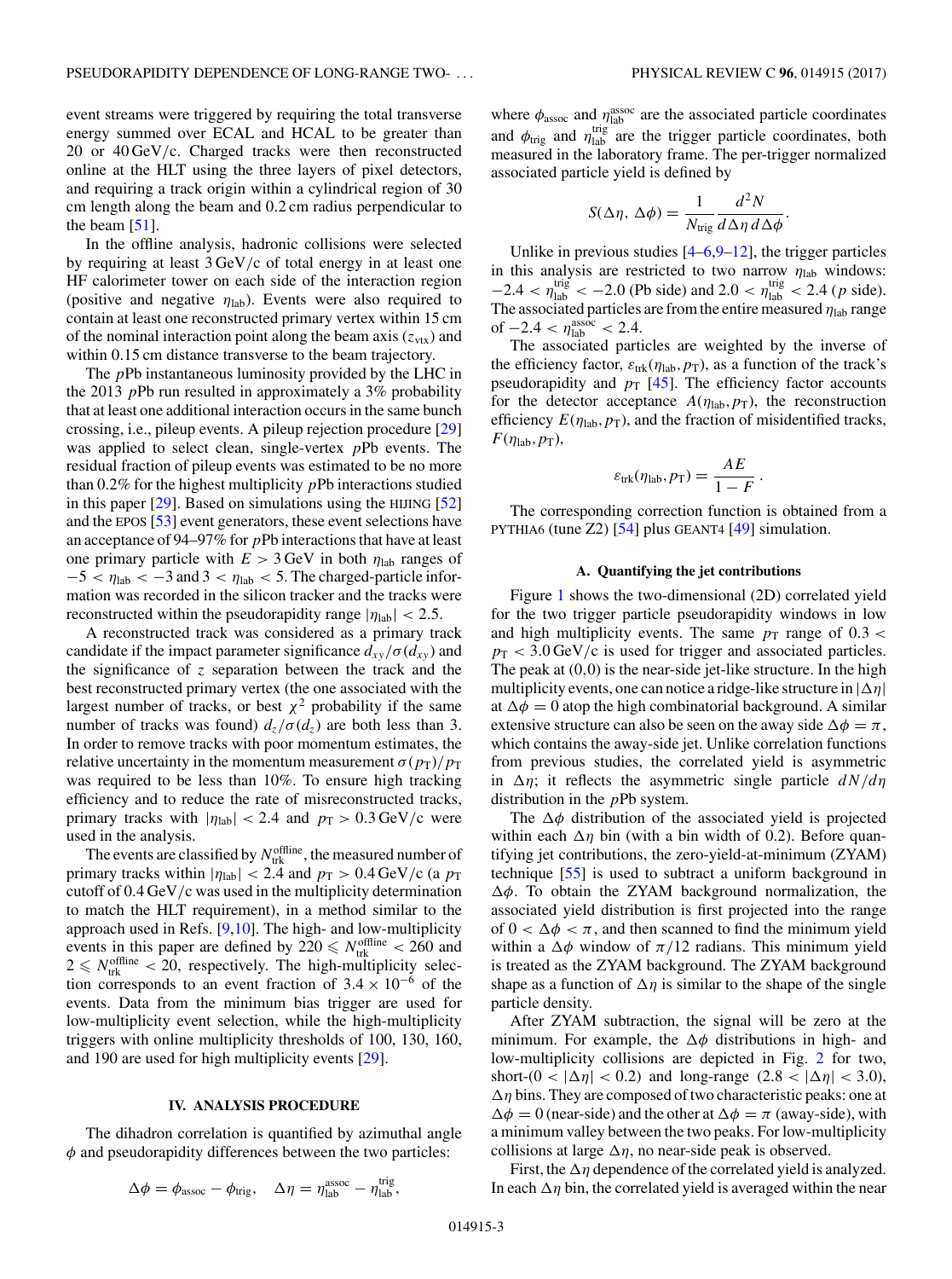<span id="page-3-0"></span>

FIG. 1. Efficiency-corrected 2D associated yields with Pb-side trigger particle ( $-2.4 < \eta_{\text{lab}}^{\text{trig}} < -2.0$ , left panels) and p-side trigger particle  $(2.0 < \eta_{\text{lab}}^{\text{trig}} < 2.4$ , right panels) in low-multiplicity ( $2 \leq N_{\text{trk}}^{\text{offline}} < 20$ , upper panels) and high-multiplicity ( $220 \leq N_{\text{trk}}^{\text{offline}} < 260$ , lower panels) are shown for pPb collisions at  $\sqrt{s_{NN}}$  = 5.02 TeV. The associated and trigger particle p<sub>T</sub> ranges are both 0.3 < p<sub>T</sub> < 3 GeV/c.

side ( $|\Delta \phi| < \pi/3$ . The correlated yield reaches a minimum at around  $\pi/3$ ). The near-side averaged correlated yield per radian,  $\left(\frac{1}{N_{\text{trig}}}\right)\left(\frac{dN}{d\Delta\eta}\right)$ , is shown as a function of  $\Delta\eta$ in Fig. [3.](#page-5-0) In low-multiplicity collisions, the near-side  $\Delta \eta$ correlated yield is consistent with zero at large  $\Delta \eta$ . This indicates that the near side in low-multiplicity  $pPb$  collisions is composed of only a jet component after ZYAM subtraction. In high-multiplicity collisions, an excess of the near-side correlated yield is seen at large  $\Delta \eta$  and it is due to the previously observed ridge [\[10\]](#page-9-0).

In order to quantify the near-side jet contribution, the near-side correlation function is fitted with a two-component functional form:

$$
\frac{1}{N_{\text{trig}}} \frac{dN_{\text{near}}(\Delta \eta)}{d\Delta \eta} = \frac{Y\beta}{\sqrt{2}\sigma \Gamma(1/2\beta)} \exp\left[-\left(\frac{\Delta \eta^2}{2\sigma^2}\right)^{\beta}\right] + (C + k\Delta \eta) Z \text{YAM}(\Delta \eta). \tag{2}
$$

The first term represents the near-side jet;  $Y$  is the correlated yield, and  $σ$  and  $β$  describe the correlation shape. Neither a simple Gaussian nor an exponential function describes the jetlike peak adequately. However, a generalized Gaussian form as in Eq. (2) is found to describe the data well. The second term on the right-hand side of Eq. (2) represents the ridge structure. Since the ridge is wide in  $\Delta \eta$  and may be related to the bulk medium, its shape is modeled as dominated by

the underlying event magnitude,  $ZYAM(\Delta \eta)$ . However, the background shape multiplied by a constant is not adequate to describe the ridge in high multiplicity events. Instead, the background shape multiplied by a linear function in  $\Delta \eta$ , as in Eq. (2), can fit the data well, with reasonable  $\chi^2$ /ndf (where ndf is the number of degree of freedom) (see Table [I\)](#page-5-0). Here C quantifies the overall strength of the ridge yield relative to the underlying event, and k indicates the  $\Delta \eta$  dependence of the ridge in addition to that of the underlying event.

The fits using Eq.  $(2)$  are superimposed in Fig. [3](#page-5-0) and the fit parameters are shown in Table [I.](#page-5-0) For low-multiplicity collisions, the k parameter is consistent with zero and, in the fit shown, it is set to zero. For high-multiplicity collisions, the C parameter is positive, reflecting the finite ridge correlation, and the  $k$  parameter is nonzero, indicating that the ridge does not have the same  $\Delta \eta$  shape as the underlying event. As already shown in Fig. [3,](#page-5-0) the ridge (correlated yield at large  $\Delta \eta$ ) is not constant but  $\Delta \eta$  dependent.

The fitted  $Y$  parameter shows that the jet-like correlated yield in high-multiplicity collisions  $(Y_{220 \le N_{\text{trk}}^{\text{offline}} < 260})$  is larger than that in low-multiplicity collisions  $(Y_{N_{\text{trk}}^{\text{offline}} \le 20})$ . The ratio is

$$
\alpha = Y_{220 \le N_{\text{trk}}^{\text{offline}} < 260} / Y_{N_{\text{trk}}^{\text{offline}} < 20}
$$
  
= 
$$
\begin{cases} 3.08 \pm 0.11_{-0.31}^{+0.96} & \text{for Pb-side triggers;} \\ 3.13 \pm 0.09_{-0.28}^{+0.28} & \text{for p-side triggers,} \end{cases}
$$
 (3)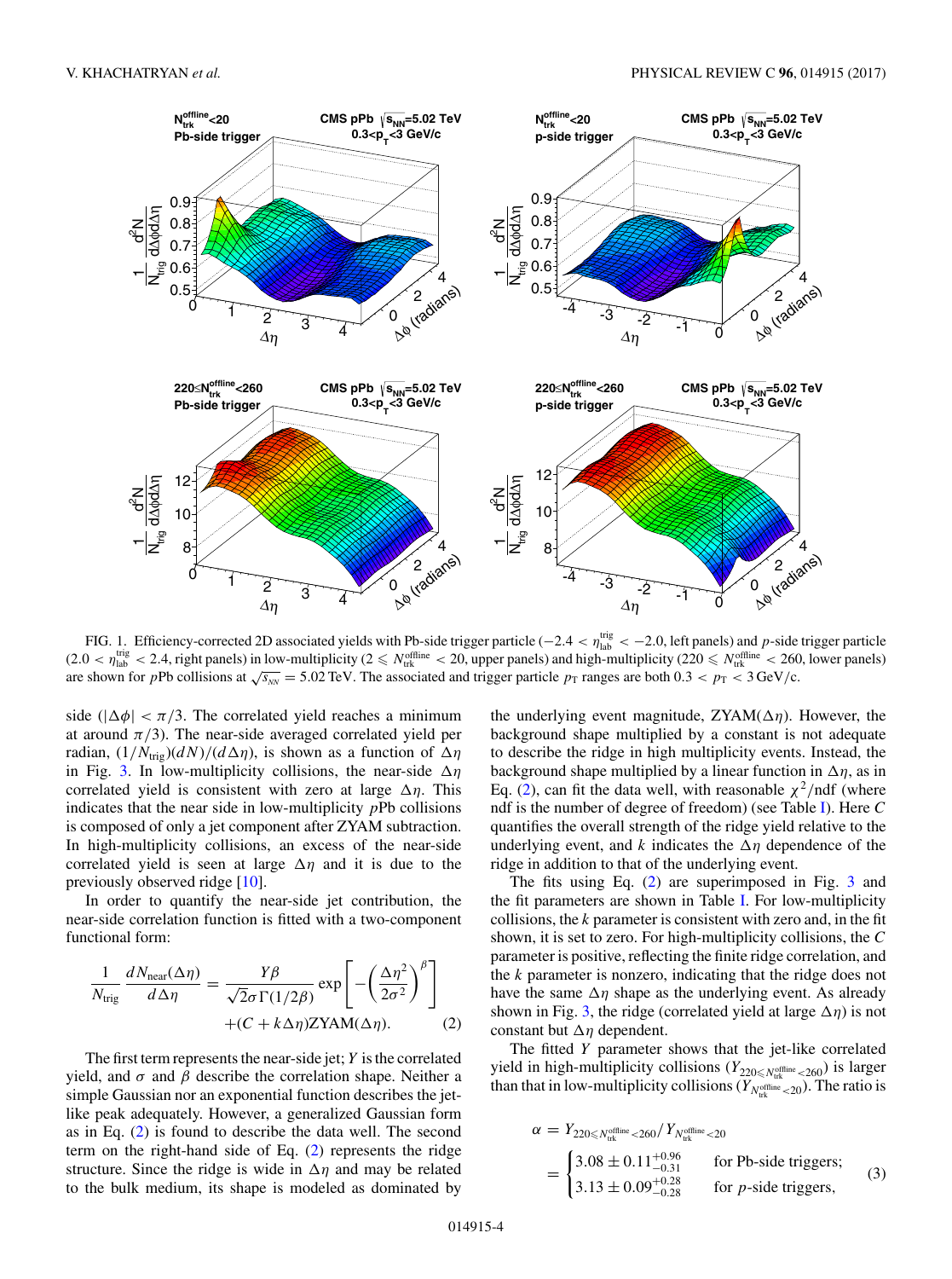<span id="page-4-0"></span>

FIG. 2. Examples of the distribution of the associated yields after ZYAM subtraction for both low-multiplicity ( $2 \le N_{trk}^{\text{offline}} < 20$ , blue triangles) and high-multiplicity (220  $\leq N_{trk}^{offline} < 260$ , red circles) are shown for pPb collisions at  $\sqrt{s_{NN}} = 5.02$  TeV. The results for Pb-side (left panels) and p-side (right panels) trigger particles are both shown; small  $\Delta \eta$  in the upper panels and large  $|\Delta \eta|$  in the lower panels. The trigger and associated particle  $p_T$  ranges are both  $0.3 < p_T < 3 \text{ GeV/c}$ .

where the  $\pm$  sign is followed by the statistical uncertainty from the fit. The upper "+" and lower "−" are followed by the systematic uncertainty, which is obtained by fitting different functional forms, such as Gaussian and exponential functions, and by varying the  $\Delta \eta$  range to calculate the ZYAM value.

The  $\alpha$  values are used as a scaling factor when correlations from low-multiplicity collisions are removed in determining the Fourier coefficients in high-multiplicity events.

## **B. Fourier coefficients**

For each  $\Delta \eta$  bin, the azimuthal anisotropy harmonics,  $V_n$ , can be calculated from the two-particle correlation  $\Delta \phi$ distribution,

$$
V_n = \langle \cos n \Delta \phi \rangle.
$$

The  $\langle \rangle$  denotes the averaging over all particles and all events. At large  $\Delta \eta$ , the near-side jet contribution is negligible, but the away-side jet still contributes. The jet contributions may be significantly reduced or eliminated by subtracting the low-multiplicity collision data, via a prescription described in Ref. [\[29\]](#page-10-0),

$$
V_n^{\text{sub}} = V_n^{\text{HM}} - V_n^{\text{LM}} \frac{N_{\text{assoc}}^{\text{LM}}}{N_{\text{assoc}}^{\text{HM}}} \alpha. \tag{4}
$$

Here, LM and HM stand for low-multiplicity and highmultiplicity, respectively.  $N_{\text{assoc}}^{\text{HM}}$  and  $N_{\text{assoc}}^{\text{LM}}$  are the associated

particle multiplicities in a given pseudorapidity bin, and  $V_n^{\text{HM}}$ and  $V_n^{\text{LM}}$  are the Fourier coefficients in high- and lowmultiplicity collisions, respectively. The  $\alpha$  value is obtained from Eq. [\(3\)](#page-3-0). This procedure to extract  $V_n$  is tested by studying the *pPb* collisions generated by the HIJING 1.383 model  $[52]$ . The basic HIJING model has no flow, so a flow-like signal is added [\[56\]](#page-10-0) by superimposing an azimuthal modulation on the distributions of the produced particles. The measured  $V_2$  using Eq. (4) is consistent with the input flow value within a relative 5% difference.

To quantify the anisotropy dependence as a function of  $\eta_{\rm lab}$ , assuming factorization,  $V_n(\eta_{\text{lab}}^{\text{trig}}, \eta_{\text{lab}}^{\text{assoc}}) = v_n(\eta_{\text{lab}}^{\text{trig}})v_n(\eta_{\text{lab}}^{\text{assoc}})$ , a self-normalized anisotropy is calculated from the Fourier coefficient  $V_n$ :

nassocial<sub>is</sub>

$$
\frac{v_n(\eta_{\text{lab}}^{\text{assoc}})}{v_n(\eta_{\text{lab}}^{\text{assoc}} = 0)} = \frac{V_n(\eta_{\text{lab}}^{\text{assoc}})}{V_n(\eta_{\text{lab}}^{\text{assoc}} = 0)}.
$$
(5)

Here, the  $\eta_{\text{lab}}^{\text{assoc}}$  is directly calculated from  $\Delta \eta$ , assuming the trigger particle is at a fixed  $\eta_{\text{lab}}$  direction

$$
\eta_{\text{lab}}^{\text{assoc}} = \Delta \eta + \eta_{\text{lab}}^{\text{trig}},\tag{6}
$$

in which  $\eta_{\text{lab}}^{\text{trig}} = -2.2(2.2)$  for the Pb-side (*p*-side) trigger. Hereafter, we write only  $\eta_{\text{lab}}$ , eliminating the superscript 'assoc' from  $\eta_{\rm lab}^{\rm assoc}$ .

To avoid short-range correlations that remain even after the subtraction of the low-multiplicity events, only correlations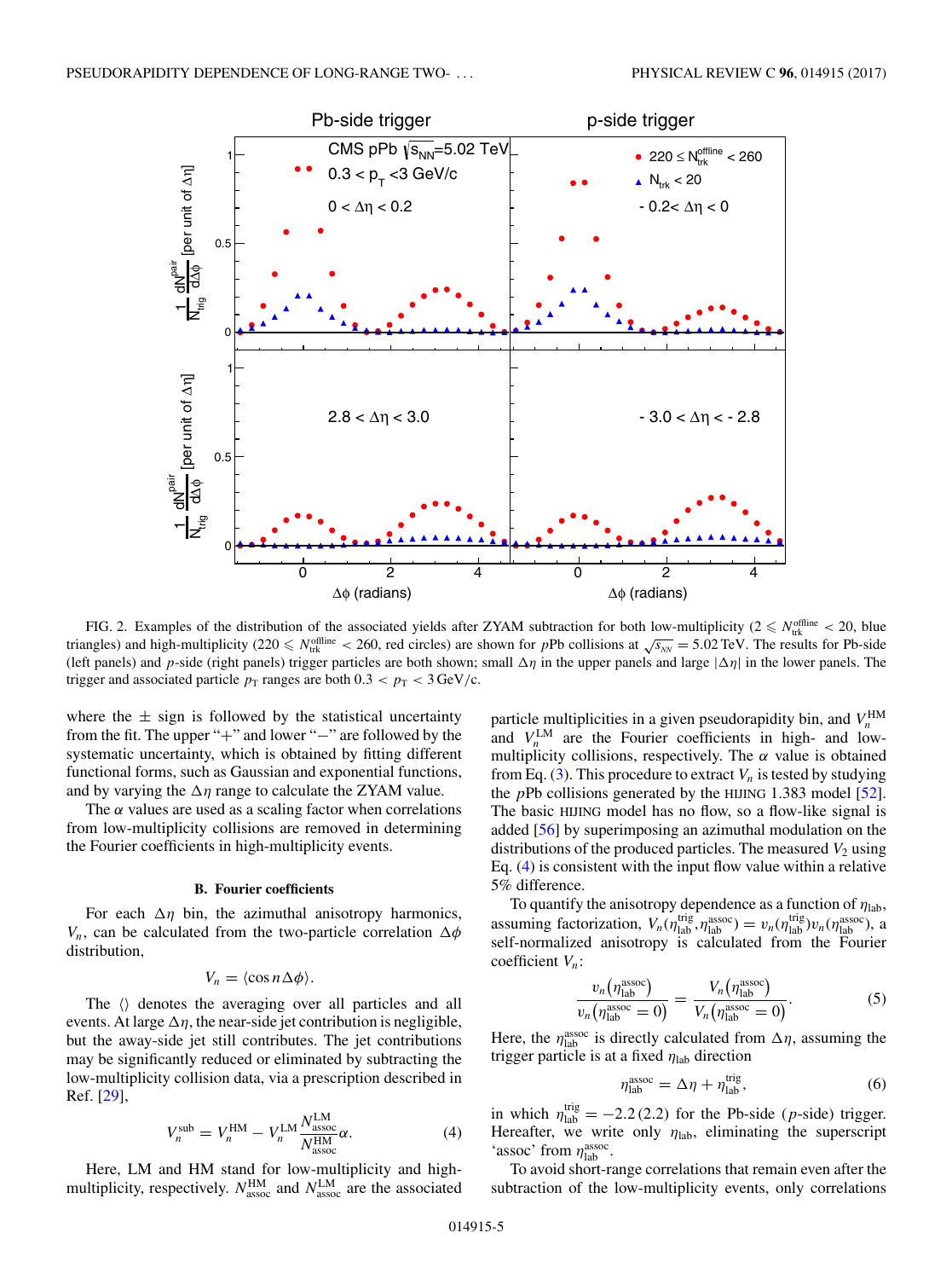<span id="page-5-0"></span>

FIG. 3. The near-side ( $|\Delta \phi| < \pi/3$ ) correlated yield after ZYAM subtraction in low-multiplicity  $2 \le N_{\text{trk}}^{\text{offline}} < 20$  (upper panels) and high-multiplicity  $220 \le N_{\text{trk}}^{\text{offline}} < 260$  (lower panels) are shown for pPb collisions at  $\sqrt{s_{NN}} = 5.02 \text{ TeV}$ . The trigger and associated particle  $p_{\text{T}}$  ranges are both 0.3 <  $p_{\text{T}}$  < 3 GeV/c. The trigger particles are restricted to the Pb-side (-2.4 <  $\eta_{\text{lab}}^{\text{trig}}$  < -2.0, left panels) and the p-side  $(2.0 < \eta_{\text{lab}}^{\text{trig}} < 2.4$ , right panels), respectively. Fit results using Eq. [\(2\)](#page-3-0) (black solid curves) are superimposed; the red dashed curve and the blue open points are the two fit components, jet and ridge, respectively.

with large  $|\Delta \eta|$  are selected to construct the  $v_n$  pseudorapidity distributions.

## **V. SYSTEMATIC UNCERTAINTIES**

The systematic uncertainties in the Fourier coefficient  $V_n$ are estimated from the following sources: the track quality

TABLE I. Summary of fit parameters for low- and high- $N_{\text{trk}}^{\text{offline}}$ ranges in pPb collisions.

| $N_{\text{trk}}^{\text{offline}} < 20$ |                                                  |                     |  |  |  |
|----------------------------------------|--------------------------------------------------|---------------------|--|--|--|
| Parameter                              | Pb-side trigger                                  | $p$ -side trigger   |  |  |  |
| Y                                      | $0.130 \pm 0.003$                                | $0.156 \pm 0.003$   |  |  |  |
| $\sigma$                               | $0.445 \pm 0.011$                                | $0.446 \pm 0.010$   |  |  |  |
| β                                      | $0.943 \pm 0.057$                                | $0.870 \pm 0.043$   |  |  |  |
|                                        | $0.0045 \pm 0.0009$                              | $0.0045 \pm 0.0010$ |  |  |  |
| $\boldsymbol{k}$                       | $0$ (Fixed)                                      | $0$ (Fixed)         |  |  |  |
| $\chi^2$ /ndf                          | 0.279                                            | 0.459               |  |  |  |
|                                        | $220 \leq N_{\text{trk}}^{\text{offline}} < 260$ |                     |  |  |  |
| Parameter                              | Pb-side trigger                                  | $p$ -side trigger   |  |  |  |
| Y                                      | $0.401 \pm 0.011$                                | $0.489 \pm 0.011$   |  |  |  |
| $\sigma$                               | $0.457 \pm 0.008$                                | $0.492 \pm 0.007$   |  |  |  |
| $_{\beta}$                             | $0.757 \pm 0.003$                                | $0.782 \pm 0.025$   |  |  |  |
| C                                      | $0.0137 \pm 0.0004$                              | $0.0098 \pm 0.0004$ |  |  |  |
| k                                      | $-0.0011 \pm 0.0001$                             | $0.0002 \pm 0.0001$ |  |  |  |
| $\chi^2$ /ndf                          | 1.074                                            | 0.463               |  |  |  |

requirements by comparing loose and tight selections; bias in the event selection from the HLT trigger, by using different high-multiplicity event selection criteria; pileup effect, by requiring a single vertex per event; and the event vertex position, by selecting events from different z-vertex ranges. In the low multiplicity  $V_n$  subtraction, the jet ratio parameter α is applied. The systematic uncertainties in α are assessed by using fit functions different from Eq. [\(2\)](#page-3-0), as well as by varying the  $\Delta \eta$  range when obtaining the ZYAM value. This systematic effect is included in the final uncertainties for the multiplicity-subtracted  $V_n$ . In addition, the effect of reversing the beam direction is studied. This is subject to the same systematic uncertainties already described above; thus it is not counted in the total systematic uncertainties, but is used as a crosscheck.

The estimated uncertainties from the above sources are shown in Table [II.](#page-6-0) Combined together, they give a total uncertainty of 3.9% and 10% for  $V_2$  and  $V_3$  coefficients, respectively, as determined without the subtraction of signals from low-multiplicity events. For low-multiplicity-subtracted results, the systematic uncertainties rise to 5.8% and 15%, respectively.

The systematic uncertainties from the track-quality and jet-ratio selection are correlated among the pseudorapidity bins, so they cancel in the self-normalized anisotropy parameter,  $v_n(\eta_{\text{lab}})/v_n(\eta_{\text{lab}} = 0)$ . The systematic uncertainties in other sources are treated as completely independent of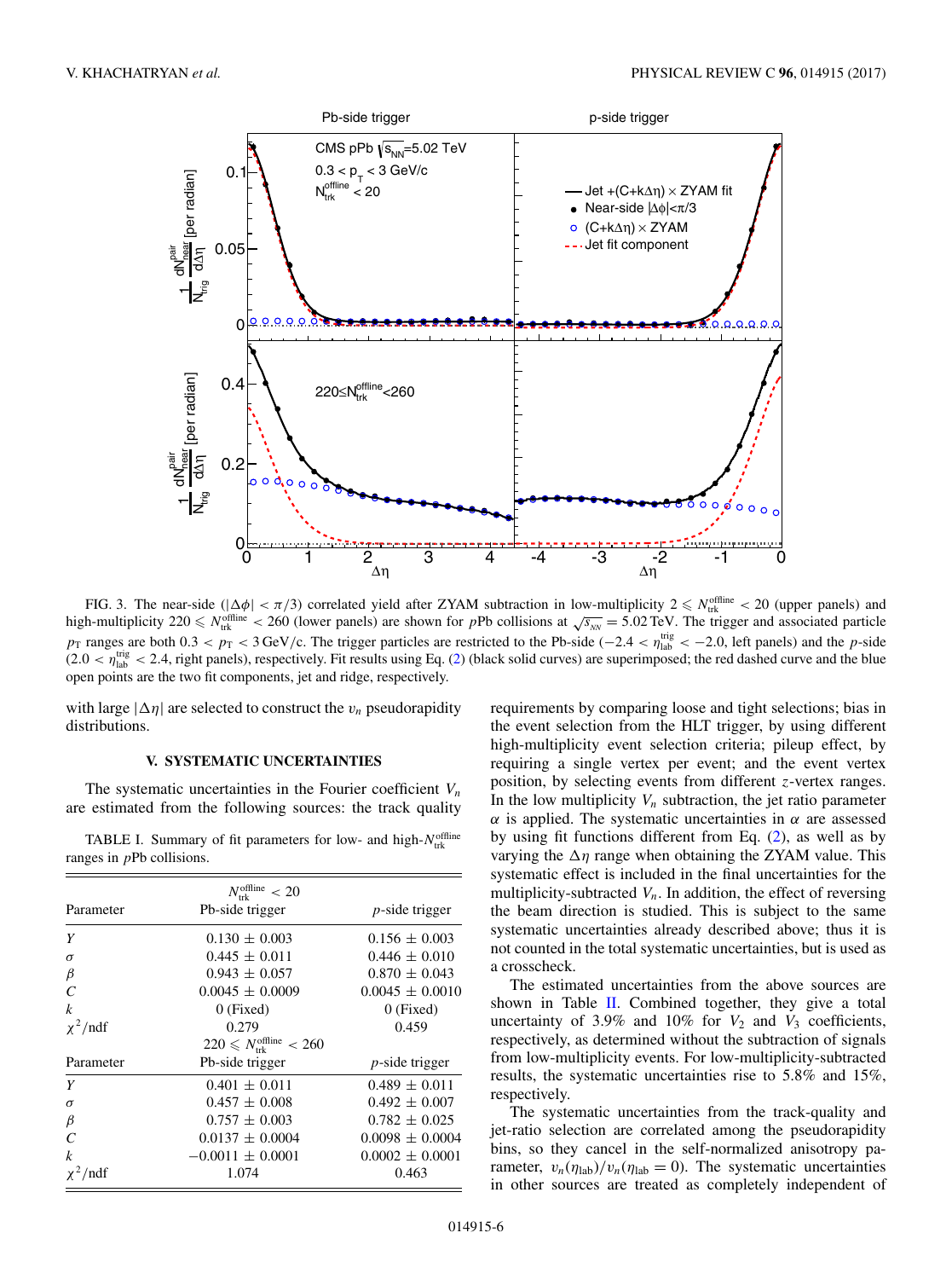| Source                    | $220 \leq N_{\text{trk}}^{\text{offline}} < 260$ |                      |                |                      |
|---------------------------|--------------------------------------------------|----------------------|----------------|----------------------|
|                           | $V_2$ (no sub)                                   | $V_2$ (low-mult sub) | $V_3$ (no sub) | $V_3$ (low-mult sub) |
| Track quality requirement | $3.0\%$                                          | $3.0\%$              | 7.0%           | 11.0%                |
| HLT trigger bias          | $2.0\%$                                          | $2.5\%$              | 2.0%           | $2.5\%$              |
| Effect from pileups       | $1.5\%$                                          | $3.0\%$              | $3.5\%$        | $3.5\%$              |
| Vertex dependence         | $0.5\%$                                          | $1.0\%$              | $6.0\%$        | $9.0\%$              |
| Jet ratio                 | $\cdots$                                         | $3.0\%$              | $\cdots$       | $3.0\%$              |
| Total                     | $3.9\%$                                          | 5.8%                 | $10\%$         | $15\%$               |

<span id="page-6-0"></span>TABLE II. Summary of systematic uncertainties in the second and third Fourier harmonics in pPb collisions. The label "low-mult sub" indicates the low-multiplicity subtracted results, while "no sub" indicates the results without subtraction.

pseudorapidity and are propagated in  $v_n(\eta_{lab})/v_n(\eta_{lab} = 0)$ . The estimated systematic uncertainties in  $v_2(\eta_{lab})/v_2(\eta_{lab} = 0)$ and  $v_3(\eta_{lab})/v_3(\eta_{lab} = 0)$  without low multiplicity subtraction are estimated to be 3.6% and 10%, respectively. For lowmultiplicity-subtracted results, the systematic uncertainties rise to 5.7% and 14%, respectively.

## **VI. RESULTS**

The  $V_2$  and  $V_3$  values in high-multiplicity collisions for Pbside and p-side trigger particles are shown in Fig. 4. The strong peak is caused by near-side short-range jet contributions. The

Fourier coefficients,  $V_2^{\text{sub}}$  and  $V_3^{\text{sub}}$ , after the low-multiplicity data are subtracted, are also shown. The short-range jet-like peak is largely reduced, but may not be completely eliminated due to different near-side jet-correlation shapes for high- and low-multiplicity collisions. The long-range results are not affected by the near-side jet, but the away-side jet may still contribute if its shape is different in high- and low-multiplicity collisions or if its magnitude does not scale according to  $\alpha$ .

By self-normalization via Eq.  $(5)$ , the Fourier coefficient from both trigger sides can be merged into a single distribution by combining the negative and positive  $\eta_{lab}$  range. The laboratory frame central value  $\eta_{\text{lab}} = 0$  is used so that the



FIG. 4. Fourier coefficients,  $V_2$  (upper) and  $V_3$  (lower), of two-particle azimuthal correlations in high-multiplicity collisions (220  $\leq$  $N_{\text{trk}}^{\text{offline}}$  < 260) with (circles) and without (triangles) subtraction of low-multiplicity data, as a function of  $\eta_{\text{lab}}$ . Left panel shows data for Pb-side trigger particles and the right panel for the p side. Statistical uncertainties are mostly smaller than point size; systematic uncertainties are 3.9% and 10% for  $V_2$  and  $V_3$  without low-multiplicity subtraction, 5.8% and 15% for  $V_2$  and  $V_3$  with low-multiplicity subtraction, respectively. The systematic uncertainties are shown by the shaded bands.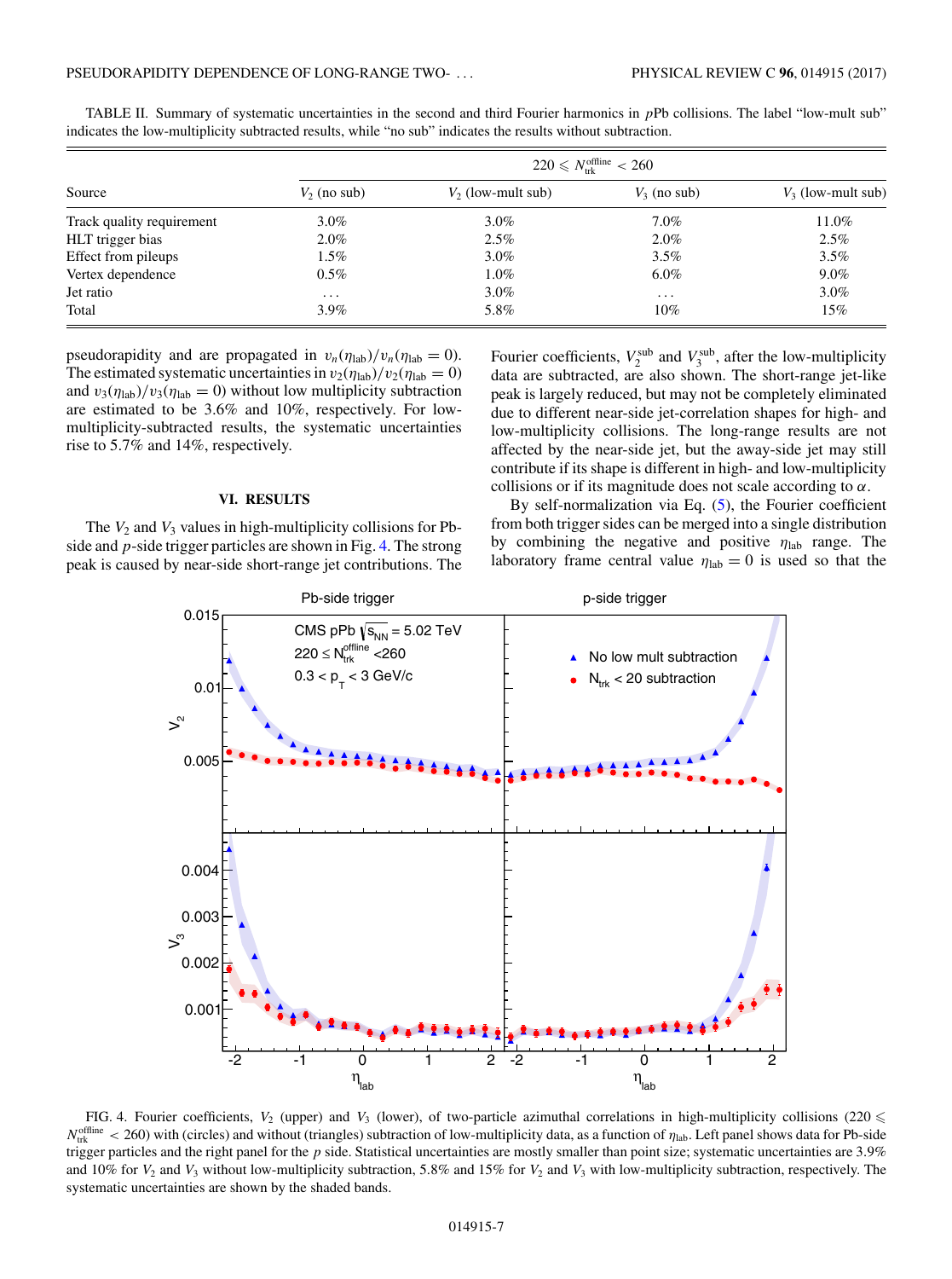

FIG. 5. Self-normalized anisotropy parameters,  $v_2(\eta_{\text{lab}})/v_2$  $(\eta_{\text{lab}} = 0)$  (top panel) and  $v_3(\eta_{\text{lab}})/v_3(\eta_{\text{lab}} = 0)$  (bottom panel), as a function of  $\eta_{lab}$ . Data points (curves) are results with (without) low-multiplicity data subtraction; filled circles and solid lines are from the Pb-side trigger. Open circles and dashed lines are from the  $p$ -side trigger. The bands show systematic uncertainties of  $\pm$ 5.7% and  $\pm$ 14% for  $v_2(\eta_{\text{lab}})/v_2(\eta_{\text{lab}} = 0)$  and  $v_3(\eta_{\text{lab}})/v_3(\eta_{\text{lab}} = 0)$ , respectively. The systematic uncertainties in  $v_n(\eta_{lab})/v_n(\eta_{lab} = 0)$  without subtraction are similar. Error bars indicate statistical uncertainties only.

separation of the central value to both  $\eta_{\text{lab}}^{\text{trig}}$  is the same. In this way, possible contamination from jets is kept at the same level as a function of  $\eta_{lab}$ . This is more important for the Fourier coefficients determined without the subtraction of the low-multiplicity data.

Figure 5 shows the  $v_2(\eta_{\text{lab}})/v_2(\eta_{\text{lab}} = 0)$  and  $(\eta_{\text{lab}})/v_3(\eta_{\text{lab}} = 0)$  results obtained from the  $v_3(\eta_{\text{lab}})/v_3(\eta_{\text{lab}} = 0)$ corresponding  $V_2$  and  $V_3$  data in Fig. [4.](#page-6-0) The curves show the  $v_n(\eta_{\text{lab}})/v_n(\eta_{\text{lab}} = 0)$  obtained from the high-multiplicity data alone,  $V_n^{\text{HM}}$ , without subtraction of the low-multiplicity data. The data points are obtained from the low-multiplicity-subtracted  $V_n^{\text{sub}}$ ; closed circles are from the Pb-side trigger particle data and open circles from the  $p$  side. To avoid large contamination from short-range correlations, only the large  $|\Delta \eta|$  range is shown, but still with enough overlap in midrapidity  $\eta_{lab}$  between the two trigger selections; good agreement is observed. Significant



FIG. 6.  $v_2(\eta_{\text{c.m.}})/v_2(-\eta_{\text{c.m.}})$ , as a function of  $\eta_{\text{c.m.}}$  in the centerof-mass frame. The data points are results from  $V_n^{\text{sub}}$  with lowmultiplicity data subtracted. The bands show the systematic uncertainty of  $\pm$ 5.7%. Error bars indicate statistical uncertainties only.

pseudorapidity dependence is observed for the anisotropy parameter; it decreases by about  $(24 \pm 4)\%$  (statistical uncertainty only) from  $\eta_{\text{lab}} = 0$  to  $\eta_{\text{lab}} = 2$  in the p direction. The behavior of the normalized  $v_2(\eta_{\text{lab}})/v_2(\eta_{\text{lab}} = 0)$  is different in the Pb side, with the maximum difference being smaller. The  $v_2$  appears to be asymmetric about  $\eta_{c.m.} = 0$ , which corresponds to  $\eta_{\text{lab}} = 0.465$ . A nonzero  $v_3$  is observed, however the uncertainties are too large to draw a definite conclusion regarding its pseudorapidity dependence.

When using long-range two-particle correlations to obtain anisotropic flow, the large pseudorapidity separation between the particles, while reducing nonflow effects, may lead to underestimation of the anisotropic flow because of event plane decorrelation stemming from the fluctuating initial conditions  $[42, 43]$ . This effect was studied in pPb and PbPb collisions [\[44\]](#page-10-0). The observed decrease in  $v_2$  with increasing absolute value of pseudorapidity could be partially due to such decorrelation.

The asymmetry of the azimuthal anisotropy is studied by taking the ratio of the  $v_n$  value at positive  $\eta_{c,m}$  to the value at  $-\eta_{\rm c.m.}$  in the center-of-mass frame, as shown in Fig. 6. The ratio shows a decreasing trend with increasing  $\eta_{\text{c.m.}}$ .

In pPb collisions, the average  $p<sub>T</sub>$  of charged hadrons depends on pseudorapidity. As stated in Ref. [\[37\]](#page-10-0), the pseudorapidity dependence of  $\langle p_T \rangle$  could influence the pseudorapidity dependence of  $v_2$ . This may have relevance to the shape of the normalized  $v_2$  distribution as observed in Fig. 5. To compare  $v_2$  and the  $\langle p_{\rm T} \rangle$  distribution, the  $p_{\rm T}$  spectra for different  $\eta_{\rm c.m.}$ ranges are obtained from Ref. [\[57\]](#page-11-0). The charged particle  $p_T$ spectra in minimum-bias events are then fitted with a Tsallis function, as done in Ref. [\[58\]](#page-11-0).

The inclusive-particle  $p_T$  is averaged within  $0 < p_T <$ 6 GeV/c. In addition, the average momentum for the particles used in this analysis,  $0.3 < p_T < 3 \,\text{GeV/c}$  and  $220 \leq$  $N_{\text{trk}}^{\text{offline}}$  < 260, is calculated and plotted in Fig. [7.](#page-8-0) The  $\langle p_{\text{T}} \rangle$  as a function of  $\eta_{\rm c.m.}$  does not change for different multiplicity ranges within 1%. Thus, the minimum bias  $\langle p_T \rangle$  distribution is compared directly to the high-multiplicity anisotropy  $v_2$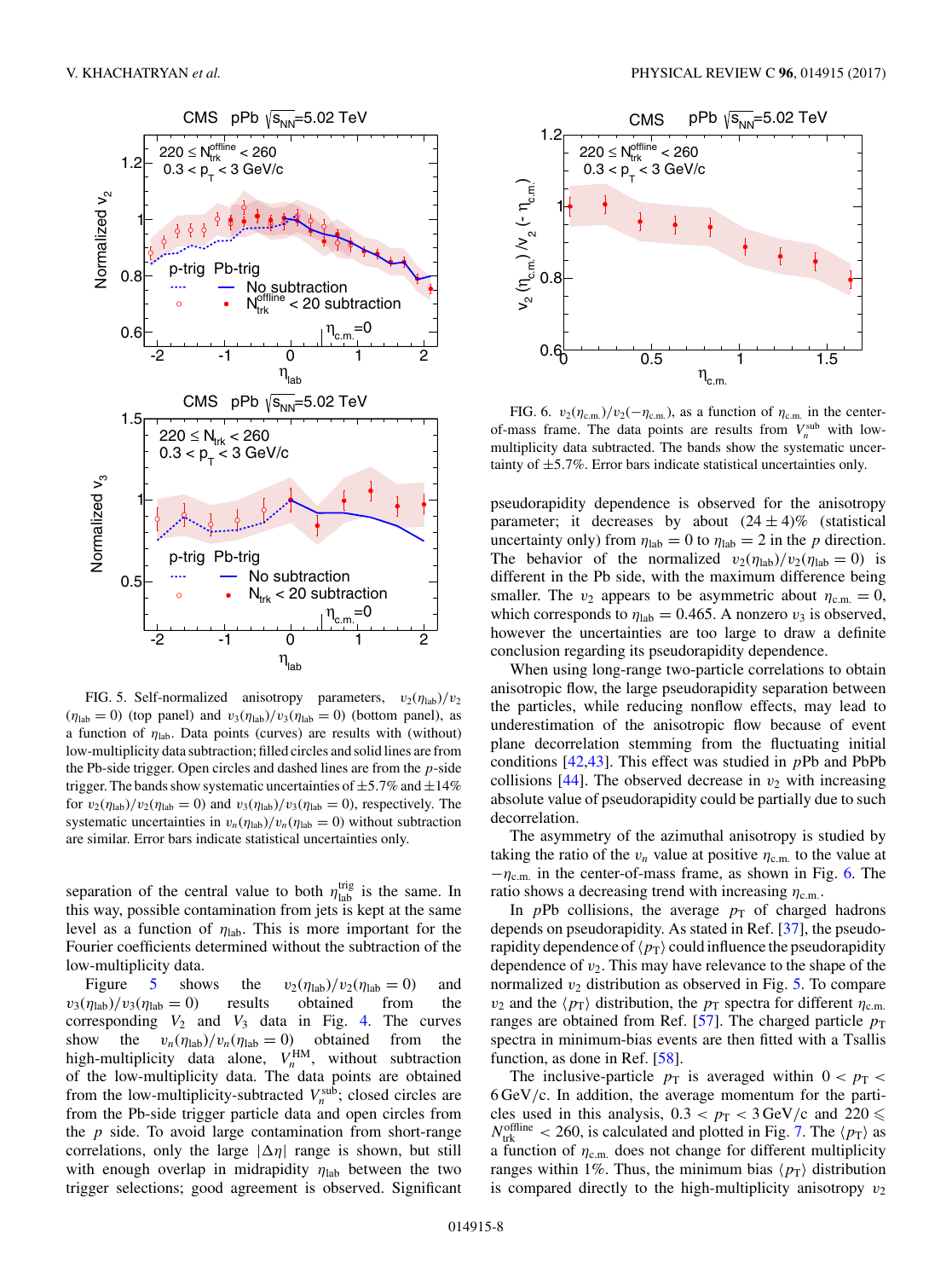<span id="page-8-0"></span>

FIG. 7. Self-normalized  $v_2(\eta_{\text{c.m.}})/v_2(\eta_{\text{c.m.}} = -0.465)$  distribution with low-multiplicity subtraction from Pb-side (filled circles) and *p*-side (open circles) triggers, and  $\langle p_{\text{T}} \rangle(\eta_{\text{c.m.}})/\langle p_{\text{T}} \rangle(\eta_{\text{c.m.}} = -0.465)$ of  $0 < p_T < 6 \text{ GeV/c}$  range from minimum-bias events (solid line) and  $0.3 < p_T < 3$  GeV/c range from high-multiplicity (220  $\leq$  $N_{\text{trk}}^{\text{offline}} < 260$ ) events (dotted line) as functions of  $\eta_{\text{c.m.}}$ . Dashed curve is the hydrodynamic prediction for  $\langle p_T \rangle(\eta_{c.m.})/\langle p_T \rangle(\eta_{c.m.} = -0.465)$ distribution.

result. The  $\langle p_{\rm T} \rangle$  distribution is normalized by its value at  $\eta_{\rm c.m.} = -0.465$ . Self-normalized  $\langle p_{\rm T} \rangle(\eta_{\rm c.m.})/\langle p_{\rm T} \rangle(\eta_{\rm c.m.} =$ <sup>−</sup>0.465) is plotted in Fig. 7, compared to the selfnormalized  $v_2(\eta_{\text{c.m.}})/v_2(\eta_{\text{c.m.}} = -0.465)$  distribution in the center-of-mass frame. The systematic uncertainty band for  $\langle p_{\rm T} \rangle(\eta_{\rm c.m.})/\langle p_{\rm T} \rangle(\eta_{\rm c.m.} = -0.465)$  is obtained by averaging the upper and lower limits of the systematic uncertainty band from the underlying  $p<sub>T</sub>$  spectra. The hydrodynamic theoretical prediction for  $\langle p_{\text{T}}\rangle(\eta_{\text{c.m.}})/\langle p_{\text{T}}\rangle(\eta_{\text{c.m.}} = -0.465)$  is also plotted.

As shown in Fig. 7, the hydrodynamic calculation [\[37\]](#page-10-0) for  $\langle p_T \rangle$  falls more rapidly than the  $\langle p_T \rangle$  for data (solid and dotted lines) towards positive  $\eta_{\text{c.m.}}$ . The distribution is asymmetric for both data and theory. The comparison of the  $\langle p_T \rangle$  and the  $v<sub>2</sub>$  distributions shows that both observables have a decreasing trend towards large  $|\eta_{\text{c.m.}}|$ , but the decrease in  $\langle p_{\text{T}} \rangle$  at forward pseudorapidity is smaller. The decrease of  $v_2$  with  $\eta_{c.m.}$  does not appear to be entirely from a change in  $\langle p_T \rangle$ ; other physics is likely at play. The value of  $v_2$  decreases by  $(20 \pm 4)\%$ (statistical uncertainty only) from  $\eta_{\rm c.m.} = 0$  to  $\eta_{\rm c.m.} \approx 1.5$ .

## **VII. SUMMARY**

Two-particle correlations as functions of  $\Delta \phi$  and  $\Delta \eta$ are reported in *pPb* collisions at  $\sqrt{s_{NN}} = 5.02 \text{ TeV}$  by the CMS experiment. The trigger particle is restricted to narrow pseudorapidity windows. The combinatorial background is assumed to be uniform in  $\Delta \phi$  and normalized by the ZYAM procedure as a function of  $\Delta \eta$ . The near-side jet correlated yield is fitted and found to be greater in high-multiplicity than in low-multiplicity collisions. The ridge yield is studied as a function of  $\Delta \phi$  and  $\Delta \eta$  and it is found to depend on pseudorapidity and the underlying background shape ZYAM  $(\Delta \eta)$ . The pseudorapidity dependence differs for trigger particles selected on the proton and the Pb sides.

The Fourier coefficients of the two-particle correlations in high-multiplicity collisions are reported, with and without subtraction of the scaled low-multiplicity data. The pseudorapidity dependence of the single-particle anisotropy parameters,  $v_2$ and  $v_3$ , is inferred. Significant pseudorapidity dependence of  $v_2$  is found. The distribution is asymmetric about  $\eta_{c.m.} = 0$  with an approximate (20  $\pm$  4)% decrease from  $\eta_{\rm c.m.} = 0$  to  $\eta_{\rm c.m.} \approx$ 1.5, and a smaller decrease towards the Pb-beam direction. Finite  $v_3$  is observed, but the uncertainties are presently too large to draw conclusions regarding the pseudorapidity dependence.

The self-normalized  $v_2(\eta_{\rm c.m.})/v_2(\eta_{\rm c.m.} = -0.465)$  distribution is compared to the  $\langle p_T \rangle(\eta_{\text{c.m.}})/\langle p_T \rangle(\eta_{\text{c.m.}} = -0.465)$ distribution as well as from hydrodynamic calculations. The  $\langle p_{\rm T}\rangle(\eta_{\rm c.m.})/\langle p_{\rm T}\rangle(\eta_{\rm c.m.} = -0.465)$  distribution shows a decreasing trend towards positive  $\eta_{\rm c.m.}$ . The  $v_2(\eta_{\rm c.m.})/v_2(\eta_{\rm c.m.})$ <sup>−</sup>0.465) distribution also shows a decreasing trend towards positive  $\eta_{\rm cm}$ , but the decrease is more significant in the case of the  $v_2$  measurement. This indicates that physics mechanisms other than the change in the underlying particle spectra, such as event plane decorrelation over pseudorapidity, may influence the anisotropic flow.

## **ACKNOWLEDGMENTS**

We congratulate our colleagues in the CERN accelerator departments for the excellent performance of the LHC and thank the technical and administrative staffs at CERN and at other CMS institutes for their contributions to the success of the CMS effort. In addition, we gratefully acknowledge the computing centers and personnel of the Worldwide LHC Computing Grid for delivering so effectively the computing infrastructure essential to our analyses. Finally, we acknowledge the enduring support for the construction and operation of the LHC and the CMS detector provided by the following funding agencies: the Austrian Federal Ministry of Science, Research and Economy and the Austrian Science Fund; the Belgian Fonds de la Recherche Scientifique, and Fonds voor Wetenschappelijk Onderzoek; the Brazilian Funding Agencies (CNPq, CAPES, FAPERJ, and FAPESP); the Bulgarian Ministry of Education and Science; CERN; the Chinese Academy of Sciences, Ministry of Science and Technology, and National Natural Science Foundation of China; the Colombian Funding Agency (COLCIENCIAS); the Croatian Ministry of Science, Education and Sport, and the Croatian Science Foundation; the Research Promotion Foundation, Cyprus; the Ministry of Education and Research, Estonian Research Council via IUT23-4 and IUT23-6 and European Regional Development Fund, Estonia; the Academy of Finland, Finnish Ministry of Education and Culture, and Helsinki Institute of Physics; the Institut National de Physique Nucléaire et de Physique des Particules / CNRS, and Commissariat à l'Énergie Atomique et aux Énergies Alternatives / CEA, France; the Bundesministerium für Bildung und Forschung, Deutsche Forschungsgemeinschaft, and Helmholtz-Gemeinschaft Deutscher Forschungszentren, Germany; the General Secretariat for Research and Technology, Greece; the National Scientific Research Foundation, and National Innovation Office, Hungary; the Department of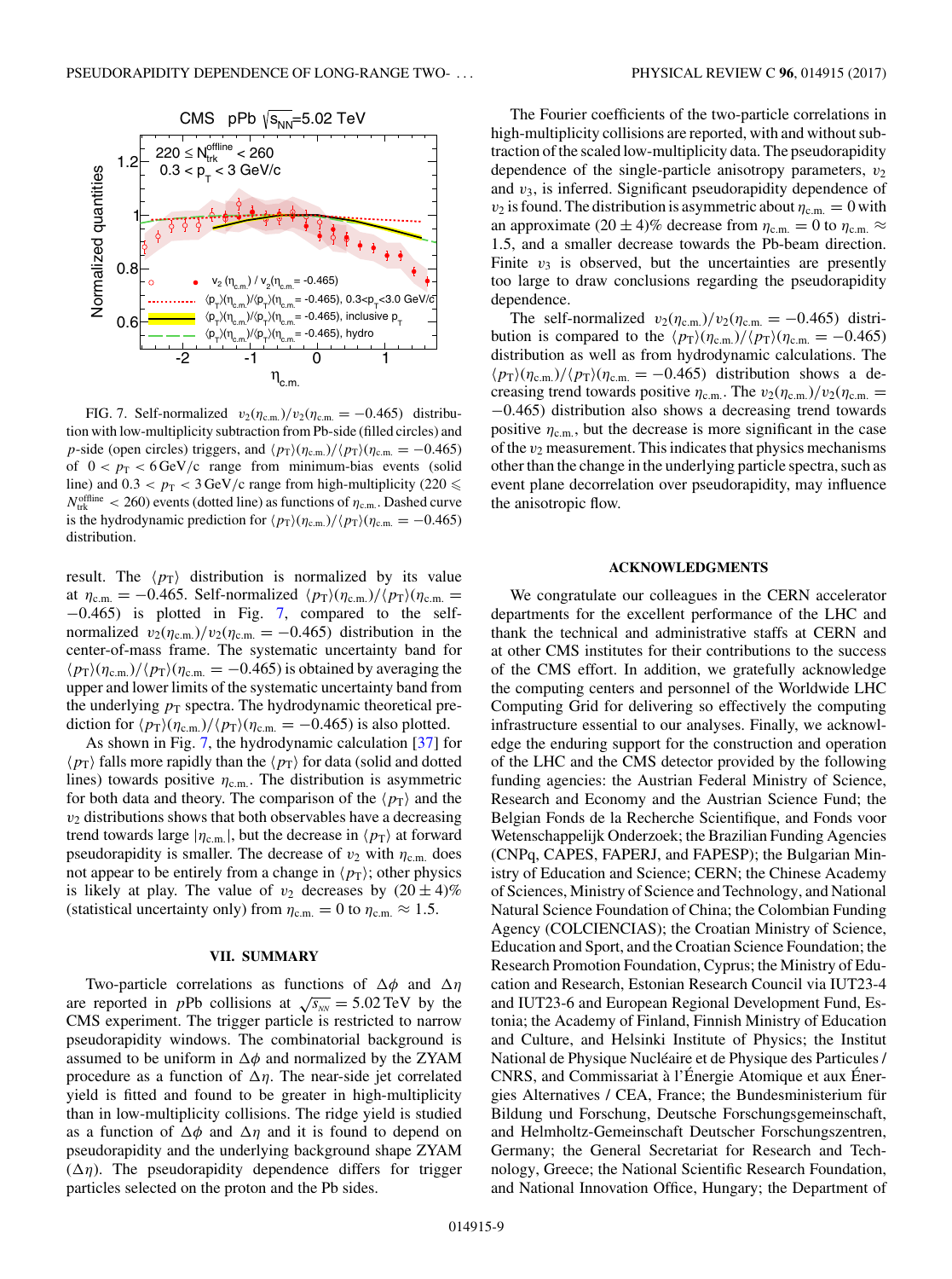<span id="page-9-0"></span>Atomic Energy and the Department of Science and Technology, India; the Institute for Studies in Theoretical Physics and Mathematics, Iran; the Science Foundation, Ireland; the Istituto Nazionale di Fisica Nucleare, Italy; the Ministry of Science, ICT and Future Planning, and National Research Foundation (NRF), Republic of Korea; the Lithuanian Academy of Sciences; the Ministry of Education, and University of Malaya (Malaysia); the Mexican Funding Agencies (BUAP, CINVES-TAV, CONACYT, LNS, SEP, and UASLP-FAI); the Ministry of Business, Innovation and Employment, New Zealand; the Pakistan Atomic Energy Commission; the Ministry of Science and Higher Education and the National Science Centre, Poland; the Fundação para a Ciência e a Tecnologia, Portugal; JINR, Dubna; the Ministry of Education and Science of the Russian Federation, the Federal Agency of Atomic Energy of the Russian Federation, Russian Academy of Sciences, and the Russian Foundation for Basic Research; the Ministry of Education, Science and Technological Development of Serbia; the Secretaría de Estado de Investigación, Desarrollo e Innovación and Programa Consolider-Ingenio 2010, Spain; the Swiss Funding Agencies (ETH Board, ETH Zurich, PSI, SNF, UniZH, Canton Zurich, and SER); the Ministry of Science and Technology, Taipei; the Thailand Center of Excellence in Physics, the Institute for the Promotion of Teaching Science and Technology of Thailand, Special Task Force for Activating Research and the National Science and Technology Development Agency of Thailand; the Scientific and Technical

- [1] J. Adams *et al.* (STAR Collaboration), Experimental and theoretical challenges in the search for the quark gluon plasma: The STAR Collaboration's critical assessment of the evidence from RHIC collisions, [Nucl. Phys. A](https://doi.org/10.1016/j.nuclphysa.2005.03.085) **[757](https://doi.org/10.1016/j.nuclphysa.2005.03.085)**, [102](https://doi.org/10.1016/j.nuclphysa.2005.03.085) [\(2005\)](https://doi.org/10.1016/j.nuclphysa.2005.03.085).
- [2] K. Adcox *et al.* (PHENIX Collaboration), Formation of dense partonic matter in relativistic nucleus-nucleus collisions at RHIC: Experimental evaluation by the PHENIX collaboration, [Nucl. Phys. A](https://doi.org/10.1016/j.nuclphysa.2005.03.086) **[757](https://doi.org/10.1016/j.nuclphysa.2005.03.086)**, [184](https://doi.org/10.1016/j.nuclphysa.2005.03.086) [\(2005\)](https://doi.org/10.1016/j.nuclphysa.2005.03.086).
- [3] B. B. Back *et al.* (PHOBOS Collaboration), The PHOBOS perspective on discoveries at RHIC, [Nucl. Phys.](https://doi.org/10.1016/j.nuclphysa.2005.03.084) **[757](https://doi.org/10.1016/j.nuclphysa.2005.03.084)**, [28](https://doi.org/10.1016/j.nuclphysa.2005.03.084) [\(2005\)](https://doi.org/10.1016/j.nuclphysa.2005.03.084).
- [4] J. Adams *et al.* (STAR Collaboration), Distributions of Charged Hadrons Associated with High Transverse Momentum Particles in *pp* and Au+[Au Collisions at](https://doi.org/10.1103/PhysRevLett.95.152301)  $\sqrt{s_{NN}}$  = 200 GeV, Phys. Rev. Lett. **[95](https://doi.org/10.1103/PhysRevLett.95.152301)**, [152301](https://doi.org/10.1103/PhysRevLett.95.152301) [\(2005\)](https://doi.org/10.1103/PhysRevLett.95.152301).
- [5] B. Alver *et al.* (PHOBOS Collaboration), High Transverse Momentum Triggered Correlations Over a Large Pseudorapidity [Acceptance in Au](https://doi.org/10.1103/PhysRevLett.104.062301)+Au Collisions at  $\sqrt{s_{NN}}$  = 200 GeV, Phys. Rev. Lett. **[104](https://doi.org/10.1103/PhysRevLett.104.062301)**, [062301](https://doi.org/10.1103/PhysRevLett.104.062301) [\(2010\)](https://doi.org/10.1103/PhysRevLett.104.062301).
- [6] B. I. Abelev *et al.* (STAR Collaboration), Long range rapidity correlations and jet production in high energy nuclear collisions, [Phys. Rev. C](https://doi.org/10.1103/PhysRevC.80.064912) **[80](https://doi.org/10.1103/PhysRevC.80.064912)**, [064912](https://doi.org/10.1103/PhysRevC.80.064912) [\(2009\)](https://doi.org/10.1103/PhysRevC.80.064912).
- [7] B. I. Abelev *et al.* (STAR Collaboration), Three-Particle Coincidence of the Long Range Pseudorapidity Correlation in High Energy Nucleus-Nucleus Collisions, [Phys. Rev. Lett.](https://doi.org/10.1103/PhysRevLett.105.022301) **[105](https://doi.org/10.1103/PhysRevLett.105.022301)**, [022301](https://doi.org/10.1103/PhysRevLett.105.022301) [\(2010\)](https://doi.org/10.1103/PhysRevLett.105.022301).
- [8] CMS Collaboration, Centrality dependence of dihadron correlations and azimuthal anisotropy harmonics in PbPb collisions at  $\sqrt{s_{NN}}$  = 2.76 TeV, [Eur. Phys. J. C](https://doi.org/10.1140/epjc/s10052-012-2012-3) [72](https://doi.org/10.1140/epjc/s10052-012-2012-3), [2012](https://doi.org/10.1140/epjc/s10052-012-2012-3) [\(2012\)](https://doi.org/10.1140/epjc/s10052-012-2012-3).
- [9] CMS Collaboration, Observation of long-range near-side angu[lar correlations in proton-proton collisions at the LHC,](https://doi.org/10.1007/JHEP09(2010)091) J. High Energy Phys. [09](https://doi.org/10.1007/JHEP09(2010)091) [\(2010\)](https://doi.org/10.1007/JHEP09(2010)091) [091.](https://doi.org/10.1007/JHEP09(2010)091)

Research Council of Turkey, and Turkish Atomic Energy Authority; the National Academy of Sciences of Ukraine, and State Fund for Fundamental Researches, Ukraine; the Science and Technology Facilities Council, UK; the US Department of Energy, and the US National Science Foundation. Individuals have received support from the Marie-Curie program and the European Research Council and EPLANET (European Union); the Leventis Foundation; the A. P. Sloan Foundation; the Alexander von Humboldt Foundation; the Belgian Federal Science Policy Office; the Fonds pour la Formation à la Recherche dans l'Industrie et dans l'Agriculture (FRIA-Belgium); the Agentschap voor Innovatie door Wetenschap en Technologie (IWT-Belgium); the Ministry of Education, Youth and Sports (MEYS) of the Czech Republic; the Council of Science and Industrial Research, India; the HOMING PLUS program of the Foundation for Polish Science, cofinanced from European Union, Regional Development Fund; the Mobility Plus program of the Ministry of Science and Higher Education (Poland); the OPUS program of the National Science Center (Poland); MIUR project 20108T4XTM (Italy); the Thalis and Aristeia programs cofinanced by EU-ESF and the Greek NSRF; the National Priorities Research Program by Qatar National Research Fund; the Rachadapisek Sompot Fund for Postdoctoral Fellowship, Chulalongkorn University (Thailand); the Chulalongkorn Academic into Its 2nd Century Project Advancement Project (Thailand); and the Welch Foundation, contract C-1845.

- [10] CMS Collaboration, Observation of long-range near-side angu[lar correlations in proton-lead collisions at the LHC,](https://doi.org/10.1016/j.physletb.2012.11.025) Phys. Lett. B **[718](https://doi.org/10.1016/j.physletb.2012.11.025)**, [795](https://doi.org/10.1016/j.physletb.2012.11.025) [\(2013\)](https://doi.org/10.1016/j.physletb.2012.11.025).
- [11] ALICE Collaboration, Long-range angular correlations on the near and away side in p-Pb collisions at  $\sqrt{s_{NN}} = 5.02$  TeV, [Phys. Lett. B](https://doi.org/10.1016/j.physletb.2013.01.012) **[719](https://doi.org/10.1016/j.physletb.2013.01.012)**, [29](https://doi.org/10.1016/j.physletb.2013.01.012) [\(2013\)](https://doi.org/10.1016/j.physletb.2013.01.012).
- [12] ATLAS Collaboration, Observation of Associated Near-side and Away-side Long-range Correlations in  $\sqrt{s_{NN}}$  = 5.02 TeV Protonlead Collisions with the ATLAS Detector, [Phys. Rev. Lett.](https://doi.org/10.1103/PhysRevLett.110.182302) **[110](https://doi.org/10.1103/PhysRevLett.110.182302)**, [182302](https://doi.org/10.1103/PhysRevLett.110.182302) [\(2013\)](https://doi.org/10.1103/PhysRevLett.110.182302).
- [13] A. Adare et al. (PHENIX Collaboration), Measurement of Long-Range Angular Correlation and Quadrupole Anisotropy of Pions and (Anti)Protons in Central *d*+Au Collisions at  $\sqrt{s_{NN}}$  = 200 GeV, [Phys. Rev. Lett.](https://doi.org/10.1103/PhysRevLett.114.192301) [114](https://doi.org/10.1103/PhysRevLett.114.192301), [192301](https://doi.org/10.1103/PhysRevLett.114.192301) [\(2015\)](https://doi.org/10.1103/PhysRevLett.114.192301).
- [14] L. Adamczyk *et al.* (STAR Collaboration), Long-range pseudorapidity dihadron correlations in *d*+Au collisions at  $\sqrt{s_{NN}}$  = 200 GeV, [Phys. Lett. B](https://doi.org/10.1016/j.physletb.2015.05.075) **[747](https://doi.org/10.1016/j.physletb.2015.05.075)**, [265](https://doi.org/10.1016/j.physletb.2015.05.075) [\(2015\)](https://doi.org/10.1016/j.physletb.2015.05.075).
- [15] A. Adare *et al.* (PHENIX Collaboration), Measurements of Elliptic and Triangular Flow in High-Multiplicity  ${}^{3}$ He + Au Collisions at  $\sqrt{s_{NN}}$  = 200 GeV, [Phys. Rev. Lett.](https://doi.org/10.1103/PhysRevLett.115.142301) [115](https://doi.org/10.1103/PhysRevLett.115.142301), [142301](https://doi.org/10.1103/PhysRevLett.115.142301) [\(2015\)](https://doi.org/10.1103/PhysRevLett.115.142301).
- [16] J.-Y. Ollitrault, Anisotropy as a signature of transverse collective flow, [Phys. Rev. D](https://doi.org/10.1103/PhysRevD.46.229) **[46](https://doi.org/10.1103/PhysRevD.46.229)**, [229](https://doi.org/10.1103/PhysRevD.46.229) [\(1992\)](https://doi.org/10.1103/PhysRevD.46.229).
- [17] R. Andrade, F. Grassi, Y. Hama, T. Kodama, and O. Socolowski, Jr., Examining the Necessity to Include Event-By-Event Fluc[tuations in Experimental Evaluations of Elliptical Flow,](https://doi.org/10.1103/PhysRevLett.97.202302) Phys. Rev. Lett. **[97](https://doi.org/10.1103/PhysRevLett.97.202302)**, [202302](https://doi.org/10.1103/PhysRevLett.97.202302) [\(2006\)](https://doi.org/10.1103/PhysRevLett.97.202302).
- [18] B. Alver and G. Roland, Collision geometry fluctuations and triangular flow in heavy-ion collisions, [Phys. Rev. C](https://doi.org/10.1103/PhysRevC.81.054905) **[81](https://doi.org/10.1103/PhysRevC.81.054905)**, [054905](https://doi.org/10.1103/PhysRevC.81.054905) [\(2010\)](https://doi.org/10.1103/PhysRevC.81.054905); **[82](https://doi.org/10.1103/PhysRevC.82.039903)**, [039903\(E\)](https://doi.org/10.1103/PhysRevC.82.039903) [\(2010\)](https://doi.org/10.1103/PhysRevC.82.039903).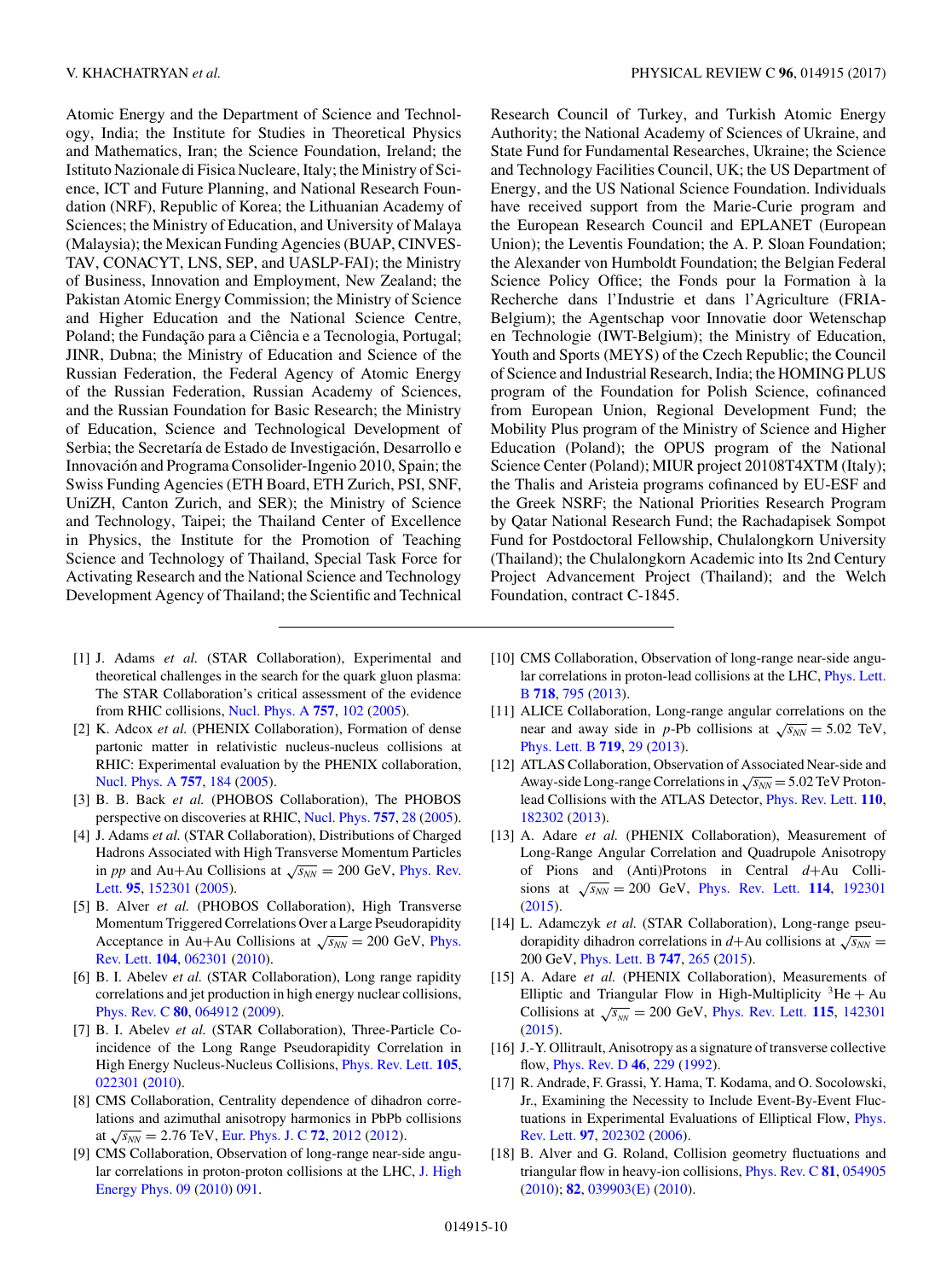- <span id="page-10-0"></span>[19] C. Gale, S. Jeon, and B. Schenke, Hydrodynamic modeling of heavy-ion collisions, [Int. J. Mod. Phys. A](https://doi.org/10.1142/S0217751X13400113) **[28](https://doi.org/10.1142/S0217751X13400113)**, [1340011](https://doi.org/10.1142/S0217751X13400113) [\(2013\)](https://doi.org/10.1142/S0217751X13400113).
- [20] U. Heinz and R. Snellings, Collective flow and viscosity in relativistic heavy-ion collisions, [Ann. Rev. Nucl. Part. Sci.](https://doi.org/10.1146/annurev-nucl-102212-170540) **[63](https://doi.org/10.1146/annurev-nucl-102212-170540)**, [123](https://doi.org/10.1146/annurev-nucl-102212-170540) [\(2013\)](https://doi.org/10.1146/annurev-nucl-102212-170540).
- [21] L. He, T. Edmonds, Z.-W. Lin, F. Liu, D. Molnar, and F. Wang, Anisotropic parton escape is the dominant source of azimuthal anisotropy in transport models, [Phys. Lett. B](https://doi.org/10.1016/j.physletb.2015.12.051) **[753](https://doi.org/10.1016/j.physletb.2015.12.051)**, [506](https://doi.org/10.1016/j.physletb.2015.12.051) [\(2016\)](https://doi.org/10.1016/j.physletb.2015.12.051).
- [22] A. Dumitru, K. Dusling, F. Gelis, J. Jalilian-Marian, T. Lappi, and R. Venugopalan, The ridge in proton-proton collisions at the LHC, [Phys. Lett. B](https://doi.org/10.1016/j.physletb.2011.01.024) **[697](https://doi.org/10.1016/j.physletb.2011.01.024)**, [21](https://doi.org/10.1016/j.physletb.2011.01.024) [\(2011\)](https://doi.org/10.1016/j.physletb.2011.01.024).
- [23] K. Dusling and R. Venugopalan, Comparison of the color glass condensate to di-hadron correlations in proton-proton and proton-nucleus collisions, [Phys. Rev. D](https://doi.org/10.1103/PhysRevD.87.094034) **[87](https://doi.org/10.1103/PhysRevD.87.094034)**, [094034](https://doi.org/10.1103/PhysRevD.87.094034) [\(2013\)](https://doi.org/10.1103/PhysRevD.87.094034).
- [24] S. Gavin, L. McLerran, and G. Moschelli, Long range correla[tions and the soft ridge in relativistic nuclear collisions,](https://doi.org/10.1103/PhysRevC.79.051902) Phys. Rev. C **[79](https://doi.org/10.1103/PhysRevC.79.051902)**, [051902\(R\)](https://doi.org/10.1103/PhysRevC.79.051902) [\(2009\)](https://doi.org/10.1103/PhysRevC.79.051902).
- [25] K. Dusling and R. Venugopalan, Azimuthal Collimation of Long Range Rapidity Correlations by Strong Color Fields in High Multiplicity Hadron-Hadron Collisions, [Phys. Rev. Lett.](https://doi.org/10.1103/PhysRevLett.108.262001) **[108](https://doi.org/10.1103/PhysRevLett.108.262001)**, [262001](https://doi.org/10.1103/PhysRevLett.108.262001) [\(2012\)](https://doi.org/10.1103/PhysRevLett.108.262001).
- [26] CMS Collaboration, Measurement of Long-Range Near-Side Two-Particle Angular Correlations in *pp* Collisions at  $\sqrt{s}$  = 13 TeV, [Phys. Rev. Lett.](https://doi.org/10.1103/PhysRevLett.116.172302) **[116](https://doi.org/10.1103/PhysRevLett.116.172302)**, [172302](https://doi.org/10.1103/PhysRevLett.116.172302) [\(2016\)](https://doi.org/10.1103/PhysRevLett.116.172302).
- [27] ATLAS Collaboration, Observation of Long-Range Elliptic Azimuthal Anisotropies in  $\sqrt{s} = 13$  and 2.76 TeV pp Collisions with the ATLAS Detector, [Phys. Rev. Lett.](https://doi.org/10.1103/PhysRevLett.116.172301) **[116](https://doi.org/10.1103/PhysRevLett.116.172301)**, [172301](https://doi.org/10.1103/PhysRevLett.116.172301) [\(2015\)](https://doi.org/10.1103/PhysRevLett.116.172301).
- [28] ALICE Collaboration, Forward-central two-particle correlations in p-pb collisions at  $\sqrt{s_{NN}}$  = 5.02 TeV, [Phys. Lett. B](https://doi.org/10.1016/j.physletb.2015.12.010) [753](https://doi.org/10.1016/j.physletb.2015.12.010), [126](https://doi.org/10.1016/j.physletb.2015.12.010) [\(2016\)](https://doi.org/10.1016/j.physletb.2015.12.010).
- [29] CMS Collaboration, Multiplicity and transverse momentum dependence of two- and four-particle correlations in *p*Pb and PbPb collisions, [Phys. Lett. B](https://doi.org/10.1016/j.physletb.2013.06.028) **[724](https://doi.org/10.1016/j.physletb.2013.06.028)**, [213](https://doi.org/10.1016/j.physletb.2013.06.028) [\(2013\)](https://doi.org/10.1016/j.physletb.2013.06.028).
- [30] ATLAS Collaboration, Measurement with the ATLAS detector of multi-particle azimuthal correlations in *p*+Pb collisions at  $\sqrt{s_{NN}}$  = 5.02 TeV, [Phys. Lett. B](https://doi.org/10.1016/j.physletb.2013.06.057) [725](https://doi.org/10.1016/j.physletb.2013.06.057), [60](https://doi.org/10.1016/j.physletb.2013.06.057) [\(2013\)](https://doi.org/10.1016/j.physletb.2013.06.057).
- [31] CMS Collaboration, Evidence for Collective Multi-Particle Correlations in *p*Pb Collisions, [Phys. Rev. Lett.](https://doi.org/10.1103/PhysRevLett.115.012301) **[115](https://doi.org/10.1103/PhysRevLett.115.012301)**, [012301](https://doi.org/10.1103/PhysRevLett.115.012301) [\(2015\)](https://doi.org/10.1103/PhysRevLett.115.012301).
- [32] P. Boek, Collective flow in  $p$ -pb and  $d$ -pb collisions at tev energies, [Phys. Rev. C](https://doi.org/10.1103/PhysRevC.85.014911) **[85](https://doi.org/10.1103/PhysRevC.85.014911)**, [014911](https://doi.org/10.1103/PhysRevC.85.014911) [\(2012\)](https://doi.org/10.1103/PhysRevC.85.014911).
- [33] CMS Collaboration, Long-range two-particle correlations of strange hadrons with charged particles in *p*Pb and PbPb collisions at LHC energies, [Phys. Lett. B](https://doi.org/10.1016/j.physletb.2015.01.034) **[742](https://doi.org/10.1016/j.physletb.2015.01.034)**, [200](https://doi.org/10.1016/j.physletb.2015.01.034) [\(2015\)](https://doi.org/10.1016/j.physletb.2015.01.034).
- [34] ALICE Collaboration, Long-range angular correlations of  $\pi$ , k, and p in p-pb collisions at  $\sqrt{s_{NN}}$  = 5.02 TeV, [Phys. Lett. B](https://doi.org/10.1016/j.physletb.2013.08.024) [726](https://doi.org/10.1016/j.physletb.2013.08.024), [164](https://doi.org/10.1016/j.physletb.2013.08.024) [\(2013\)](https://doi.org/10.1016/j.physletb.2013.08.024).
- [35] P. Bozek, Elliptic flow in proton-proton collisions at  $\sqrt{s_{NN}} = 7$ TeV, [Eur. Phys. J. C](https://doi.org/10.1140/epjc/s10052-010-1530-0) **[71](https://doi.org/10.1140/epjc/s10052-010-1530-0)**, [1530](https://doi.org/10.1140/epjc/s10052-010-1530-0) [\(2011\)](https://doi.org/10.1140/epjc/s10052-010-1530-0).
- [36] P. Bozek and W. Broniowski, Correlations from hydrodynamic flow in p-Pb collisions, [Phys. Lett. B](https://doi.org/10.1016/j.physletb.2012.12.051) **[718](https://doi.org/10.1016/j.physletb.2012.12.051)**, [1557](https://doi.org/10.1016/j.physletb.2012.12.051) [\(2013\)](https://doi.org/10.1016/j.physletb.2012.12.051).
- [37] P. Bozek, A. Bzdak, and V. Skokov, The rapidity dependence of the average transverse momentum in  $p+Pb$  collisions at the LHC: The color glass condensate versus hydrodynamics, [Phys. Lett. B](https://doi.org/10.1016/j.physletb.2013.12.034) **[728](https://doi.org/10.1016/j.physletb.2013.12.034)**, [662](https://doi.org/10.1016/j.physletb.2013.12.034) [\(2014\)](https://doi.org/10.1016/j.physletb.2013.12.034).
- [38] F. O. Durães, A. V. Giannini, V. P. Goncalves, and F. S. Navarra, Rapidity dependence of the average transverse momentum in hadronic collisions, [Phys. Rev. C](https://doi.org/10.1103/PhysRevC.94.024917) **[94](https://doi.org/10.1103/PhysRevC.94.024917)**, [024917](https://doi.org/10.1103/PhysRevC.94.024917) [\(2016\)](https://doi.org/10.1103/PhysRevC.94.024917).
- [39] T. Pierog, I. Karpenko, J. M. Katzy, E. Yatsenko, and K. Werner, EPOS LHC: Test of collective hadronization with data measured

at the CERN Large Hadron Collider, [Phys. Rev. C](https://doi.org/10.1103/PhysRevC.92.034906) **[92](https://doi.org/10.1103/PhysRevC.92.034906)**, [034906](https://doi.org/10.1103/PhysRevC.92.034906) [\(2015\)](https://doi.org/10.1103/PhysRevC.92.034906).

- [40] P. Bozek, A. Bzdak, and G. Ma, Rapidity dependence of elliptic and triangular flow in proton-nucleus collisions from collective dynamics, [Phys. Lett. B](https://doi.org/10.1016/j.physletb.2015.06.007) **[748](https://doi.org/10.1016/j.physletb.2015.06.007)**, [301](https://doi.org/10.1016/j.physletb.2015.06.007) [\(2015\)](https://doi.org/10.1016/j.physletb.2015.06.007).
- [41] P. Bożek, Wojciech Broniowski, and João Moreira, Torqued fireballs in relativistic heavy-ion collisions, [Phys. Rev. C](https://doi.org/10.1103/PhysRevC.83.034911) **[83](https://doi.org/10.1103/PhysRevC.83.034911)**, [034911](https://doi.org/10.1103/PhysRevC.83.034911) [\(2011\)](https://doi.org/10.1103/PhysRevC.83.034911).
- [42] K. Xiao, F. Liu, and F. Wang, Event-plane decorrelation over pseudorapidity and its effect on azimuthal anisotropy [measurements in relativistic heavy-ion collisions,](https://doi.org/10.1103/PhysRevC.87.011901) Phys. Rev. C **[87](https://doi.org/10.1103/PhysRevC.87.011901)**, [011901\(R\)](https://doi.org/10.1103/PhysRevC.87.011901) [\(2013\)](https://doi.org/10.1103/PhysRevC.87.011901).
- [43] L.-G. Pang, G.-Y. Qin, V. Roy, X.-N. Wang, and G.-L. Ma, Longitudinal decorrelation of anisotropic flows in heavy-ion collisions at the CERN Large Hadron Collider, [Phys. Rev. C](https://doi.org/10.1103/PhysRevC.91.044904) **[91](https://doi.org/10.1103/PhysRevC.91.044904)**, [044904](https://doi.org/10.1103/PhysRevC.91.044904) [\(2015\)](https://doi.org/10.1103/PhysRevC.91.044904).
- [44] CMS Collaboration, Evidence for transverse-momentum- and pseudorapidity- dependent event-plane fluctuations in PbPb and pPb collisions, [Phys. Rev. C](https://doi.org/10.1103/PhysRevC.92.034911) **[92](https://doi.org/10.1103/PhysRevC.92.034911)**, [034911](https://doi.org/10.1103/PhysRevC.92.034911) [\(2015\)](https://doi.org/10.1103/PhysRevC.92.034911).
- [45] CMS Collaboration, Long-range and short-range dihadron angular correlations in central PbPb collisions at a nucleon-nucleon center of mass energy of 2.76 TeV, [J. High Energy Phys. 07](https://doi.org/10.1007/JHEP07(2011)076) [\(2011\)](https://doi.org/10.1007/JHEP07(2011)076) [076.](https://doi.org/10.1007/JHEP07(2011)076)
- [46] L. Xu, C.-H. Chen, and F. Wang, Event mixing does not reproduce single particle acceptance convolutions for nonuniform pseudorapidity distributions, [Phys. Rev. C](https://doi.org/10.1103/PhysRevC.88.064907) **[88](https://doi.org/10.1103/PhysRevC.88.064907)**, [064907](https://doi.org/10.1103/PhysRevC.88.064907) [\(2013\)](https://doi.org/10.1103/PhysRevC.88.064907).
- [47] ALICE Collaboration, Harmonic decomposition of two-particle angular correlations in Pb-Pb collisions at  $\sqrt{s_{NN}} = 2.76$  TeV, [Phys. Lett. B](https://doi.org/10.1016/j.physletb.2012.01.060) **[708](https://doi.org/10.1016/j.physletb.2012.01.060)**, [249](https://doi.org/10.1016/j.physletb.2012.01.060) [\(2012\)](https://doi.org/10.1016/j.physletb.2012.01.060).
- [48] CMS Collaboration, The CMS experiment at the CERN LHC, J. Instrum. **3**, S08004 (2008).
- [49] S. Agostinelli *et al.* (Geant4 Collaboration), GEANT4—a simulation toolkit, [Nucl. Instrum. Methods Phys. Res. A](https://doi.org/10.1016/S0168-9002(03)01368-8) **[506](https://doi.org/10.1016/S0168-9002(03)01368-8)**, [250](https://doi.org/10.1016/S0168-9002(03)01368-8) [\(2003\)](https://doi.org/10.1016/S0168-9002(03)01368-8).
- [50] CMS Collaboration, Luminosity Calibration for the 2013 Proton-Lead and Proton-Proton Data Taking, CMS Physics Analysis Summary CMS-PAS-LUM-13-002 (2013).
- [51] CMS Collaboration, Tracking and Vertexing Results from First Collisions, CMS Physics Analysis Summary CMS-PAS-TRK-10-001 (2010).
- [52] M. Gyulassy and X.-N. Wang, HIJING 1.0: A Monte Carlo program for parton and particle production in high-energy hadronic and nuclear collisions, [Comput. Phys. Commun.](https://doi.org/10.1016/0010-4655(94)90057-4) **[83](https://doi.org/10.1016/0010-4655(94)90057-4)**, [307](https://doi.org/10.1016/0010-4655(94)90057-4) [\(1994\)](https://doi.org/10.1016/0010-4655(94)90057-4).
- [53] S. Porteboeuf, T. Pierog, and K. Werner, Producing hard processes regarding the complete event: The EPOS event generator, [arXiv:1006.2967](http://arxiv.org/abs/arXiv:1006.2967) [hep-ph].
- [54] S. Mrenna T. Sjostrand and P. Skands, PYTHIA6.4 physics and manual, J. High Energy Phys. 05 (2006) 025.
- [55] N. N. Ajitanand, J. M. Alexander, P. Chung, W. G. Holzmann, M. Issah, Roy A. Lacey, A. Shevel, A. Taranenko, and P. Danielewicz, Decomposition of harmonic and jet contributions to particle-pair correlations at ultra-relativistic energies, [Phys. Rev. C](https://doi.org/10.1103/PhysRevC.72.011902) **[72](https://doi.org/10.1103/PhysRevC.72.011902)**, [011902\(R\)](https://doi.org/10.1103/PhysRevC.72.011902) [\(2005\)](https://doi.org/10.1103/PhysRevC.72.011902).
- [56] J. Jia and S. Mohapatra, Disentangling flow and nonflow correlations via bayesian unfolding of the eventby-event distributions of harmonic coefficients in ultrarelativistic heavy-ion collisions, [Phys. Rev. C](https://doi.org/10.1103/PhysRevC.88.014907) **[88](https://doi.org/10.1103/PhysRevC.88.014907)**, [014907](https://doi.org/10.1103/PhysRevC.88.014907) [\(2013\)](https://doi.org/10.1103/PhysRevC.88.014907).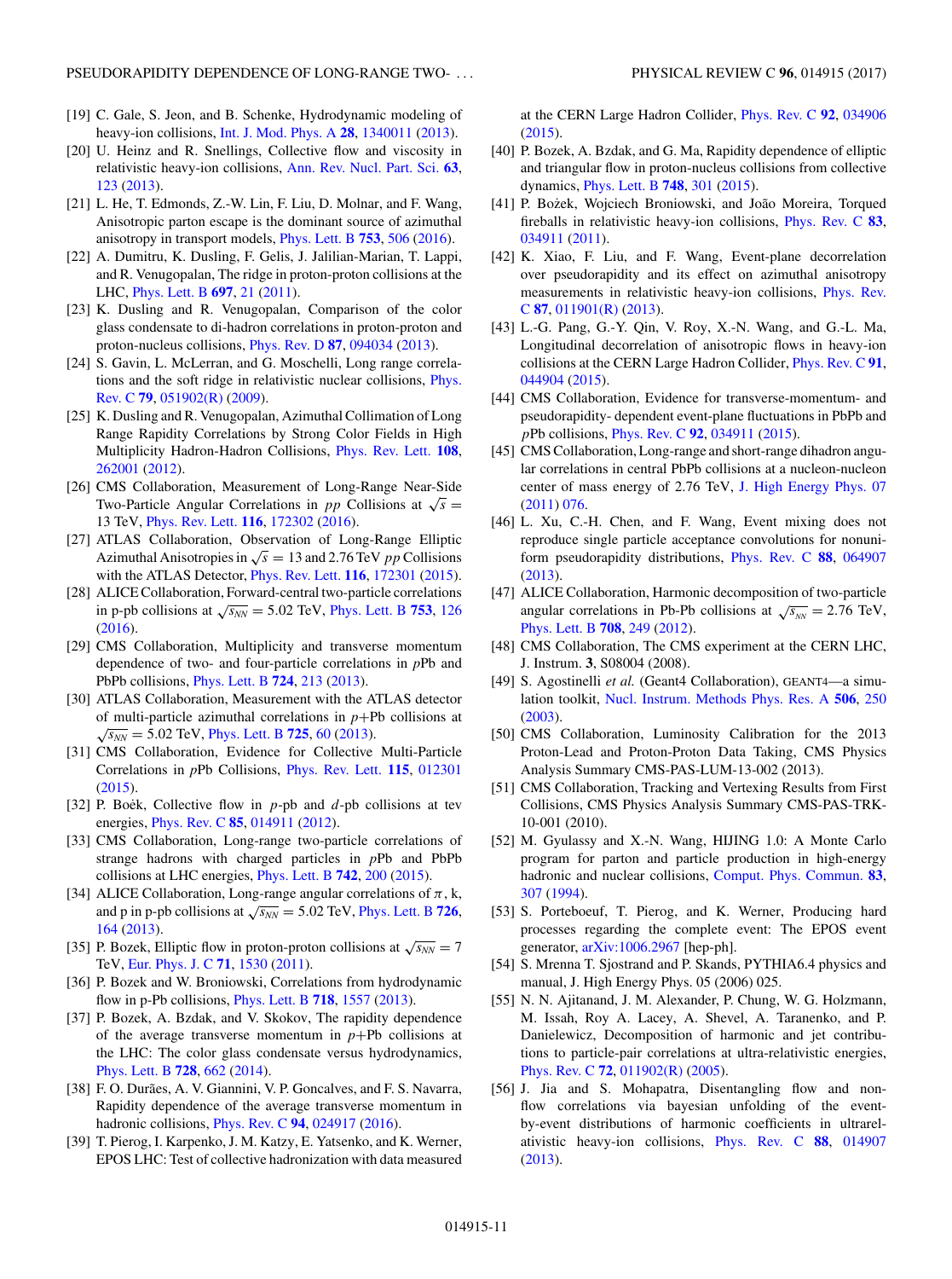- <span id="page-11-0"></span>[57] CMS Collaboration, Nuclear effects on the transverse momentum spectra of charged particles in *pPb* collisions at  $\sqrt{s_{NN}}$  = 5.02 TeV, [Eur. Phys. J. C](https://doi.org/10.1140/epjc/s10052-015-3435-4) **[75](https://doi.org/10.1140/epjc/s10052-015-3435-4)**, [237](https://doi.org/10.1140/epjc/s10052-015-3435-4) [\(2015\)](https://doi.org/10.1140/epjc/s10052-015-3435-4).
- [58] CMS Collaboration, Measurement of the elliptic anisotropy of charged particles produced in PbPb collisions at  $\sqrt{s_{NN}}$  = 2.76 TeV, [Phys. Rev. C](https://doi.org/10.1103/PhysRevC.87.014902) **[87](https://doi.org/10.1103/PhysRevC.87.014902)**, [014902](https://doi.org/10.1103/PhysRevC.87.014902) [\(2013\)](https://doi.org/10.1103/PhysRevC.87.014902).

V. Khachatryan,<sup>[1](#page-16-0)</sup> A. M. Sirunyan,<sup>1</sup> A. Tumasyan,<sup>1</sup> W. Adam,<sup>[2](#page-16-0)</sup> E. Asilar,<sup>2</sup> T. Bergauer,<sup>2</sup> J. Brandstetter,<sup>2</sup> E. Brondolin,<sup>2</sup> M. Dragicevic,<sup>[2](#page-16-0)</sup> J. Erö,<sup>2</sup> M. Flechl,<sup>2</sup> M. Friedl,<sup>2</sup> R. Frühwirth,<sup>2[,a](#page-19-0)</sup> V. M. Ghete,<sup>2</sup> C. Hartl,<sup>2</sup> N. Hörmann,<sup>2</sup> J. Hrubec,<sup>2</sup> M. Jeitler,<sup>2,[a](#page-19-0)</sup> V. Knünz,<sup>[2](#page-16-0)</sup> A. König,<sup>2</sup> M. Krammer,<sup>[2,](#page-16-0)a</sup> I. Krätschmer,<sup>2</sup> D. Liko,<sup>2</sup> T. Matsushita,<sup>2</sup> I. Mikulec,<sup>2</sup> D. Ra[b](#page-19-0)ady,<sup>2,b</sup> N. Rad,<sup>[2](#page-16-0)</sup> B. Rahbaran,<sup>2</sup> H. Rohringer,<sup>2</sup> J. Schieck,<sup>2[,a](#page-19-0)</sup> R. Schöfbeck,<sup>2</sup> J. Strauss,<sup>2</sup> W. Treberer-Treberspurg,<sup>2</sup> W. Waltenberger,<sup>2</sup> C.-E. Wulz,<sup>[2,](#page-16-0)[a](#page-19-0)</sup> V. Mossolov,<sup>[3](#page-16-0)</sup> N. Shumeiko,<sup>3</sup> J. Suarez Gonzalez,<sup>3</sup> S. Alderweireldt,<sup>[4](#page-16-0)</sup> T. Cornelis,<sup>4</sup> E. A. De Wolf,<sup>4</sup> X. Janssen,<sup>4</sup> A. Knutsson,<sup>[4](#page-16-0)</sup> J. Lauwers,<sup>4</sup> S. Luyckx,<sup>4</sup> M. Van De Klundert,<sup>4</sup> H. Van Haevermaet,<sup>4</sup> P. Van Mechelen,<sup>4</sup> N. Van Remortel,<sup>4</sup> A. Van Spilbeeck,<sup>[4](#page-16-0)</sup> S. Abu Zeid,<sup>[5](#page-16-0)</sup> F. Blekman,<sup>5</sup> J. D'Hondt,<sup>5</sup> N. Daci,<sup>5</sup> I. De Bruyn,<sup>5</sup> K. Deroover,<sup>5</sup> N. Heracleous,<sup>5</sup> J. Keaveney,<sup>[5](#page-16-0)</sup> S. Lowette,<sup>5</sup> L. Moreels,<sup>5</sup> A. Olbrechts,<sup>5</sup> Q. Python,<sup>5</sup> D. Strom,<sup>5</sup> S. Tavernier,<sup>5</sup> W. Van Doninck,<sup>5</sup> P. Van Mulders,<sup>[5](#page-16-0)</sup> G. P. Van Onsem,<sup>5</sup> I. Van Parijs,<sup>5</sup> P. Barria,<sup>[6](#page-16-0)</sup> H. Brun,<sup>6</sup> C. Caillol,<sup>6</sup> B. Clerbaux,<sup>6</sup> G. De Lentdecker,<sup>6</sup> G. Fasanella,<sup>[6](#page-16-0)</sup> L. Favart,<sup>6</sup> R. Goldouzian,<sup>6</sup> A. Grebenyuk,<sup>6</sup> G. Karapostoli,<sup>6</sup> T. Lenzi,<sup>6</sup> A. Léonard,<sup>6</sup> T. Maerschalk,<sup>6</sup> A. Marinov, <sup>[6](#page-16-0)</sup> L. Pernié, <sup>6</sup> A. Randle-conde, <sup>6</sup> T. Seva, <sup>6</sup> C. Vander Velde, <sup>6</sup> P. Vanlaer, <sup>6</sup> R. Yonamine, <sup>6</sup> F. Zenoni, <sup>6</sup> F. Zhang, <sup>6, c</sup>. K. Beernaert,<sup>[7](#page-16-0)</sup> L. Benucci,<sup>7</sup> A. Cimmino,<sup>7</sup> S. Crucy,<sup>7</sup> D. Dobur,<sup>7</sup> A. Fagot,<sup>7</sup> G. Garcia,<sup>7</sup> M. Gul,<sup>7</sup> J. Mccartin,<sup>7</sup> A. A. Ocampo Rios,<sup>[7](#page-16-0)</sup> D. Poyraz,<sup>7</sup> D. Ryckbosch,<sup>7</sup> S. Salva,<sup>7</sup> M. Sigamani,<sup>7</sup> M. Tytgat,<sup>7</sup> W. Van Driessche,<sup>7</sup> E. Yazgan,<sup>7</sup> N. Zaganidis,<sup>7</sup> S. Basegmez,<sup>[8](#page-16-0)</sup> C. Beluffi,<sup>8[,d](#page-19-0)</sup> O. Bondu,<sup>8</sup> S. Brochet,<sup>8</sup> G. Bruno,<sup>8</sup> A. Caudron,<sup>8</sup> L. Ceard,<sup>8</sup> C. Delaere,<sup>8</sup> D. Favart, <sup>[8](#page-16-0)</sup> L. Forthomme, <sup>8</sup> A. Giammanco, <sup>[8,](#page-16-0) [e](#page-19-0)</sup> A. Jafari, <sup>8</sup> P. Jez, <sup>8</sup> M. Komm, <sup>8</sup> V. Lemaitre, <sup>8</sup> A. Mertens, <sup>8</sup> M. Musich, <sup>8</sup> C. Nuttens,<sup>[8](#page-16-0)</sup> L. Perrini,<sup>8</sup> K. Piotrzkowski,<sup>8</sup> A. Popov,<sup>8[,f](#page-19-0)</sup> L. Quertenmont,<sup>8</sup> M. Selvaggi,<sup>8</sup> M. Vidal Marono,<sup>8</sup> N. Beliy,<sup>[9](#page-16-0)</sup> G. H. Hammad,<sup>[9](#page-16-0)</sup> W. L. Aldá Júnior,<sup>[10](#page-16-0)</sup> F. L. Alves,<sup>10</sup> G. A. Alves,<sup>10</sup> L. Brito,<sup>10</sup> M. Correa Martins Junior,<sup>10</sup> M. Hamer,<sup>10</sup> C. Hensel,<sup>[10](#page-16-0)</sup> A. Moraes,<sup>10</sup> M. E. Pol,<sup>10</sup> P. Rebello Teles,<sup>10</sup> E. Belchior Batista Das Chagas,<sup>[11](#page-16-0)</sup> W. Carvalho,<sup>11</sup> J. Chinellato,<sup>[11,](#page-16-0)[g](#page-19-0)</sup> A. Custódio,<sup>[11](#page-16-0)</sup> E. M. Da Costa,<sup>11</sup> D. De Jesus Damiao,<sup>11</sup> C. De Oliveira Martins,<sup>11</sup> S. Fonseca De Souza,<sup>11</sup> L. M. Huertas Guativa,<sup>[11](#page-16-0)</sup> H. Malbouisson,<sup>11</sup> D. Matos Figueiredo,<sup>11</sup> C. Mora Herrera,<sup>11</sup> L. Mundim,<sup>11</sup> H. Nogima,<sup>11</sup> W. L. Prado Da Silva, <sup>[11](#page-16-0)</sup> A. Santoro, <sup>11</sup> A. Sznajder, <sup>11</sup> E. J. Tonelli Manganote, <sup>11[,g](#page-19-0)</sup> A. Vilela Pereira, <sup>11</sup> S. Ahuja, <sup>[12a](#page-16-0)</sup> C. A. Bernardes,<sup>[12b](#page-16-0)</sup> A. De Souza Santos,<sup>12b</sup> S. Dogra,<sup>[12a](#page-16-0)</sup> T. R. Fernandez Perez Tomei,<sup>12a</sup> E. M. Gregores,<sup>12b</sup> P. G. Mercadante, <sup>12b</sup> C. S. Moon, <sup>12a, [h](#page-19-0)</sup> S. F. Novaes, <sup>[12a](#page-16-0)</sup> Sandra S. Padula, <sup>12a</sup> D. Romero Abad, <sup>12a</sup> J. C. Ruiz Vargas, <sup>12a</sup> A. Aleksandrov,<sup>[13](#page-16-0)</sup> R. Hadjiiska,<sup>13</sup> P. Iaydjiev,<sup>13</sup> M. Rodozov,<sup>13</sup> S. Stoykova,<sup>13</sup> G. Sultanov,<sup>13</sup> M. Vutova,<sup>13</sup> A. Dimitrov,<sup>[14](#page-16-0)</sup> I. Glushkov,<sup>[14](#page-16-0)</sup> L. Litov,<sup>14</sup> B. Pavlov,<sup>14</sup> P. Petkov,<sup>14</sup> M. Ahmad,<sup>[15](#page-16-0)</sup> J. G. Bian,<sup>15</sup> G. M. Chen,<sup>15</sup> H. S. Chen,<sup>15</sup> M. Chen,<sup>15</sup> T. Cheng, <sup>[15](#page-16-0)</sup> R. Du, <sup>15</sup> C. H. Jiang, <sup>15</sup> D. Leggat, <sup>15</sup> R. Plestina, <sup>15, i</sup> F. Romeo, <sup>15</sup> S. M. Shaheen, <sup>15</sup> A. Spiezia, <sup>15</sup> J. Tao, <sup>15</sup> C. Wang, <sup>15</sup> Z. Wang,<sup>[15](#page-16-0)</sup> H. Zhang,<sup>15</sup> C. Asawatangtrakuldee,<sup>[16](#page-16-0)</sup> Y. Ban,<sup>16</sup> Q. Li,<sup>16</sup> S. Liu,<sup>16</sup> Y. Mao,<sup>16</sup> S. J. Qian,<sup>16</sup> D. Wang,<sup>16</sup> Z. Xu,<sup>16</sup> C. Avila,<sup>[17](#page-16-0)</sup> A. Cabrera,<sup>17</sup> L. F. Chaparro Sierra,<sup>17</sup> C. Florez,<sup>17</sup> J. P. Gomez,<sup>17</sup> B. Gomez Moreno,<sup>17</sup> J. C. Sanabria,<sup>17</sup> N. Godinovic,<sup>[18](#page-16-0)</sup> D. Lelas,<sup>18</sup> I. Puljak,<sup>18</sup> P. M. Ribeiro Cipriano,<sup>18</sup> Z. Antunovic,<sup>[19](#page-16-0)</sup> M. Kovac,<sup>19</sup> V. Brigljevic,<sup>[20](#page-16-0)</sup> K. Kadija,<sup>20</sup> J. Luetic,<sup>[20](#page-16-0)</sup> S. Micanovic,<sup>20</sup> L. Sudic,<sup>20</sup> A. Attikis,<sup>[21](#page-16-0)</sup> G. Mavromanolakis,<sup>21</sup> J. Mousa,<sup>21</sup> C. Nicolaou,<sup>21</sup> F. Ptochos,<sup>21</sup> P. A. Razis,<sup>21</sup> H. Rykaczewski,<sup>21</sup> M. Bodlak,<sup>[22](#page-16-0)</sup> M. Finger,<sup>[22,](#page-16-0)[j](#page-19-0)</sup> M. Finger Jr.,<sup>22,j</sup> A. A. Abdelalim,<sup>[23,](#page-16-0)k,l</sup> A. Awad,<sup>23</sup> A. Mahrous,<sup>[23,](#page-16-0)[k](#page-19-0)</sup> A. Radi,<sup>23,m,n</sup> B. Calpas,<sup>[24](#page-16-0)</sup> M. Kadastik,<sup>24</sup> M. Murumaa,<sup>24</sup> M. Raidal,<sup>24</sup> A. Tiko,<sup>24</sup> C. Veelken,<sup>24</sup> P. Eerola,<sup>25</sup> J. Pekkanen,<sup>[25](#page-16-0)</sup> M. Voutilainen,<sup>25</sup> J. Härkönen,<sup>[26](#page-16-0)</sup> V. Karimäki,<sup>26</sup> R. Kinnunen,<sup>26</sup> T. Lampén,<sup>26</sup> K. Lassila-Perini,<sup>26</sup> S. Lehti,<sup>26</sup> T. Lindén,<sup>[26](#page-16-0)</sup> P. Luukka,<sup>26</sup> T. Peltola,<sup>26</sup> J. Tuominiemi,<sup>26</sup> E. Tuovinen,<sup>26</sup> L. Wendland,<sup>26</sup> J. Talvitie,<sup>[27](#page-16-0)</sup> T. Tuuva,<sup>27</sup> M. Besancon,<sup>[28](#page-16-0)</sup> F. Couderc,<sup>[28](#page-16-0)</sup> M. Dejardin,<sup>28</sup> D. Denegri,<sup>28</sup> B. Fabbro,<sup>28</sup> J. L. Faure,<sup>28</sup> C. Favaro,<sup>28</sup> F. Ferri,<sup>28</sup> S. Ganjour,<sup>28</sup> A. Givernaud,<sup>28</sup> P. Gras,<sup>[28](#page-16-0)</sup> G. Hamel de Monchenault,<sup>28</sup> P. Jarry,<sup>28</sup> E. Locci,<sup>28</sup> M. Machet,<sup>28</sup> J. Malcles,<sup>28</sup> J. Rander,<sup>28</sup> A. Rosowsky,<sup>28</sup> M. Titov,<sup>[28](#page-16-0)</sup> A. Zghiche,<sup>28</sup> I. Antropov,<sup>[29](#page-16-0)</sup> S. Baffioni,<sup>29</sup> F. Beaudette,<sup>29</sup> P. Busson,<sup>29</sup> L. Cadamuro,<sup>29</sup> E. Chapon,<sup>29</sup> C. Charlot,<sup>29</sup> O. Davignon,<sup>[29](#page-16-0)</sup> N. Filipovic,<sup>29</sup> R. Granier de Cassagnac,<sup>29</sup> M. Jo,<sup>29</sup> S. Lisniak,<sup>29</sup> L. Mastrolorenzo,<sup>29</sup> P. Miné,<sup>29</sup> I. N. Naranjo,<sup>29</sup> M. Nguyen,<sup>[29](#page-16-0)</sup> C. Ochando,<sup>29</sup> G. Ortona,<sup>29</sup> P. Paganini,<sup>29</sup> P. Pigard,<sup>29</sup> S. Regnard,<sup>29</sup> R. Salerno,<sup>29</sup> J. B. Sauvan,<sup>29</sup> Y. Sirois,<sup>29</sup> T. Strebler,<sup>[29](#page-16-0)</sup> Y. Yilmaz,<sup>29</sup> A. Zabi,<sup>29</sup> J.-L. Agram,<sup>[30,](#page-16-0)[o](#page-19-0)</sup> J. Andrea,<sup>[30](#page-16-0)</sup> A. Aubin,<sup>30</sup> D. Bloch,<sup>30</sup> J.-M. Brom,<sup>30</sup> M. Buttignol,<sup>30</sup> E. C. Chabert,<sup>[30](#page-16-0)</sup> N. Chanon,<sup>30</sup> C. Collard,<sup>30</sup> E. Conte,<sup>30[,o](#page-19-0)</sup> X. Coubez,<sup>30</sup> J.-C. Fontaine,<sup>30,o</sup> D. Gelé,<sup>30</sup> U. Goerlach,<sup>30</sup> C. Goetzmann,<sup>[30](#page-16-0)</sup> A.-C. Le Bihan,<sup>30</sup> J. A. Merlin,<sup>[30,](#page-16-0)[b](#page-19-0)</sup> K. Skovpen,<sup>30</sup> P. Van Hove,<sup>30</sup> S. Gadrat,<sup>[31](#page-16-0)</sup> S. Beauceron,<sup>[32](#page-16-0)</sup> C. Bernet,<sup>32</sup> G. Boudoul,<sup>[32](#page-16-0)</sup> E. Bouvier,<sup>32</sup> C. A. Carrillo Montoya,<sup>32</sup> R. Chierici,<sup>32</sup> D. Contardo,<sup>32</sup> B. Courbon,<sup>32</sup> P. Depasse,<sup>32</sup> H. El Mamouni,<sup>[32](#page-16-0)</sup> J. Fan,<sup>32</sup> J. Fay,<sup>32</sup> S. Gascon,<sup>32</sup> M. Gouzevitch,<sup>32</sup> B. Ille,<sup>32</sup> F. Lagarde,<sup>32</sup> I. B. Laktineh,<sup>32</sup> M. Lethuillier,<sup>32</sup> L. Mirabito,<sup>[32](#page-16-0)</sup> A. L. Pequegnot,<sup>32</sup> S. Perries,<sup>32</sup> J. D. Ruiz Alvarez,<sup>32</sup> D. Sabes,<sup>32</sup> L. Sgandurra,<sup>32</sup> V. Sordini,<sup>32</sup> M. Vander Donckt,<sup>[32](#page-16-0)</sup> P. Verdier,<sup>32</sup> S. Viret,<sup>32</sup> T. Toriashvili,<sup>33[,p](#page-19-0)</sup> Z. Tsamalaidze,<sup>34,[j](#page-19-0)</sup> C. Autermann,<sup>[35](#page-16-0)</sup> S. Beranek,<sup>35</sup> L. Feld,<sup>35</sup> A. Heister,<sup>[35](#page-16-0)</sup> M. K. Kiesel,<sup>35</sup> K. Klein,<sup>35</sup> M. Lipinski,<sup>35</sup> A. Ostapchuk,<sup>35</sup> M. Preuten,<sup>35</sup> F. Raupach,<sup>35</sup> S. Schael,<sup>35</sup> J. F. Schulte,<sup>[35](#page-16-0)</sup> T. Verlage,<sup>35</sup> H. Weber,<sup>35</sup> V. Zhukov,<sup>[35,](#page-16-0)[f](#page-19-0)</sup> M. Ata,<sup>[36](#page-16-0)</sup> M. Brodski,<sup>36</sup> E. Dietz-Laursonn,<sup>36</sup> D. Duchardt,<sup>36</sup> M. Endres,<sup>[36](#page-16-0)</sup> M. Erdmann,<sup>36</sup> S. Erdweg,<sup>36</sup> T. Esch,<sup>36</sup> R. Fischer,<sup>36</sup> A. Güth,<sup>36</sup> T. Hebbeker,<sup>36</sup> C. Heidemann,<sup>36</sup> K. Hoepfner,<sup>36</sup> S. Knutzen,<sup>[36](#page-16-0)</sup> P. Kreuzer,<sup>36</sup> M. Merschmeyer,<sup>36</sup> A. Meyer,<sup>36</sup> P. Millet,<sup>36</sup> S. Mukherjee,<sup>36</sup> M. Olschewski,<sup>36</sup> K. Padeken,<sup>36</sup>

P. Papacz,<sup>[36](#page-16-0)</sup> T. Pook,<sup>36</sup> M. Radziej,<sup>36</sup> H. Reithler,<sup>36</sup> M. Rieger,<sup>36</sup> F. Scheuch,<sup>36</sup> L. Sonnenschein,<sup>36</sup> D. Teyssier,<sup>36</sup> S. Thüer,<sup>36</sup>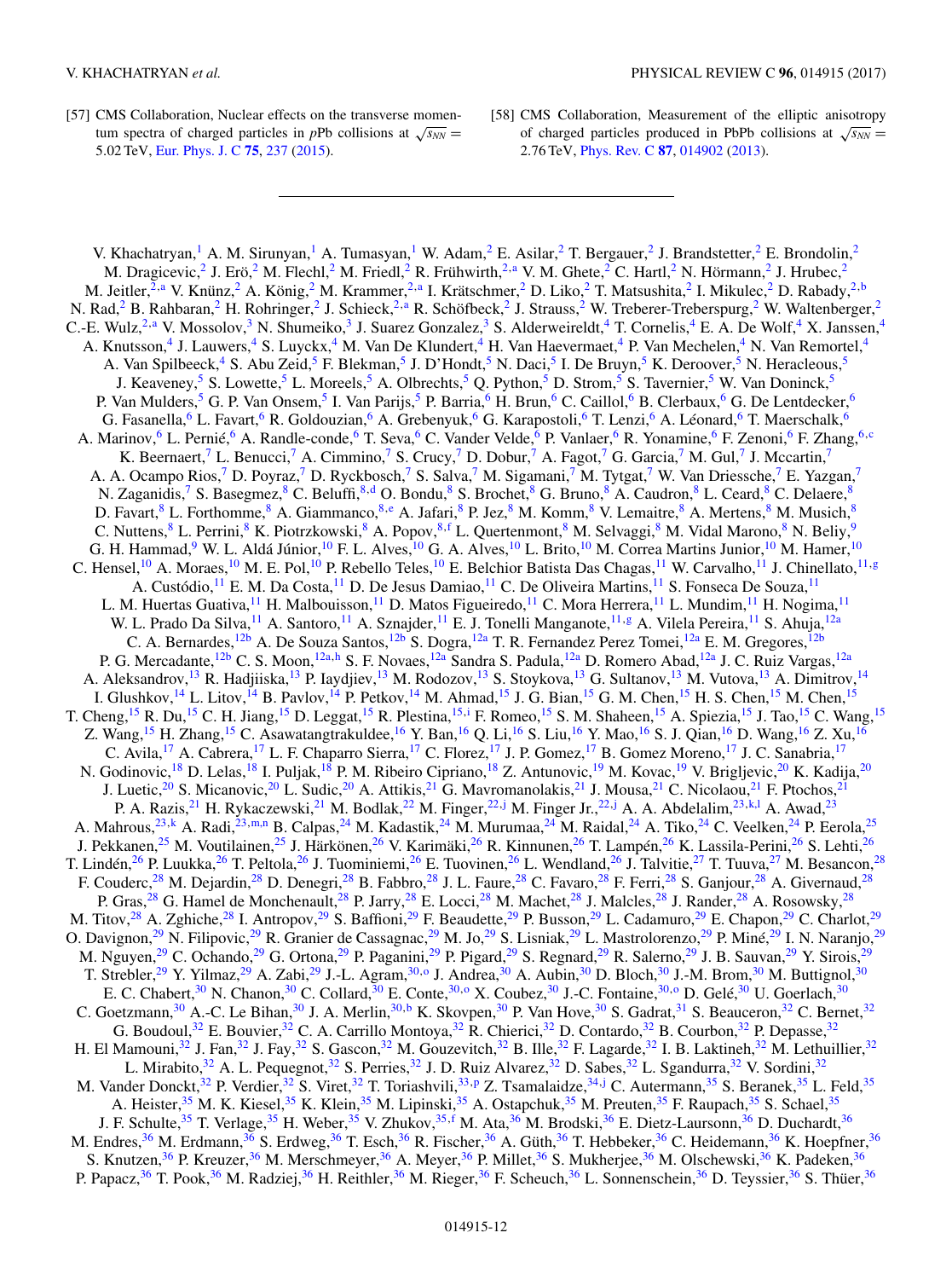V. Cherepanov, <sup>[37](#page-16-0)</sup> Y. Erdogan, <sup>37</sup> G. Flügge, <sup>37</sup> H. Geenen, <sup>37</sup> M. Geisler, <sup>37</sup> F. Hoehle, <sup>37</sup> B. Kargoll, <sup>37</sup> T. Kress, <sup>37</sup> A. Künsken, <sup>37</sup> J. Lingemann,<sup>[37](#page-16-0)</sup> A. Nehrkorn,<sup>37</sup> A. Nowack,<sup>37</sup> I. M. Nugent,<sup>37</sup> C. Pistone,<sup>37</sup> O. Pooth,<sup>37</sup> A. Stahl,<sup>37</sup> M. Aldaya Martin,<sup>38</sup> I. Asin,<sup>[38](#page-16-0)</sup> N. Bartosik,<sup>38</sup> O. Behnke,<sup>38</sup> U. Behrens,<sup>38</sup> K. Borras,<sup>38,[q](#page-19-0)</sup> A. Burgmeier,<sup>38</sup> A. Campbell,<sup>38</sup> C. Contreras-Campana,<sup>38</sup> F. Costanza,<sup>[38](#page-16-0)</sup> C. Diez Pardos,<sup>38</sup> G. Dolinska,<sup>38</sup> S. Dooling,<sup>38</sup> T. Dorland,<sup>38</sup> G. Eckerlin,<sup>38</sup> D. Eckstein,<sup>38</sup> T. Eichhorn,<sup>38</sup> G. Flucke, <sup>[38](#page-16-0)</sup> E. Gallo, <sup>38</sup>, [r](#page-19-0) J. Garay Garcia, <sup>38</sup> A. Geiser, <sup>38</sup> A. Gizhko, <sup>38</sup> P. Gunnellini, <sup>38</sup> J. Hauk, <sup>38</sup> M. Hempel, <sup>38</sup>, s H. Jung, <sup>38</sup> A. Kalogeropoulos,<sup>[38](#page-16-0)</[s](#page-19-0)up> O. Karacheban,<sup>38,s</sup> M. Kasemann,<sup>38</sup> P. Katsas,<sup>38</sup> J. Kieseler,<sup>38</sup> C. Kleinwort,<sup>38</sup> I. Korol,<sup>38</sup> W. Lange,<sup>38</sup> J. Leonard,<sup>[38](#page-16-0)</sup> K. Lipka,<sup>38</sup> A. Lobanov,<sup>38</sup> W. Lohmann,<sup>38[,s](#page-19-0)</sup> R. Mankel,<sup>38</sup> I.-A. Melzer-Pellmann,<sup>38</sup> A. B. Meyer,<sup>38</sup> G. Mittag,<sup>38</sup> J. Mnich,<sup>[38](#page-16-0)</sup> A. Mussgiller,<sup>38</sup> S. Naumann-Emme,<sup>38</sup> A. Nayak,<sup>38</sup> E. Ntomari,<sup>38</sup> H. Perrey,<sup>38</sup> D. Pitzl,<sup>38</sup> R. Placakyte,<sup>38</sup> A. Raspereza,<sup>[38](#page-16-0)</sup> B. Roland,<sup>38</sup> M. Ö. Sahin,<sup>38</sup> P. Saxena,<sup>38</sup> T. Schoerner-Sadenius,<sup>38</sup> C. Seitz,<sup>38</sup> S. Spannagel,<sup>38</sup> K. D. Trippkewitz,<sup>[38](#page-16-0)</sup> R. Walsh,<sup>38</sup> C. Wissing,<sup>38</sup> V. Blobel,<sup>[39](#page-16-0)</sup> M. Centis Vignali,<sup>39</sup> A. R. Draeger,<sup>39</sup> J. Erfle,<sup>39</sup> E. Garutti,<sup>39</sup> K. Goebel,<sup>[39](#page-16-0)</sup> D. Gonzalez,<sup>39</sup> M. Görner,<sup>39</sup> J. Haller,<sup>39</sup> M. Hoffmann,<sup>39</sup> R. S. Höing,<sup>39</sup> A. Junkes,<sup>39</sup> R. Klanner,<sup>39</sup> R. Kogler,<sup>39</sup> N. Kovalchuk,<sup>[39](#page-16-0)</sup> T. Lapsien,<sup>39</sup> T. Lenz,<sup>39</sup> I. Marchesini,<sup>39</sup> D. Marconi,<sup>39</sup> M. Meyer,<sup>39</sup> D. Nowatschin,<sup>39</sup> J. Ott,<sup>39</sup> F. Pantaleo,<sup>[39,](#page-16-0)[b](#page-19-0)</sup> T. Peiffer,<sup>[39](#page-16-0)</sup> A. Perieanu,<sup>39</sup> N. Pietsch,<sup>39</sup> J. Poehlsen,<sup>39</sup> D. Rathjens,<sup>39</sup> C. Sander,<sup>39</sup> C. Scharf,<sup>39</sup> P. Schleper,<sup>39</sup> E. Schlieckau,<sup>39</sup> A. Schmidt,<sup>[39](#page-16-0)</sup> S. Schumann,<sup>39</sup> J. Schwandt,<sup>39</sup> V. Sola,<sup>39</sup> H. Stadie,<sup>39</sup> G. Steinbrück,<sup>39</sup> F. M. Stober,<sup>39</sup> H. Tholen,<sup>39</sup> D. Troendle,<sup>[39](#page-16-0)</sup> E. Usai,<sup>39</sup> L. Vanelderen,<sup>39</sup> A. Vanhoefer,<sup>39</sup> B. Vormwald,<sup>39</sup> C. Barth,<sup>[40](#page-16-0)</sup> C. Baus,<sup>40</sup> J. Berger,<sup>40</sup> C. Böser,<sup>40</sup> E. Butz,<sup>[40](#page-16-0)</sup> T. Chwalek,<sup>40</sup> F. Colombo,<sup>40</sup> W. De Boer,<sup>40</sup> A. Descroix,<sup>40</sup> A. Dierlamm,<sup>40</sup> S. Fink,<sup>40</sup> F. Frensch,<sup>40</sup> R. Friese,<sup>40</sup> M. Giffels,<sup>[40](#page-16-0)</sup> A. Gilbert,<sup>40</sup> D. Haitz,<sup>40</sup> F. Hartmann,<sup>40[,b](#page-19-0)</sup> S. M. Heindl,<sup>40</sup> U. Husemann,<sup>40</sup> I. Katkov,<sup>40,[f](#page-19-0)</sup> A. Kornmayer,<sup>40,b</sup> P. Lobelle Pardo,<sup>[40](#page-16-0)</sup> B. Maier,<sup>40</sup> H. Mildner,<sup>40</sup> M. U. Mozer,<sup>40</sup> T. Müller,<sup>40</sup> Th. Müller,<sup>40</sup> M. Plagge,<sup>40</sup> G. Quast,<sup>40</sup> K. Rabbertz,<sup>[40](#page-16-0)</sup> S. Röcker,<sup>40</sup> F. Roscher,<sup>40</sup> M. Schröder,<sup>40</sup> G. Sieber,<sup>40</sup> H. J. Simonis,<sup>40</sup> R. Ulrich,<sup>40</sup> J. Wagner-Kuhr,<sup>40</sup> S. Wayand,<sup>[40](#page-16-0)</sup> M. Weber,<sup>40</sup> T. Weiler,<sup>40</sup> S. Williamson,<sup>40</sup> C. Wöhrmann,<sup>40</sup> R. Wolf,<sup>40</sup> G. Anagnostou,<sup>41</sup> G. Daskalakis,<sup>41</sup> T. Geralis,<sup>[41](#page-16-0)</sup> V. A. Giakoumopoulou,<sup>41</sup> A. Kyriakis,<sup>41</sup> D. Loukas,<sup>41</sup> A. Psallidas,<sup>41</sup> I. Topsis-Giotis,<sup>41</sup> A. Agapitos,<sup>[42](#page-16-0)</sup> S. Kesisoglou,<sup>[42](#page-16-0)</sup> A. Panagiotou,<sup>42</sup> N. Saoulidou,<sup>42</sup> E. Tziaferi,<sup>42</sup> I. Evangelou,<sup>[43](#page-16-0)</sup> G. Flouris,<sup>43</sup> C. Foudas,<sup>43</sup> P. Kokkas,<sup>43</sup> N. Loukas,<sup>[43](#page-16-0)</sup> N. Manthos,<sup>43</sup> I. Papadopoulos,<sup>43</sup> E. Paradas,<sup>43</sup> J. Strologas,<sup>43</sup> G. Bencze,<sup>[44](#page-16-0)</sup> C. Hajdu,<sup>44</sup> A. Hazi,<sup>44</sup> P. Hidas,<sup>44</sup> D. Horvath,<sup>44[,t](#page-19-0)</sup> F. Sikler,<sup>[44](#page-16-0)</sup> V. Veszpremi,<sup>44</sup> G. Vesztergombi,<sup>44[,u](#page-19-0)</sup> A. J. Zsigmond,<sup>44</sup> N. Beni,<sup>[45](#page-16-0)</sup> S. Czellar,<sup>45</sup> J. Karancsi,<sup>45[,v](#page-19-0)</sup> J. Molnar,<sup>[45](#page-16-0)</sup> Z. Szillasi,<sup>45[,b](#page-19-0)</sup> M. Bartók,<sup>[46,](#page-16-0)[w](#page-19-0)</sup> A. Makovec,<sup>[46](#page-16-0)</sup> P. Raics,<sup>46</sup> Z. L. Trocsanyi,<sup>46</sup> B. Ujvari,<sup>46</sup> S. Choudhury,<sup>47[,x](#page-19-0)</sup> P. Mal,<sup>[47](#page-16-0)</sup> K. Mandal,<sup>[47](#page-16-0)</sup> D. K. Sahoo,<sup>47</sup> N. Sahoo,<sup>47</sup> S. K. Swain,<sup>47</sup> S. Bansal,<sup>[48](#page-16-0)</sup> S. B. Beri,<sup>48</sup> V. Bhatnagar,<sup>48</sup> R. Chawla,<sup>48</sup> R. Gupta,<sup>48</sup> U. Bhawandeep,<sup>[48](#page-16-0)</sup> A. K. Kalsi,<sup>48</sup> A. Kaur,<sup>48</sup> M. Kaur,<sup>48</sup> R. Kumar,<sup>48</sup> A. Mehta,<sup>48</sup> M. Mittal,<sup>48</sup> J. B. Singh,<sup>48</sup> G. Walia,<sup>48</sup> Ashok Kumar,<sup>[49](#page-17-0)</sup> A. Bhardwaj,<sup>49</sup> B. C. Choudhary,<sup>49</sup> R. B. Garg,<sup>49</sup> S. Malhotra,<sup>49</sup> M. Naimuddin,<sup>49</sup> N. Nishu,<sup>49</sup> K. Ranjan,<sup>49</sup> R. Sharma, <sup>[49](#page-17-0)</sup> V. Sharma, <sup>49</sup> S. Bhattacharya, <sup>[50](#page-17-0)</sup> K. Chatterjee, <sup>50</sup> S. Dey, <sup>50</sup> S. Dutta, <sup>50</sup> N. Majumdar, <sup>50</sup> A. Modak, <sup>50</sup> K. Mondal, <sup>50</sup> S. Mukhopadhyay,<sup>[50](#page-17-0)</sup> A. Roy,<sup>50</sup> D. Roy,<sup>50</sup> S. Roy Chowdhury,<sup>50</sup> S. Sarkar,<sup>50</sup> M. Sharan,<sup>50</sup> A. Abdulsalam,<sup>[51](#page-17-0)</sup> R. Chudasama,<sup>51</sup> D. Dutta,<sup>[51](#page-17-0)</sup> V. Jha,<sup>51</sup> V. Kumar,<sup>51</sup> A. K. Mohanty,<sup>51[,b](#page-19-0)</sup> L. M. Pant,<sup>51</sup> P. Shukla,<sup>51</sup> A. Topkar,<sup>51</sup> T. Aziz,<sup>[52](#page-17-0)</sup> S. Banerjee,<sup>52</sup> S. Bhowmik,<sup>[52](#page-17-0)[,y](#page-19-0)</sup> R. M. Chatterjee,<sup>52</sup> R. K. Dewanjee,<sup>52</sup> S. Dugad,<sup>52</sup> S. Ganguly,<sup>52</sup> S. Ghosh,<sup>52</sup> M. Guchait,<sup>52</sup> A. Gurtu,<sup>52,2</sup> Sa. Jain,<sup>[52](#page-17-0)</sup> G. Kole,<sup>52</sup> S. Kumar,<sup>52</sup> B. Mahakud,<sup>52</sup> M. Maity,<sup>52[,y](#page-19-0)</sup> G. Majumder,<sup>52</sup> K. Mazumdar,<sup>52</sup> S. Mitra,<sup>52</sup> G. B. Mohanty,<sup>52</sup> B. Parida,<sup>[52](#page-17-0)</sup> T. Sarkar,<sup>52[,y](#page-19-0)</sup> N. Sur,<sup>52</sup> B. Sutar,<sup>52</sup> N. Wickramage,<sup>[52,](#page-17-0)[aa](#page-19-0)</sup> S. Chauhan,<sup>[53](#page-17-0)</sup> S. Dube,<sup>53</sup> A. Kapoor,<sup>53</sup> K. Kothekar,<sup>53</sup> S. Sharma,<sup>[53](#page-17-0)</sup> H. Bakhshiansohi,<sup>[54](#page-17-0)</sup> H. Behnamian,<sup>54</sup> S. M. Etesami,<sup>54[,ab](#page-19-0)</sup> A. Fahim,<sup>[54,](#page-17-0)[ac](#page-19-0)</sup> M. Khakzad,<sup>54</sup> M. Mohammadi Najafabadi,<sup>[54](#page-17-0)</sup> M. Naseri,<sup>54</sup> S. Paktinat Mehdiabadi,<sup>54</sup> F. Rezaei Hosseinabadi,<sup>54</sup> B. Safarzadeh,<sup>54[,ad](#page-19-0)</sup> M. Zeinali,<sup>[54](#page-17-0)</sup> M. Felcini,<sup>[55](#page-17-0)</sup> M. Grunewald,<sup>55</sup> M. Abbrescia,<sup>[56a,56b](#page-17-0)</sup> C. Calabria,<sup>[56a](#page-17-0),56b</sup> C. Caputo,<sup>56a,56b</sup> A. Colaleo,<sup>56a</sup> D. Creanza,<sup>[56a,56c](#page-17-0)</sup> L. Cristella,<sup>[56a,56b](#page-17-0)</sup> N. De Filippis,<sup>[56a](#page-17-0),56c</sup> M. De Palma,<sup>56a,56b</sup> L. Fiore,<sup>56a</sup> G. Iaselli,<sup>56a,56c</sup> G. Maggi,<sup>56a,56c</sup> M. Maggi,<sup>[56a](#page-17-0)</sup> G. Miniello,<sup>[56a,56b](#page-17-0)</sup> S. My,<sup>[56a,56c](#page-17-0)</sup> S. Nuzzo,<sup>56a,56b</sup> A. Pompili,<sup>56a,56b</sup> G. Pugliese,<sup>56a,56c</sup> R. Radogna,<sup>56a,56b</sup> A. Ranieri,<sup>[56a](#page-17-0)</sup> G. Selvaggi,<sup>56a,56b</sup> L. Silvestris,<sup>56a[,b](#page-19-0)</sup> R. Venditti,<sup>[56a,56b](#page-17-0)</sup> G. Abbiendi,<sup>57a</sup> C. Battilana,<sup>[57a,](#page-17-0)[b](#page-19-0)</sup> A. C. Benvenuti,<sup>57a</sup> D. Bonacorsi,<sup>[57a,57b](#page-17-0)</sup> S. Braibant-Giacomelli,<sup>57a,57b</sup> L. Brigliadori,<sup>57a,57b</sup> R. Campanini,<sup>57a,57b</sup> P. Capiluppi,<sup>57a,57b</sup> A. Castro,<sup>57a,57b</sup> F. R. Cavallo,<sup>[57a](#page-17-0)</sup> S. S. Chhibra,<sup>[57a,57b](#page-17-0)</sup> G. Codispoti,<sup>57a,57b</sup> M. Cuffiani,<sup>57a,57b</sup> G. M. Dallavalle,<sup>57a</sup> F. Fabbri,<sup>57a</sup> A. Fanfani,<sup>57a,57b</sup> D. Fasanella, [57a](#page-17-0), 57b P. Giacomelli, 57a C. Grandi, 57a L. Guiducci, 57a, 57b S. Marcellini, 57a G. Masetti, 57a A. Montanari, 57a F. L. Navarria,<sup>[57a,57b](#page-17-0)</sup> A. Perrotta,<sup>[57a](#page-17-0)</sup> A. M. Rossi,<sup>57a,57b</sup> T. Rovelli,<sup>57a,57b</sup> G. P. Siroli,<sup>57a,57b</sup> N. Tosi,<sup>57a,57b[,b](#page-19-0)</sup> G. Cappello,<sup>58a</sup> M. Chiorboli,<sup>[58a,58b](#page-17-0)</sup> S. Costa,<sup>[58a](#page-17-0),58b</sup> A. Di Mattia,<sup>58a</sup> F. Giordano,<sup>58a,58b</sup> R. Potenza,<sup>58a,58b</sup> A. Tricomi,<sup>58a,58b</sup> C. Tuve,<sup>58a,58b</sup> G. Barbagli,<sup>59a</sup> V. Ciulli,<sup>[59a,59b](#page-17-0)</sup> C. Civinini,<sup>[59a](#page-17-0)</sup> R. D'Alessandro,<sup>59a,59b</sup> E. Focardi,<sup>59a,59b</sup> V. Gori,<sup>59a,59b</sup> P. Lenzi,<sup>59a,59b</sup> M. Meschini,<sup>[59a](#page-17-0)</sup> S. Paoletti,<sup>59a</sup> G. Sguazzoni,<sup>59</sup>a L. Viliani,<sup>[59a,59b](#page-17-0)[,b](#page-19-0)</sup> L. Benussi,<sup>[60](#page-17-0)</sup> S. Bianco,<sup>60</sup> F. Fabbri,<sup>60</sup> D. Piccolo,<sup>60</sup> F. Primavera,<sup>[60](#page-17-0)[,b](#page-19-0)</sup> V. Calvelli,<sup>[61a,61b](#page-17-0)</sup> F. Ferro,<sup>[61a](#page-17-0)</sup> M. Lo Vetere,<sup>61a,61b</sup> M. R. Monge,<sup>61a,61b</sup> E. Robutti,<sup>61a</sup> S. Tosi,<sup>61a,61b</sup> L. Brianza,<sup>[62a](#page-17-0)</sup> M. E. Dinardo,<sup>[62a,62b](#page-17-0)</sup> S. Fiorendi,<sup>62a,62b</sup> S. Gennai,<sup>62a</sup> R. Gerosa,<sup>62a,62b</sup> A. Ghezzi,<sup>62a,62b</sup> P. Govoni,<sup>62a,62b</sup> S. Malvezzi,<sup>[62a](#page-17-0)</sup> R. A. Manzoni,<sup>[62a,62b,](#page-17-0)[b](#page-19-0)</sup> B. Marzocchi,<sup>62a,62b</sup> D. Menasce,<sup>62a</sup> L. Moroni,<sup>62a</sup> M. Paganoni,<sup>62a,62b</sup> D. Pedrini,<sup>62a</sup> S. Ragazzi,<sup>[62a,62b](#page-17-0)</sup> N. Redaelli,<sup>62a</sup> T. Tabarelli de Fatis,<sup>62a,62b</sup> S. Buontempo,<sup>63a</sup> N. Cavallo,<sup>[63a,63c](#page-17-0)</sup> S. Di Guida,<sup>[63a,63b](#page-17-0)[,b](#page-19-0)</sup> M. Esposito,<sup>[63a,63b](#page-17-0)</sup> F. Fabozzi,<sup>[63a,63c](#page-17-0)</sup> A.O. M. Iorio,<sup>[63a](#page-17-0),63b</sup> G. Lanza,<sup>63a</sup> L. Lista,<sup>63a</sup> S. Meola,<sup>[63a,63d,](#page-17-0)[b](#page-19-0)</sup> M. Merola,<sup>63a</sup> P. Paolucci,<sup>63a[,b](#page-19-0)</sup> C. Sciacca,<sup>[63a](#page-17-0),63b</sup> F. Thyssen,<sup>63a</sup> P. Azzi,<sup>[64a,](#page-17-0)[b](#page-19-0)</sup> N. Bacchetta,<sup>[64a](#page-17-0)</sup> M. Bellato,<sup>64a</sup> L. Benato,<sup>[64a,64b](#page-17-0)</sup> A. Boletti,<sup>64a,64b</sup> A. Branca,  $64a,64b$  M. Dall'Osso,  $64a,64b,b$  $64a,64b,b$  T. Dorigo,  $64a$  S. Fantinel,  $64a$  F. Fanzago,  $64a$  F. Gonella,  $64a$  A. Gozzelino,  $64a$ K. Kanishchev,<sup>[64a](#page-17-0),64c</sup> S. Lacaprara,<sup>64a</sup> M. Margoni,<sup>64a,64b</sup> A. T. Meneguzzo,<sup>64a,64b</sup> F. Montecassiano,<sup>64a</sup> M. Passaseo,<sup>64a</sup> J. Pazzini,<sup>[64a,64b](#page-17-0)[,b](#page-19-0)</sup> M. Pegoraro,<sup>[64a](#page-17-0)</sup> N. Pozzobon,<sup>64a,64b</sup> P. Ronchese,<sup>64a,64b</sup> F. Simonetto,<sup>64a,64b</sup> E. Torassa,<sup>64a</sup> M. Tosi,<sup>64a,64b</sup> S. Ventura,<sup>[64a](#page-17-0)</sup> M. Zanetti,<sup>64a</sup> P. Zotto,<sup>64a,64b</sup> A. Zucchetta,<sup>64a,64b[,b](#page-19-0)</sup> A. Braghieri,<sup>[65a](#page-17-0)</sup> A. Magnani,<sup>[65a,65b](#page-17-0)</sup> P. Montagna,<sup>65a,65b</sup> S. P. Ratti,<sup>[65a,65b](#page-17-0)</sup> V. Re,<sup>[65a](#page-17-0)</sup> C. Riccardi,<sup>65a,65b</sup> P. Salvini,<sup>65a</sup> I. Vai,<sup>65a,65b</sup> P. Vitulo,<sup>65a,65b</sup> L. Alunni Solestizi,<sup>[66a](#page-17-0),66b</sup> G. M. Bilei,<sup>66a</sup>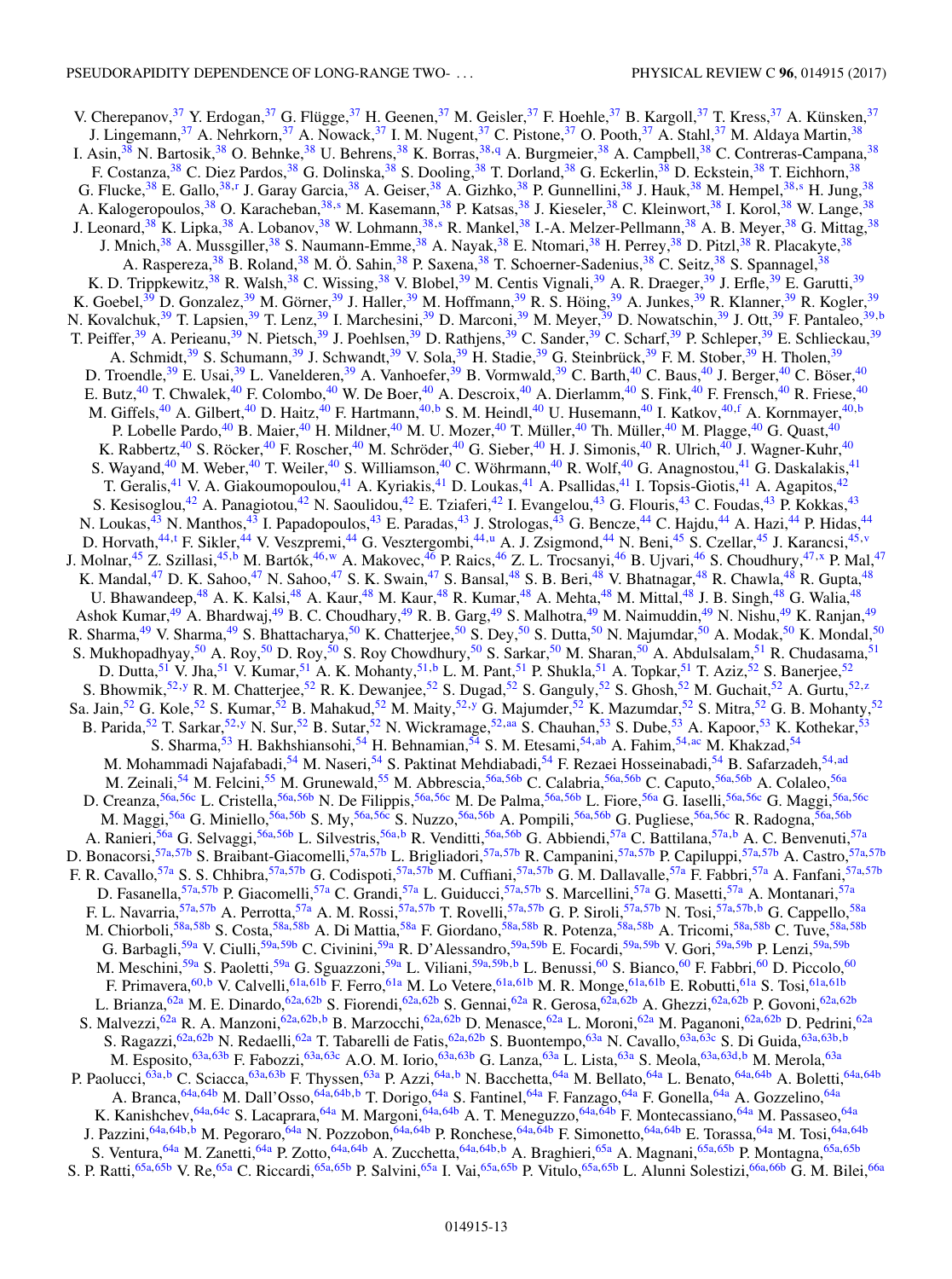D. Ciangottini,<sup>66a,66[b](#page-19-0),b</sup> L. Fanò,<sup>[66a,66b](#page-17-0)</sup> P. Lariccia,<sup>66a,66b</sup> G. Mantovani,<sup>66a,66b</sup> M. Menichelli,<sup>66a</sup> A. Saha,<sup>66a</sup> A. Santocchia,<sup>66a,66b</sup> K. Androsov,<sup>67a[,ae](#page-19-0)</sup> P. Azzurri,<sup>[67a](#page-17-0)[,b](#page-19-0)</sup> G. Bagliesi,<sup>67a</sup> J. Bernardini,<sup>67a</sup> T. Boccali,<sup>67a</sup> R. Castaldi,<sup>67a</sup> M. A. Ciocci,<sup>[67a,](#page-17-0)[ae](#page-19-0)</sup> R. Dell'Orso,<sup>[67a](#page-17-0)</sup> S. Donato,<sup>[67a,67c,](#page-17-0)[b](#page-19-0)</sup> G. Fedi,<sup>67a</sup> L. Foà,<sup>[67a,67c](#page-17-0)[,af](#page-19-0)</sup> A. Giassi,<sup>67a</sup> M. T. Grippo,<sup>67a[,ae](#page-19-0)</sup> F. Ligabue,<sup>67a,67c</sup> T. Lomtadze,<sup>[67a](#page-17-0)</sup> L. Martini,<sup>[67a,67b](#page-17-0)</sup> A. Messineo,<sup>[67a,](#page-17-0)67b</sup> F. Palla,<sup>67a</sup> A. Rizzi,<sup>67a,67b</sup> A. Savoy-Navarro,<sup>67a,[ag](#page-19-0)</sup> A. T. Serban,<sup>67a</sup> P. Spagnolo,<sup>67a</sup> R. Tenchini,<sup>67a</sup> G. Tonelli,<sup>[67a,67b](#page-17-0)</sup> A. Venturi,<sup>[67a](#page-17-0)</sup> P. G. Verdini,<sup>67a</sup> L. Barone,<sup>[68a,68b](#page-17-0)</sup> F. Cavallari,<sup>[68a](#page-17-0)</sup> G. D'imperio,<sup>[68a,68b,](#page-17-0)[b](#page-19-0)</sup> D. Del Re,<sup>[68a,68b](#page-17-0)[,b](#page-19-0)</sup> M. Diemoz,<sup>[68a](#page-17-0)</sup> S. Gelli,<sup>68a,68b</sup> C. Jorda,<sup>68a</sup> E. Longo,<sup>68a,68b</sup> F. Margaroli,<sup>68a,68b</sup> P. Meridiani,<sup>[68a](#page-17-0)</sup> G. Organtini,<sup>[68a,68b](#page-17-0)</sup> R. Paramatti,<sup>68a</sup> F. Preiato,<sup>68a,68b</sup> S. Rahatlou,<sup>68a,68b</sup> C. Rovelli,<sup>68a</sup> F. Santanastasio,<sup>68a,68b</sup> P. Traczyk,<sup>68a,68[b](#page-19-0)[,b](#page-19-0)</sup> N. Amapane,<sup>[69a,69b](#page-17-0)</sup> R. Arcidiacono,<sup>[69a](#page-17-0),69c,b</sup> S. Argiro,<sup>69a,69b</sup> M. Arneodo,<sup>69a,69c</sup> R. Bellan,<sup>69a,69b</sup> C. Biino,<sup>69a</sup> N. Cartiglia,<sup>[69a](#page-17-0)</sup> M. Costa,<sup>[69a,69b](#page-17-0)</sup> R. Covarelli,<sup>69a,69b</sup> A. Degano,<sup>69a,69b</sup> N. Demaria,<sup>69a</sup> L. Finco,<sup>69a,69b[,b](#page-19-0)</sup> B. Kiani,<sup>69a,69b</sup> C. Mariotti,<sup>[69a](#page-17-0)</sup> S. Maselli,<sup>69a</sup> E. Migliore,<sup>[69a,69b](#page-17-0)</sup> V. Monaco,<sup>69a,69b</sup> E. Monteil,<sup>69a,69b</sup> M. M. Obertino,<sup>69a,69b</sup> L. Pacher,<sup>69a,69b</sup> N. Pastrone,<sup>[69a](#page-17-0)</sup> M. Pelliccioni,<sup>69a</sup> G. L. Pinna Angioni,<sup>[69a,69b](#page-17-0)</sup> F. Ravera,<sup>69a,69b</sup> A. Romero,<sup>69a,69b</sup> M. Ruspa,<sup>[69a,69c](#page-17-0)</sup> R. Sacchi,<sup>[69a,69b](#page-17-0)</sup> A. Solano,<sup>69a,69b</sup> A. Staiano,<sup>69a</sup> S. Belforte,<sup>[70a](#page-17-0)</sup> V. Candelise,<sup>[70a,70b](#page-17-0)</sup> M. Casarsa,<sup>70a</sup> F. Cossutti,<sup>70a</sup> G. Della Ricca,<sup>[70a,70b](#page-17-0)</sup> B. Gobbo,<sup>[70a](#page-17-0)</sup> C. La Licata,<sup>70a,70b</sup> M. Marone,<sup>70a,70b</sup> A. Schizzi,<sup>70a,70b</sup> A. Zanetti,<sup>70a</sup> A. Kropivnitskaya,<sup>[71](#page-17-0)</sup> S. K. Nam,<sup>[71](#page-17-0)</sup> D. H. Kim,<sup>[72](#page-17-0)</sup> G. N. Kim,<sup>72</sup> M. S. Kim,<sup>72</sup> D. J. Kong,<sup>72</sup> S. Lee,<sup>72</sup> Y. D. Oh,<sup>72</sup> A. Sakharov,<sup>72</sup> D. C. Son,<sup>72</sup> J. A. Brochero Cifuentes,<sup>[73](#page-17-0)</sup> H. Kim,<sup>73</sup> T. J. Kim,<sup>73,[ah](#page-19-0)</sup> S. Song,<sup>[74](#page-17-0)</sup> S. Cho,<sup>[75](#page-17-0)</sup> S. Choi,<sup>75</sup> Y. Go,<sup>75</sup> D. Gyun,<sup>75</sup> B. Hong,<sup>75</sup> H. Kim,<sup>75</sup> Y. Kim,<sup>[75](#page-17-0)</sup> B. Lee,<sup>75</sup> K. Lee,<sup>75</sup> K. S. Lee,<sup>75</sup> S. Lee,<sup>75</sup> S. K. Park,<sup>75</sup> Y. Roh,<sup>75</sup> H. D. Yoo,<sup>[76](#page-17-0)</sup> M. Choi,<sup>[77](#page-17-0)</sup> H. Kim,<sup>77</sup> J. H. Kim,<sup>77</sup> J. S. H. Lee,<sup>[77](#page-17-0)</sup> I. C. Park,<sup>77</sup> G. Ryu,<sup>77</sup> M. S. Ryu,<sup>77</sup> Y. Choi,<sup>[78](#page-17-0)</sup> J. Goh,<sup>78</sup> D. Kim,<sup>78</sup> E. Kwon,<sup>78</sup> J. Lee,<sup>78</sup> I. Yu,<sup>78</sup> V. Dudenas,<sup>[79](#page-17-0)</sup> A. Juodagalvis,<sup>79</sup> J. Vaitkus,<sup>79</sup> I. Ahmed, <sup>[80](#page-17-0)</sup> Z. A. Ibrahim, <sup>80</sup> J. R. Komaragiri, <sup>80</sup> M. A. B. Md Ali, <sup>[80,](#page-17-0)[aj](#page-19-0)</sup> F. Mohamad Idris, <sup>80,aj</sup> W. A. T. Wan Abdullah, <sup>[80](#page-17-0)</sup> M. N. Yusli, <sup>80</sup> Z. Zolkapli, <sup>80</sup> E. Casimiro Linares, <sup>[81](#page-17-0)</sup> H. Castilla-Valdez, <sup>81</sup> E. De La Cruz-Burelo, <sup>81</sup> I. Heredia-De La Cruz, 81[,ak](#page-20-0) A. Hernandez-Almada, 81 R. Lopez-Fernandez, 81 A. Sanchez-Hernandez, 81 S. Carrillo Moreno, [82](#page-17-0) F. Vazquez Valencia, <sup>82</sup> I. Pedraza, <sup>[83](#page-17-0)</sup> H. A. Salazar Ibarguen, <sup>83</sup> A. Morelos Pineda, <sup>[84](#page-17-0)</sup> D. Krofcheck, <sup>85</sup> P. H. Butler, <sup>86</sup> A. Ahmad,<sup>[87](#page-17-0)</sup> M. Ahmad,<sup>87</sup> Q. Hassan,<sup>87</sup> H. R. Hoorani,<sup>87</sup> W. A. Khan,<sup>87</sup> T. Khurshid,<sup>87</sup> M. Shoaib,<sup>87</sup> H. Bialkowska,<sup>[88](#page-18-0)</sup> M. Bluj, <sup>[88](#page-18-0)</sup> B. Boimska, <sup>88</sup> T. Frueboes, <sup>88</sup> M. Górski, <sup>88</sup> M. Kazana, <sup>88</sup> K. Nawrocki, <sup>88</sup> K. Romanowska-Rybinska, <sup>88</sup> M. Szleper, <sup>88</sup> P. Zalewski,<sup>[88](#page-18-0)</sup> G. Brona,<sup>[89](#page-18-0)</sup> K. Bunkowski,<sup>89</sup> A. Byszuk,<sup>89[,al](#page-20-0)</sup> K. Doroba,<sup>89</sup> A. Kalinowski,<sup>89</sup> M. Konecki,<sup>89</sup> J. Krolikowski,<sup>89</sup> M. Misiura,<sup>[89](#page-18-0)</sup> M. Olszewski,<sup>89</sup> M. Walczak,<sup>89</sup> P. Bargassa,<sup>[90](#page-18-0)</sup> C. Beirão Da Cruz E Silva,<sup>90</sup> A. Di Francesco,<sup>90</sup> P. Faccioli,<sup>90</sup> P. G. Ferreira Parracho,<sup>[90](#page-18-0)</sup> M. Gallinaro,<sup>90</sup> J. Hollar,<sup>90</sup> N. Leonardo,<sup>90</sup> L. Lloret Iglesias,<sup>90</sup> F. Nguyen,<sup>90</sup> J. Rodrigues Antunes,<sup>90</sup> J. Seixas,<sup>[90](#page-18-0)</sup> O. Toldaiev,<sup>90</sup> D. Vadruccio,<sup>90</sup> J. Varela,<sup>90</sup> P. Vischia,<sup>90</sup> S. Afanasiev,<sup>[91](#page-18-0)</sup> P. Bunin,<sup>91</sup> M. Gavrilenko,<sup>91</sup> I. Golutvin,<sup>91</sup> I. Gorbunov, <sup>[91](#page-18-0)</sup> A. Kamenev, <sup>91</sup> V. Karjavin, <sup>91</sup> A. Lanev, <sup>91</sup> A. Malakhov, <sup>91</sup> V. Matveev, <sup>[91,](#page-18-0) am,an</sup> P. Moisenz, <sup>91</sup> V. Palichik, <sup>91</sup> V. Perelygin, <sup>[91](#page-18-0)</sup> S. Shmatov, <sup>91</sup> S. Shulha, <sup>91</sup> N. Skatchkov, <sup>91</sup> V. Smirnov, <sup>91</sup> A. Zarubin, <sup>91</sup> V. Golovtsov, <sup>[92](#page-18-0)</sup> Y. Ivanov, <sup>92</sup> V. Kim, [92](#page-18-0)[,ao](#page-20-0) E. Kuznetsova, 92 P. Levchenko, 92 V. Murzin, 92 V. Oreshkin, 92 I. Smirnov, 92 V. Sulimov, 92 L. Uvarov, 92 S. Vavilov, <sup>[92](#page-18-0)</sup> A. Vorobyev, <sup>92</sup> Yu. Andreev, <sup>[93](#page-18-0)</sup> A. Dermenev, <sup>93</sup> S. Gninenko, <sup>93</sup> N. Golubev, <sup>93</sup> A. Karneyeu, <sup>93</sup> M. Kirsanov, <sup>93</sup> N. Krasnikov,<sup>[93](#page-18-0)</sup> A. Pashenkov,<sup>93</sup> D. Tlisov,<sup>93</sup> A. Toropin,<sup>93</sup> V. Epshteyn,<sup>[94](#page-18-0)</sup> V. Gavrilov,<sup>94</sup> N. Lychkovskaya,<sup>94</sup> V. Popov,<sup>94</sup> I. Pozdnyakov, <sup>[94](#page-18-0)</sup> G. Safronov, <sup>94</sup> A. Spiridonov, <sup>94</sup> E. Vlasov, <sup>94</sup> A. Zhokin, <sup>94</sup> A. Bylinkin, <sup>[95](#page-18-0)</sup> M. Chadeeva, <sup>95</sup> M. Danilov, <sup>95</sup> V. Andreev, <sup>[96](#page-18-0)</sup> M. Azarkin, <sup>[96,](#page-18-0) [an](#page-20-0)</sup> I. Dremin, <sup>96, an</sup> M. Kirakosyan, <sup>96</sup> A. Leonidov, <sup>96, an</sup> G. Mesyats, <sup>96</sup> S. V. Rusakov, <sup>96</sup> A. Baskakov,<sup>[97](#page-18-0)</sup> A. Belyaev,<sup>97</sup> E. Boos,<sup>97</sup> A. Ershov,<sup>97</sup> A. Gribushin,<sup>97</sup> A. Kaminskiy,<sup>[97,](#page-18-0)[ap](#page-20-0)</sup> O. Kodolova,<sup>97</sup> V. Korotkikh,<sup>97</sup> I. Lokhtin, <sup>[97](#page-18-0)</sup> I. Miagkov, <sup>97</sup> S. Obraztsov, <sup>97</sup> S. Petrushanko, <sup>97</sup> V. Savrin, <sup>97</sup> A. Snigirev, <sup>97</sup> I. Vardanyan, <sup>97</sup> I. Azhgirey, <sup>98</sup> I. Bayshev,<sup>[98](#page-18-0)</sup> S. Bitioukov,<sup>98</sup> V. Kachanov,<sup>98</sup> A. Kalinin,<sup>98</sup> D. Konstantinov,<sup>98</sup> V. Krychkine,<sup>98</sup> V. Petrov,<sup>98</sup> R. Ryutin,<sup>98</sup> A. Sobol,<sup>[98](#page-18-0)</sup> L. Tourtchanovitch,<sup>98</sup> S. Troshin,<sup>98</sup> N. Tyurin,<sup>98</sup> A. Uzunian,<sup>98</sup> A. Volkov,<sup>98</sup> P. Adzic,<sup>[99](#page-18-0)[,aq](#page-20-0)</sup> P. Cirkovic,<sup>99</sup> J. Milosevic,<sup>[99](#page-18-0)</sup> V. Rekovic,<sup>99</sup> J. Alcaraz Maestre,<sup>[100](#page-18-0)</sup> E. Calvo,<sup>100</sup> M. Cerrada,<sup>100</sup> M. Chamizo Llatas,<sup>100</sup> N. Colino,<sup>100</sup> B. De La Cruz,<sup>[100](#page-18-0)</sup> A. Delgado Peris,<sup>100</sup> A. Escalante Del Valle,<sup>100</sup> C. Fernandez Bedoya,<sup>100</sup> J. P. Fernández Ramos,<sup>100</sup> J. Flix,<sup>[100](#page-18-0)</sup> M. C. Fouz,<sup>100</sup> P. Garcia-Abia,<sup>100</sup> O. Gonzalez Lopez,<sup>100</sup> S. Goy Lopez,<sup>100</sup> J. M. Hernandez,<sup>100</sup> M. I. Josa,<sup>100</sup> E. Navarro De Martino,<sup>[100](#page-18-0)</sup> A. Pérez-Calero Yzquierdo,<sup>100</sup> J. Puerta Pelayo,<sup>100</sup> A. Quintario Olmeda,<sup>100</sup> I. Redondo,<sup>100</sup> L. Romero,<sup>[100](#page-18-0)</sup> J. Santaolalla,<sup>100</sup> M. S. Soares,<sup>100</sup> C. Albajar,<sup>[101](#page-18-0)</sup> J. F. de Trocóniz,<sup>101</sup> M. Missiroli,<sup>101</sup> D. Moran,<sup>101</sup> J. Cuevas,<sup>102</sup> J. Fernandez Menendez,<sup>[102](#page-18-0)</sup> S. Folgueras,<sup>102</sup> I. Gonzalez Caballero,<sup>102</sup> E. Palencia Cortezon,<sup>102</sup> J. M. Vizan Garcia,<sup>102</sup> I. J. Cabrillo,<sup>[103](#page-18-0)</sup> A. Calderon,<sup>103</sup> J. R. Castiñeiras De Saa,<sup>103</sup> P. De Castro Manzano,<sup>103</sup> M. Fernandez,<sup>103</sup> J. Garcia-Ferrero,<sup>103</sup> G. Gomez, <sup>[103](#page-18-0)</sup> A. Lopez Virto, <sup>103</sup> J. Marco, <sup>103</sup> R. Marco, <sup>103</sup> C. Martinez Rivero, <sup>103</sup> F. Matorras, <sup>103</sup> J. Piedra Gomez, <sup>103</sup> T. Rodrigo,<sup>[103](#page-18-0)</sup> A. Y. Rodríguez-Marrero,<sup>103</sup> A. Ruiz-Jimeno,<sup>103</sup> L. Scodellaro,<sup>103</sup> N. Trevisani,<sup>103</sup> I. Vila,<sup>103</sup> R. Vilar Cortabitarte,<sup>[103](#page-18-0)</sup> D. Abbaneo,<sup>[104](#page-18-0)</sup> E. Auffray,<sup>104</sup> G. Auzinger,<sup>104</sup> M. Bachtis,<sup>104</sup> P. Baillon,<sup>104</sup> A. H. Ball,<sup>104</sup> D. Barney,<sup>104</sup> A. Benaglia,<sup>[104](#page-18-0)</sup> J. Bendavid,<sup>104</sup> L. Benhabib,<sup>104</sup> G. M. Berruti,<sup>104</sup> P. Bloch,<sup>104</sup> A. Bocci,<sup>104</sup> A. Bonato,<sup>104</sup> C. Botta,<sup>104</sup> H. Breuker, <sup>[104](#page-18-0)</sup> T. Camporesi, <sup>104</sup> R. Castello, <sup>104</sup> G. Cerminara, <sup>104</sup> M. D'Alfonso, <sup>104</sup> D. d'Enterria, <sup>104</sup> A. Dabrowski, <sup>104</sup> V. Daponte, <sup>[104](#page-18-0)</sup> A. David, <sup>104</sup> M. De Gruttola, <sup>104</sup> F. De Guio, <sup>104</sup> A. De Roeck, <sup>104</sup> S. De Visscher, <sup>104</sup> E. Di Marco, <sup>[104,](#page-18-0) [ar](#page-20-0)</sup> M. Dobson, <sup>[104](#page-18-0)</sup> M. Dordevic, <sup>104</sup> B. Dorney, <sup>104</sup> T. du Pree, <sup>104</sup> D. Duggan, <sup>104</sup> M. Dünser, <sup>104</sup> N. Dupont, <sup>104</sup> A. Elliott-Peisert, <sup>104</sup> G. Franzoni,<sup>[104](#page-18-0)</sup> J. Fulcher,<sup>104</sup> W. Funk,<sup>104</sup> D. Gigi,<sup>104</sup> K. Gill,<sup>104</sup> D. Giordano,<sup>104</sup> M. Girone,<sup>104</sup> F. Glege,<sup>104</sup> R. Guida,<sup>104</sup> S. Gundacker, <sup>[104](#page-18-0)</sup> M. Guthoff, <sup>104</sup> J. Hammer, <sup>104</sup> P. Harris, <sup>104</sup> J. Hegeman, <sup>104</sup> V. Innocente, <sup>104</sup> P. Janot, <sup>104</sup> H. Kirschenmann, <sup>104</sup> M. J. Kortelainen,<sup>[104](#page-18-0)</sup> K. Kousouris,<sup>104</sup> K. Krajczar,<sup>104</sup> P. Lecoq,<sup>104</sup> C. Lourenço,<sup>104</sup> M. T. Lucchini,<sup>104</sup> N. Magini,<sup>104</sup> L. Malgeri,<sup>[104](#page-18-0)</sup> M. Mannelli,<sup>104</sup> A. Martelli,<sup>104</sup> L. Masetti,<sup>104</sup> F. Meijers,<sup>104</sup> S. Mersi,<sup>104</sup> E. Meschi,<sup>104</sup> F. Moortgat,<sup>104</sup> S. Morovic, <sup>[104](#page-18-0)</sup> M. Mulders, <sup>104</sup> M. V. Nemallapudi, <sup>104</sup> H. Neugebauer, <sup>104</sup> S. Orfanelli, <sup>104</sup>, <sup>as</sup> L. Orsini, <sup>104</sup> L. Pape, <sup>104</sup> E. Perez, <sup>104</sup> M. Peruzzi,<sup>[104](#page-18-0)</sup> A. Petrilli,<sup>104</sup> G. Petrucciani,<sup>104</sup> A. Pfeiffer,<sup>104</sup> M. Pierini,<sup>104</sup> D. Piparo,<sup>104</sup> A. Racz,<sup>104</sup> T. Reis,<sup>104</sup>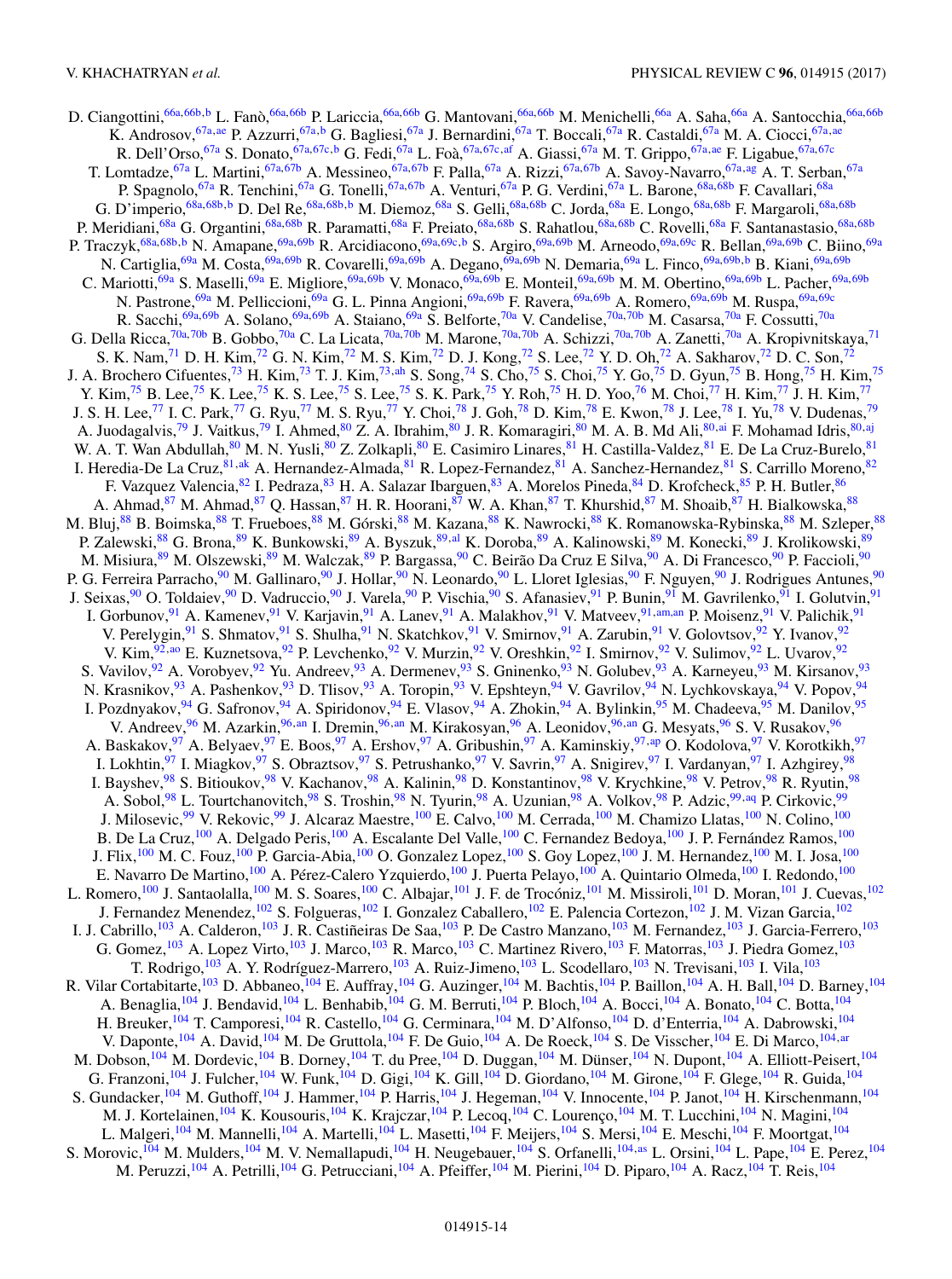G. Rolandi, <sup>[104,](#page-18-0)[at](#page-20-0)</sup> M. Rovere, <sup>[104](#page-18-0)</sup> M. Ruan, <sup>104</sup> H. Sakulin, <sup>104</sup> C. Schäfer, <sup>104</sup> C. Schwick, <sup>104</sup> M. Seidel, <sup>104</sup> A. Sharma, <sup>104</sup> P. Silva,<sup>[104](#page-18-0)</sup> M. Simon,<sup>104</sup> P. Sphicas,<sup>[104,](#page-18-0)[au](#page-20-0)</sup> J. Steggemann,<sup>104</sup> B. Stieger,<sup>104</sup> M. Stoye,<sup>104</sup> Y. Takahashi,<sup>104</sup> D. Treille,<sup>104</sup> A. Triossi,<sup>[104](#page-18-0)</sup> A. Tsirou,<sup>104</sup> G. I. Veres,<sup>[104,](#page-18-0)[u](#page-19-0)</sup> N. Wardle,<sup>104</sup> H. K. Wöhri,<sup>104</sup> A. Zagozdzinska,<sup>104,[al](#page-20-0)</sup> W. D. Zeuner,<sup>104</sup> W. Bertl,<sup>[105](#page-18-0)</sup> K. Deiters,<sup>[105](#page-18-0)</sup> W. Erdmann,<sup>105</sup> R. Horisberger,<sup>105</sup> Q. Ingram,<sup>105</sup> H. C. Kaestli,<sup>105</sup> D. Kotlinski,<sup>105</sup> U. Langenegger,<sup>105</sup> T. Rohe, <sup>[105](#page-18-0)</sup> F. Bachmair, <sup>[106](#page-18-0)</sup> L. Bäni, <sup>106</sup> L. Bianchini, <sup>106</sup> B. Casal, <sup>106</sup> G. Dissertori, <sup>106</sup> M. Dittmar, <sup>106</sup> M. Donegá, <sup>106</sup> P. Eller, <sup>106</sup> C. Grab,<sup>[106](#page-18-0)</sup> C. Heidegger,<sup>106</sup> D. Hits,<sup>106</sup> J. Hoss,<sup>106</sup> G. Kasieczka,<sup>106</sup> P. Lecomte,<sup>[106,](#page-18-0)[af](#page-19-0)</sup> W. Lustermann,<sup>106</sup> B. Mangano,<sup>106</sup> M. Marionneau,<sup>[106](#page-18-0)</sup> P. Martinez Ruiz del Arbol,<sup>106</sup> M. Masciovecchio,<sup>106</sup> D. Meister,<sup>106</sup> F. Micheli,<sup>106</sup> P. Musella,<sup>106</sup> F. Nessi-Tedaldi,<sup>[106](#page-18-0)</sup> F. Pandolfi,<sup>106</sup> J. Pata,<sup>106</sup> F. Pauss,<sup>106</sup> L. Perrozzi,<sup>106</sup> M. Quittnat,<sup>106</sup> M. Rossini,<sup>106</sup> M. Schönenberger,<sup>106</sup> A. Starodumov,<sup>[106](#page-18-0)[,av](#page-20-0)</sup> M. Takahashi,<sup>106</sup> V. R. Tavolaro,<sup>106</sup> K. Theofilatos,<sup>106</sup> R. Wallny,<sup>106</sup> T. K. Aarrestad,<sup>[107](#page-18-0)</sup> C. Amsler,<sup>[107,](#page-18-0)[aw](#page-20-0)</sup> L. Caminada,<sup>[107](#page-18-0)</sup> M. F. Canelli,<sup>107</sup> V. Chiochia,<sup>107</sup> A. De Cosa,<sup>107</sup> C. Galloni,<sup>107</sup> A. Hinzmann,<sup>107</sup> T. Hreus,<sup>107</sup> B. Kilminster,<sup>107</sup> C. Lange,  $^{107}$  $^{107}$  $^{107}$  J. Ngadiuba,  $^{107}$  D. Pinna,  $^{107}$  G. Rauco,  $^{107}$  P. Robmann,  $^{107}$  D. Salerno,  $^{107}$  Y. Yang,  $^{107}$  M. Cardaci,  $^{108}$  $^{108}$  $^{108}$  K. H. Chen,  $^{108}$ T. H. Doan,<sup>[108](#page-18-0)</sup> Sh. Jain,<sup>108</sup> R. Khurana,<sup>108</sup> M. Konyushikhin,<sup>108</sup> C. M. Kuo,<sup>108</sup> W. Lin,<sup>108</sup> Y. J. Lu,<sup>108</sup> A. Pozdnyakov,<sup>108</sup> S. S. Yu,<sup>[108](#page-18-0)</sup> Arun Kumar,<sup>[109](#page-18-0)</sup> P. Chang,<sup>109</sup> Y. H. Chang,<sup>109</sup> Y. W. Chang,<sup>109</sup> Y. Chao,<sup>109</sup> K. F. Chen,<sup>109</sup> P. H. Chen,<sup>109</sup> C. Dietz,<sup>109</sup> F. Fiori,<sup>[109](#page-18-0)</sup> U. Grundler,<sup>109</sup> W.-S. Hou,<sup>109</sup> Y. Hsiung,<sup>109</sup> Y. F. Liu,<sup>109</sup> R.-S. Lu,<sup>109</sup> M. Miñano Moya,<sup>109</sup> E. Petrakou,<sup>109</sup> J. f. Tsai,<sup>109</sup> Y. M. Tzeng,<sup>109</sup> B. Asavapibhop,<sup>[110](#page-18-0)</sup> K. Kovitanggoon,<sup>110</sup> G. Singh,<sup>110</sup> N. Srimanobhas,<sup>110</sup> N. Suwonjandee,<sup>110</sup> A. Adiguzel,<sup>[111](#page-18-0)</sup> S. Cerci,<sup>111[,ax](#page-20-0)</sup> Z. S. Demiroglu,<sup>111</sup> C. Dozen,<sup>111</sup> I. Dumanoglu,<sup>111</sup> F. H. Gecit,<sup>111</sup> S. Girgis,<sup>111</sup> G. Gokbulut,<sup>111</sup> Y. Guler,<sup>[111](#page-18-0)</sup> E. Gurpinar,<sup>111</sup> I. Hos,<sup>111</sup> E. E. Kangal,<sup>[111,](#page-18-0)[ay](#page-20-0)</sup> A. Kayis Topaksu,<sup>111</sup> G. Onengut,<sup>111[,az](#page-20-0)</sup> M. Ozcan,<sup>111</sup> K. Ozdemir,<sup>[111](#page-18-0)[,ba](#page-20-0)</sup> S. Ozturk,<sup>[111,](#page-18-0)[bb](#page-20-0)</sup> B. Tali,<sup>111</sup>[,ax](#page-20-0) H. Topakli,<sup>111,bb</sup> C. Zorbilmez,<sup>111</sup> B. Bilin,<sup>[112](#page-18-0)</sup> S. Bilmis,<sup>112</sup> B. Isildak,<sup>[112,](#page-18-0)[bc](#page-20-0)</sup> G. Karapinar, <sup>[112](#page-18-0)[,bd](#page-20-0)</sup> M. Yalvac, <sup>112</sup> M. Zeyrek, <sup>112</sup> E. Gülmez, <sup>[113](#page-18-0)</sup> M. Kaya, <sup>113[,be](#page-20-0)</sup> O. Kaya, <sup>113,[bf](#page-20-0)</sup> E. A. Yetkin, <sup>113[,bg](#page-20-0)</sup> T. Yetkin, <sup>[113,](#page-18-0)[bh](#page-20-0)</sup> A. Cakir, <sup>[114](#page-18-0)</sup> K. Cankocak, <sup>114</sup> S. Sen, <sup>114, bi</sup> F. I. Vardarlí, <sup>114</sup> B. Grynyov, <sup>[115](#page-18-0)</sup> L. Levchuk, <sup>[116](#page-18-0)</sup> P. Sorokin, <sup>116</sup> R. Aggleton, <sup>[117](#page-18-0)</sup> F. Ball,<sup>[117](#page-18-0)</sup> L. Beck,<sup>117</sup> J. J. Brooke,<sup>117</sup> E. Clement,<sup>117</sup> D. Cussans,<sup>117</sup> H. Flacher,<sup>117</sup> J. Goldstein,<sup>117</sup> M. Grimes,<sup>117</sup> G. P. Heath,<sup>[117](#page-18-0)</sup> H. F. Heath,<sup>117</sup> J. Jacob,<sup>117</sup> L. Kreczko,<sup>117</sup> C. Lucas,<sup>117</sup> Z. Meng,<sup>117</sup> D. M. Newbold,<sup>[117,](#page-18-0)[bj](#page-20-0)</sup> S. Paramesvaran,<sup>117</sup> A. Poll,<sup>[117](#page-18-0)</sup> T. Sakuma,<sup>117</sup> S. Seif El Nasr-storey,<sup>117</sup> S. Senkin,<sup>117</sup> D. Smith,<sup>117</sup> V. J. Smith,<sup>117</sup> A. Belyaev,<sup>[118](#page-18-0)[,bk](#page-20-0)</sup> C. Brew,<sup>118</sup> R. M. Brown,<sup>[118](#page-18-0)</sup> L. Calligaris,<sup>118</sup> D. Cieri,<sup>118</sup> D. J. A. Cockerill,<sup>118</sup> J. A. Coughlan,<sup>118</sup> K. Harder,<sup>118</sup> S. Harper,<sup>118</sup> E. Olaiya,<sup>118</sup> D. Petyt,<sup>[118](#page-18-0)</sup> C. H. Shepherd-Themistocleous,<sup>118</sup> A. Thea,<sup>118</sup> I. R. Tomalin,<sup>118</sup> T. Williams,<sup>118</sup> S. D. Worm,<sup>118</sup> M. Baber,<sup>[119](#page-18-0)</sup> R. Bainbridge,<sup>[119](#page-18-0)</sup> O. Buchmuller,<sup>119</sup> A. Bundock,<sup>119</sup> D. Burton,<sup>119</sup> S. Casasso,<sup>119</sup> M. Citron,<sup>119</sup> D. Colling,<sup>119</sup> L. Corpe,<sup>119</sup> P. Dauncey,<sup>[119](#page-18-0)</sup> G. Davies,<sup>119</sup> A. De Wit,<sup>119</sup> M. Della Negra,<sup>119</sup> P. Dunne,<sup>119</sup> A. Elwood,<sup>119</sup> D. Futyan,<sup>119</sup> G. Hall,<sup>119</sup> G. Iles,<sup>119</sup> R. Lane,<sup>[119](#page-18-0)</sup> R. Lucas,<sup>119,[bj](#page-20-0)</sup> L. Lyons,<sup>119</sup> A.-M. Magnan,<sup>119</sup> S. Malik,<sup>119</sup> J. Nash,<sup>119</sup> A. Nikitenko,<sup>119[,av](#page-20-0)</sup> J. Pela,<sup>119</sup> M. Pesaresi,<sup>119</sup> D. M. Raymond,<sup>[119](#page-18-0)</sup> A. Richards,<sup>119</sup> A. Rose,<sup>119</sup> C. Seez,<sup>119</sup> A. Tapper,<sup>119</sup> K. Uchida,<sup>119</sup> M. Vazquez Acosta,<sup>119[,bl](#page-20-0)</sup> T. Virdee,<sup>119</sup> S. C. Zenz,<sup>[119](#page-18-0)</sup> J. E. Cole,<sup>[120](#page-18-0)</sup> P. R. Hobson,<sup>120</sup> A. Khan,<sup>120</sup> P. Kyberd,<sup>120</sup> D. Leslie,<sup>120</sup> I. D. Reid,<sup>120</sup> P. Symonds,<sup>120</sup> L. Teodorescu,<sup>[120](#page-18-0)</sup> M. Turner,<sup>120</sup> A. Borzou,<sup>[121](#page-18-0)</sup> K. Call,<sup>121</sup> J. Dittmann,<sup>121</sup> K. Hatakeyama,<sup>121</sup> H. Liu,<sup>121</sup> N. Pastika,<sup>121</sup> O. Charaf, <sup>[122](#page-18-0)</sup> S. I. Cooper, <sup>122</sup> C. Henderson, <sup>122</sup> P. Rumerio, <sup>122</sup> D. Arcaro, <sup>[123](#page-18-0)</sup> A. Avetisyan, <sup>123</sup> T. Bose, <sup>123</sup> D. Gastler, <sup>123</sup> D. Rankin,<sup>[123](#page-18-0)</sup> C. Richardson,<sup>123</sup> J. Rohlf,<sup>123</sup> L. Sulak,<sup>123</sup> D. Zou,<sup>123</sup> J. Alimena,<sup>[124](#page-18-0)</sup> E. Berry,<sup>124</sup> D. Cutts,<sup>124</sup> A. Ferapontov,<sup>124</sup> A. Garabedian, <sup>[124](#page-18-0)</sup> J. Hakala, <sup>124</sup> U. Heintz, <sup>124</sup> O. Jesus, <sup>124</sup> E. Laird, <sup>124</sup> G. Landsberg, <sup>124</sup> Z. Mao, <sup>124</sup> M. Narain, <sup>124</sup> S. Piperov, <sup>124</sup> S. Sagir,<sup>[124](#page-18-0)</sup> R. Syarif,<sup>124</sup> R. Breedon,<sup>[125](#page-18-0)</sup> G. Breto,<sup>125</sup> M. Calderon De La Barca Sanchez,<sup>125</sup> S. Chauhan,<sup>125</sup> M. Chertok,<sup>125</sup> J. Conway,<sup>[125](#page-18-0)</sup> R. Conway,<sup>125</sup> P. T. Cox,<sup>125</sup> R. Erbacher,<sup>125</sup> G. Funk,<sup>125</sup> M. Gardner,<sup>125</sup> W. Ko,<sup>125</sup> R. Lander,<sup>125</sup> C. Mclean,<sup>125</sup> M. Mulhearn,<sup>[125](#page-18-0)</sup> D. Pellett,<sup>125</sup> J. Pilot,<sup>125</sup> F. Ricci-Tam,<sup>125</sup> S. Shalhout,<sup>125</sup> J. Smith,<sup>125</sup> M. Squires,<sup>125</sup> D. Stolp,<sup>125</sup> M. Tripathi,<sup>[125](#page-18-0)</sup> S. Wilbur,<sup>125</sup> R. Yohay,<sup>125</sup> R. Cousins,<sup>[126](#page-18-0)</sup> P. Everaerts,<sup>126</sup> A. Florent,<sup>126</sup> J. Hauser,<sup>126</sup> M. Ignatenko,<sup>126</sup> D. Saltzberg, <sup>[126](#page-18-0)</sup> E. Takasugi, <sup>126</sup> V. Valuev, <sup>126</sup> M. Weber, <sup>126</sup> K. Burt, <sup>[127](#page-18-0)</sup> R. Clare, <sup>127</sup> J. Ellison, <sup>127</sup> J. W. Gary, <sup>127</sup> G. Hanson, <sup>127</sup> J. Heilman,<sup>[127](#page-18-0)</sup> M. Ivova Paneva,<sup>127</sup> P. Jandir,<sup>127</sup> E. Kennedy,<sup>127</sup> F. Lacroix,<sup>127</sup> O. R. Long,<sup>127</sup> M. Malberti,<sup>127</sup> M. Olmedo Negrete,<sup>[127](#page-18-0)</sup> A. Shrinivas,<sup>127</sup> H. Wei,<sup>127</sup> S. Wimpenny,<sup>127</sup> B. R. Yates,<sup>127</sup> J. G. Branson,<sup>[128](#page-18-0)</sup> G. B. Cerati,<sup>128</sup> S. Cittolin,<sup>[128](#page-18-0)</sup> R. T. D'Agnolo,<sup>128</sup> M. Derdzinski,<sup>128</sup> A. Holzner,<sup>128</sup> R. Kelley,<sup>128</sup> D. Klein,<sup>128</sup> J. Letts,<sup>128</sup> I. Macneill,<sup>128</sup> D. Olivito,<sup>[128](#page-18-0)</sup> S. Padhi,<sup>128</sup> M. Pieri,<sup>128</sup> M. Sani,<sup>128</sup> V. Sharma,<sup>128</sup> S. Simon,<sup>128</sup> M. Tadel,<sup>128</sup> A. Vartak,<sup>128</sup> S. Wasserbaech,<sup>[128,](#page-18-0)[bm](#page-20-0)</sup> C. Welke,<sup>[128](#page-18-0)</sup> F. Würthwein,<sup>128</sup> A. Yagil,<sup>128</sup> G. Zevi Della Porta,<sup>128</sup> J. Bradmiller-Feld,<sup>[129](#page-18-0)</sup> C. Campagnari,<sup>129</sup> A. Dishaw,<sup>129</sup> V. Dutta,  $^{129}$  $^{129}$  $^{129}$  K. Flowers,  $^{129}$  M. Franco Sevilla,  $^{129}$  P. Geffert,  $^{129}$  C. George,  $^{129}$  F. Golf,  $^{129}$  L. Gouskos,  $^{129}$  J. Gran,  $^{129}$ J. Incandela,<sup>[129](#page-18-0)</sup> N. Mccoll,<sup>129</sup> S. D. Mullin,<sup>129</sup> J. Richman,<sup>129</sup> D. Stuart,<sup>129</sup> I. Suarez,<sup>129</sup> C. West,<sup>129</sup> J. Yoo,<sup>129</sup> D. Anderson,<sup>[130](#page-18-0)</sup> A. Apresyan, <sup>[130](#page-18-0)</sup> A. Bornheim, <sup>130</sup> J. Bunn, <sup>130</sup> Y. Chen, <sup>130</sup> J. Duarte, <sup>130</sup> A. Mott, <sup>130</sup> H. B. Newman, <sup>130</sup> C. Pena, <sup>130</sup> M. Spiropulu,<sup>[130](#page-18-0)</sup> J. R. Vlimant,<sup>130</sup> S. Xie,<sup>130</sup> R. Y. Zhu,<sup>130</sup> M. B. Andrews,<sup>[131](#page-18-0)</sup> V. Azzolini,<sup>131</sup> A. Calamba,<sup>131</sup> B. Carlson,<sup>131</sup> T. Ferguson,<sup>[131](#page-18-0)</sup> M. Paulini,<sup>131</sup> J. Russ,<sup>131</sup> M. Sun,<sup>131</sup> H. Vogel,<sup>131</sup> I. Vorobiev,<sup>131</sup> J. P. Cumalat,<sup>[132](#page-18-0)</sup> W. T. Ford,<sup>132</sup> A. Gaz,<sup>132</sup> F. Jensen,<sup>[132](#page-18-0)</sup> A. Johnson,<sup>132</sup> M. Krohn,<sup>132</sup> T. Mulholland,<sup>132</sup> U. Nauenberg,<sup>132</sup> K. Stenson,<sup>132</sup> S. R. Wagner,<sup>132</sup> J. Alexander,<sup>133</sup> A. Chatterjee,<sup>[133](#page-18-0)</sup> J. Chaves,<sup>133</sup> J. Chu,<sup>133</sup> S. Dittmer,<sup>133</sup> N. Eggert,<sup>133</sup> N. Mirman,<sup>133</sup> G. Nicolas Kaufman,<sup>133</sup> J. R. Patterson,<sup>133</sup> A. Rinkevicius,<sup>[133](#page-18-0)</sup> A. Ryd,<sup>133</sup> L. Skinnari,<sup>133</sup> L. Soffi,<sup>133</sup> W. Sun,<sup>133</sup> S. M. Tan,<sup>133</sup> W. D. Teo,<sup>133</sup> J. Thom,<sup>133</sup> J. Thompson,<sup>133</sup> J. Tucker,<sup>[133](#page-18-0)</sup> Y. Weng,<sup>133</sup> P. Wittich,<sup>133</sup> S. Abdullin,<sup>[134](#page-18-0)</sup> M. Albrow,<sup>134</sup> G. Apollinari,<sup>134</sup> S. Banerjee,<sup>134</sup> L. A. T. Bauerdick,<sup>134</sup> A. Beretvas,<sup>[134](#page-18-0)</sup> J. Berryhill,<sup>134</sup> P. C. Bhat,<sup>134</sup> G. Bolla,<sup>134</sup> K. Burkett,<sup>134</sup> J. N. Butler,<sup>134</sup> H. W. K. Cheung,<sup>134</sup> F. Chlebana,<sup>134</sup> S. Cihangir,<sup>[134](#page-18-0)</sup> V. D. Elvira,<sup>134</sup> I. Fisk,<sup>134</sup> J. Freeman,<sup>134</sup> E. Gottschalk,<sup>134</sup> L. Gray,<sup>134</sup> D. Green,<sup>134</sup> S. Grünendahl,<sup>134</sup> O. Gutsche, <sup>[134](#page-18-0)</sup> J. Hanlon, <sup>134</sup> D. Hare, <sup>134</sup> R. M. Harris, <sup>134</sup> S. Hasegawa, <sup>134</sup> J. Hirschauer, <sup>134</sup> Z. Hu, <sup>134</sup> B. Jayatilaka, <sup>134</sup> S. Jindariani,<sup>[134](#page-18-0)</sup> M. Johnson,<sup>134</sup> U. Joshi,<sup>134</sup> B. Klima,<sup>134</sup> B. Kreis,<sup>134</sup> S. Lammel,<sup>134</sup> J. Linacre,<sup>134</sup> D. Lincoln,<sup>134</sup> R. Lipton,<sup>134</sup> T. Liu,<sup>[134](#page-18-0)</sup> R. Lopes De Sá,<sup>134</sup> J. Lykken,<sup>134</sup> K. Maeshima,<sup>134</sup> J. M. Marraffino,<sup>134</sup> S. Maruyama,<sup>134</sup> D. Mason,<sup>134</sup> P. McBride,<sup>134</sup>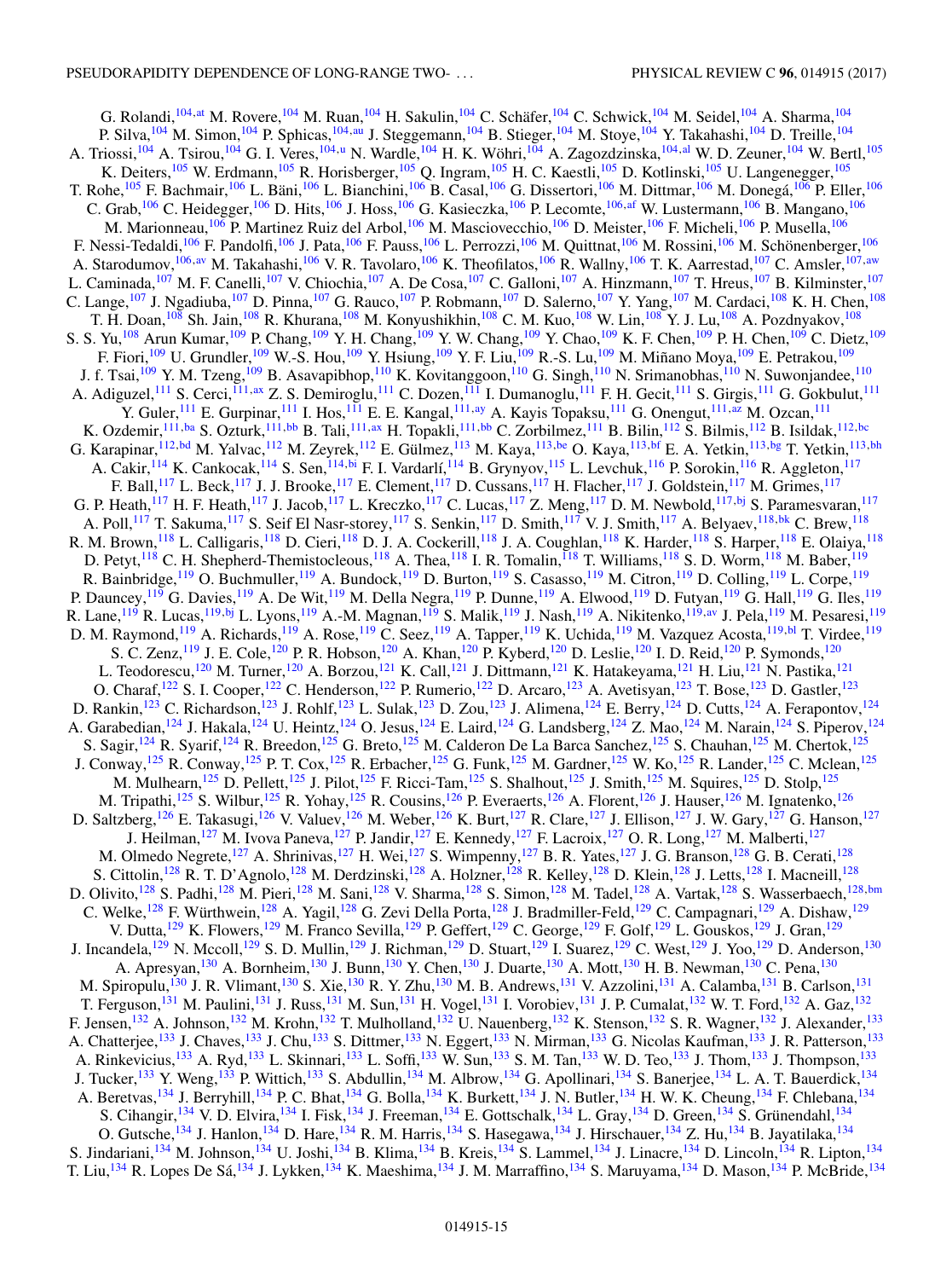P. Merkel,<sup>[134](#page-18-0)</sup> S. Mrenna,<sup>134</sup> S. Nahn,<sup>134</sup> C. Newman-Holmes,<sup>134[,af](#page-19-0)</sup> V. O'Dell,<sup>134</sup> K. Pedro,<sup>134</sup> O. Prokofyev,<sup>134</sup> G. Rakness,<sup>134</sup> E. Sexton-Kennedy, <sup>[134](#page-18-0)</sup> A. Soha, <sup>134</sup> W. J. Spalding, <sup>134</sup> L. Spiegel, <sup>134</sup> S. Stoynev, <sup>134</sup> N. Strobbe, <sup>134</sup> L. Taylor, <sup>134</sup> S. Tkaczyk, <sup>134</sup> N. V. Tran,<sup>[134](#page-18-0)</sup> L. Uplegger,<sup>134</sup> E. W. Vaandering,<sup>134</sup> C. Vernieri,<sup>134</sup> M. Verzocchi,<sup>134</sup> R. Vidal,<sup>134</sup> M. Wang,<sup>134</sup> H. A. Weber,<sup>134</sup> A. Whitbeck,<sup>[134](#page-18-0)</sup> D. Acosta,<sup>[135](#page-18-0)</sup> P. Avery,<sup>135</sup> P. Bortignon,<sup>135</sup> D. Bourilkov,<sup>135</sup> A. Carnes,<sup>135</sup> M. Carver,<sup>135</sup> D. Curry,<sup>135</sup> S. Das,<sup>135</sup> R. D. Field,<sup>[135](#page-18-0)</sup> I. K. Furic,<sup>135</sup> S. V. Gleyzer,<sup>135</sup> J. Konigsberg,<sup>135</sup> A. Korytov,<sup>135</sup> K. Kotov,<sup>135</sup> P. Ma,<sup>135</sup> K. Matchev,<sup>135</sup> H. Mei,<sup>[135](#page-18-0)</sup> P. Milenovic,<sup>135[,bn](#page-20-0)</sup> G. Mitselmakher,<sup>135</sup> D. Rank,<sup>135</sup> R. Rossin,<sup>135</sup> L. Shchutska,<sup>135</sup> M. Snowball,<sup>135</sup> D. Sperka,<sup>135</sup> N. Terentyev,<sup>[135](#page-18-0)</sup> L. Thomas,<sup>135</sup> J. Wang,<sup>135</sup> S. Wang,<sup>135</sup> J. Yelton,<sup>135</sup> S. Hewamanage,<sup>[136](#page-18-0)</sup> S. Linn,<sup>136</sup> P. Markowitz,<sup>136</sup> G. Martinez, <sup>[136](#page-18-0)</sup> J. L. Rodriguez, <sup>136</sup> A. Ackert, <sup>[137](#page-18-0)</sup> J. R. Adams, <sup>137</sup> T. Adams, <sup>137</sup> A. Askew, <sup>137</sup> S. Bein, <sup>137</sup> J. Bochenek, <sup>137</sup> B. Diamond,<sup>[137](#page-18-0)</sup> J. Haas,<sup>137</sup> S. Hagopian,<sup>137</sup> V. Hagopian,<sup>137</sup> K. F. Johnson,<sup>137</sup> A. Khatiwada,<sup>137</sup> H. Prosper,<sup>137</sup> M. Weinberg,<sup>137</sup> M. M. Baarmand,<sup>[138](#page-18-0)</sup> V. Bhopatkar,<sup>138</sup> S. Colafranceschi,<sup>138[,bo](#page-20-0)</sup> M. Hohlmann,<sup>138</sup> H. Kalakhety,<sup>138</sup> D. Noonan,<sup>138</sup> T. Roy,<sup>138</sup> F. Yumiceva, <sup>[138](#page-18-0)</sup> M. R. Adams, <sup>[139](#page-18-0)</sup> L. Apanasevich, <sup>139</sup> D. Berry, <sup>139</sup> R. R. Betts, <sup>139</sup> I. Bucinskaite, <sup>139</sup> R. Cavanaugh, <sup>139</sup> O. Evdokimov,<sup>[139](#page-18-0)</sup> L. Gauthier,<sup>139</sup> C. E. Gerber,<sup>139</sup> D. J. Hofman,<sup>139</sup> P. Kurt,<sup>139</sup> C. O'Brien,<sup>139</sup> I. D. Sandoval Gonzalez,<sup>139</sup> P. Turner,<sup>[139](#page-18-0)</sup> N. Varelas,<sup>139</sup> Z. Wu,<sup>139</sup> M. Zakaria,<sup>139</sup> B. Bilki,<sup>[140,](#page-18-0)[bp](#page-20-0)</sup> W. Clarida,<sup>[140](#page-18-0)</sup> K. Dilsiz,<sup>140</sup> S. Durgut,<sup>140</sup> R. P. Gandrajula,<sup>140</sup> M. Haytmyradov,<sup>[140](#page-18-0)</sup> V. Khristenko,<sup>140</sup> J.-P. Merlo,<sup>140</sup> H. Mermerkaya,<sup>140[,bq](#page-20-0)</sup> A. Mestvirishvili,<sup>140</sup> A. Moeller,<sup>140</sup> J. Nachtman,<sup>140</sup> H. Ogul,<sup>[140](#page-18-0)</sup> Y. Onel,<sup>140</sup> F. Ozok,<sup>140[,br](#page-20-0)</sup> A. Penzo,<sup>140</sup> C. Snyder,<sup>140</sup> E. Tiras,<sup>140</sup> J. Wetzel,<sup>140</sup> K. Yi,<sup>140</sup> I. Anderson,<sup>141</sup> B. A. Barnett,<sup>[141](#page-18-0)</sup> B. Blumenfeld,<sup>141</sup> N. Eminizer,<sup>141</sup> D. Fehling,<sup>141</sup> L. Feng,<sup>141</sup> A. V. Gritsan,<sup>141</sup> P. Maksimovic,<sup>141</sup> C. Martin,<sup>141</sup> M. Osherson,<sup>[141](#page-18-0)</sup> J. Roskes,<sup>141</sup> A. Sady,<sup>141</sup> U. Sarica,<sup>141</sup> M. Swartz,<sup>141</sup> M. Xiao,<sup>141</sup> Y. Xin,<sup>141</sup> C. You,<sup>141</sup> P. Baringer,<sup>142</sup> A. Bean, <sup>[142](#page-18-0)</sup> G. Benelli, <sup>142</sup> C. Bruner, <sup>142</sup> R. P. Kenny III, <sup>142</sup> D. Majumder, <sup>142</sup> M. Malek, <sup>142</sup> W. Mcbrayer, <sup>142</sup> M. Murray, <sup>142</sup> S. Sanders,<sup>[142](#page-18-0)</sup> R. Stringer,<sup>142</sup> Q. Wang,<sup>142</sup> A. Ivanov,<sup>[143](#page-18-0)</sup> K. Kaadze,<sup>143</sup> S. Khalil,<sup>143</sup> M. Makouski,<sup>143</sup> Y. Maravin,<sup>143</sup> A. Mohammadi,<sup>[143](#page-18-0)</sup> L. K. Saini,<sup>143</sup> N. Skhirtladze,<sup>143</sup> S. Toda,<sup>143</sup> D. Lange,<sup>[144](#page-18-0)</sup> F. Rebassoo,<sup>144</sup> D. Wright,<sup>144</sup> C. Anelli,<sup>[145](#page-18-0)</sup> A. Baden,<sup>[145](#page-18-0)</sup> O. Baron,<sup>145</sup> A. Belloni,<sup>145</sup> B. Calvert,<sup>145</sup> S. C. Eno,<sup>145</sup> C. Ferraioli,<sup>145</sup> J. A. Gomez,<sup>145</sup> N. J. Hadley,<sup>145</sup> S. Jabeen,<sup>[145](#page-18-0)</sup> R. G. Kellogg,<sup>145</sup> T. Kolberg,<sup>145</sup> J. Kunkle,<sup>145</sup> Y. Lu,<sup>145</sup> A. C. Mignerey,<sup>145</sup> Y. H. Shin,<sup>145</sup> A. Skuja,<sup>145</sup> M. B. Tonjes,<sup>[145](#page-18-0)</sup> S. C. Tonwar,<sup>145</sup> A. Apyan,<sup>[146](#page-18-0)</sup> R. Barbieri,<sup>146</sup> A. Baty,<sup>146</sup> K. Bierwagen,<sup>146</sup> S. Brandt,<sup>146</sup> W. Busza,<sup>146</sup> I. A. Cali,<sup>[146](#page-18-0)</sup> Z. Demiragli,<sup>146</sup> L. Di Matteo,<sup>146</sup> G. Gomez Ceballos,<sup>146</sup> M. Goncharov,<sup>146</sup> D. Gulhan,<sup>146</sup> Y. Iiyama,<sup>146</sup> G. M. Innocenti,<sup>[146](#page-18-0)</sup> M. Klute,<sup>146</sup> D. Kovalskyi,<sup>146</sup> Y. S. Lai,<sup>146</sup> Y.-J. Lee,<sup>146</sup> A. Levin,<sup>146</sup> P. D. Luckey,<sup>146</sup> A. C. Marini,<sup>146</sup> C. Mcginn,<sup>[146](#page-18-0)</sup> C. Mironov,<sup>146</sup> S. Narayanan,<sup>146</sup> X. Niu,<sup>146</sup> C. Paus,<sup>146</sup> C. Roland,<sup>146</sup> G. Roland,<sup>146</sup> J. Salfeld-Nebgen,<sup>146</sup> G. S. F. Stephans, <sup>[146](#page-18-0)</sup> K. Sumorok, <sup>146</sup> M. Varma, <sup>146</sup> D. Velicanu, <sup>146</sup> J. Veverka, <sup>146</sup> J. Wang, <sup>146</sup> T. W. Wang, <sup>146</sup> B. Wyslouch, <sup>146</sup> M. Yang,<sup>[146](#page-18-0)</sup> V. Zhukova,<sup>146</sup> B. Dahmes,<sup>[147](#page-19-0)</sup> A. Evans,<sup>147</sup> A. Finkel,<sup>147</sup> A. Gude,<sup>147</sup> P. Hansen,<sup>147</sup> S. Kalafut,<sup>147</sup> S. C. Kao,<sup>147</sup> K. Klapoetke,<sup>[147](#page-19-0)</sup> Y. Kubota,<sup>147</sup> Z. Lesko,<sup>147</sup> J. Mans,<sup>147</sup> S. Nourbakhsh,<sup>147</sup> N. Ruckstuhl,<sup>147</sup> R. Rusack,<sup>147</sup> N. Tambe,<sup>147</sup> J. Turkewitz,<sup>147</sup> J. G. Acosta,<sup>[148](#page-19-0)</sup> S. Oliveros,<sup>148</sup> E. Avdeeva,<sup>[149](#page-19-0)</sup> R. Bartek,<sup>149</sup> K. Bloom,<sup>149</sup> S. Bose,<sup>149</sup> D. R. Claes,<sup>149</sup> A. Dominguez, <sup>[149](#page-19-0)</sup> C. Fangmeier, <sup>149</sup> R. Gonzalez Suarez, <sup>149</sup> R. Kamalieddin, <sup>149</sup> D. Knowlton, <sup>149</sup> I. Kravchenko, <sup>149</sup> F. Meier, <sup>149</sup> J. Monroy,<sup>[149](#page-19-0)</sup> F. Ratnikov,<sup>149</sup> J. E. Siado,<sup>149</sup> G. R. Snow,<sup>149</sup> M. Alyari,<sup>[150](#page-19-0)</sup> J. Dolen,<sup>150</sup> J. George,<sup>150</sup> A. Godshalk,<sup>150</sup> C. Harrington,<sup>[150](#page-19-0)</sup> I. Iashvili,<sup>150</sup> J. Kaisen,<sup>150</sup> A. Kharchilava,<sup>150</sup> A. Kumar,<sup>150</sup> S. Rappoccio,<sup>150</sup> B. Roozbahani,<sup>150</sup> G. Alverson,<sup>[151](#page-19-0)</sup> E. Barberis,<sup>151</sup> D. Baumgartel,<sup>151</sup> M. Chasco,<sup>151</sup> A. Hortiangtham,<sup>151</sup> A. Massironi,<sup>151</sup> D. M. Morse,<sup>151</sup> D. Nash,<sup>[151](#page-19-0)</sup> T. Orimoto,<sup>151</sup> R. Teixeira De Lima,<sup>151</sup> D. Trocino,<sup>151</sup> R.-J. Wang,<sup>151</sup> D. Wood,<sup>151</sup> J. Zhang,<sup>151</sup> S. Bhattacharya,<sup>[152](#page-19-0)</sup> K. A. Hahn,<sup>[152](#page-19-0)</sup> A. Kubik,<sup>152</sup> J. F. Low,<sup>152</sup> N. Mucia,<sup>152</sup> N. Odell,<sup>152</sup> B. Pollack,<sup>152</sup> M. Schmitt,<sup>152</sup> K. Sung,<sup>152</sup> M. Trovato,<sup>152</sup> M. Velasco,<sup>[152](#page-19-0)</sup> A. Brinkerhoff,<sup>[153](#page-19-0)</sup> N. Dev,<sup>153</sup> M. Hildreth,<sup>153</sup> C. Jessop,<sup>153</sup> D. J. Karmgard,<sup>153</sup> N. Kellams,<sup>153</sup> K. Lannon,<sup>153</sup> N. Marinelli,<sup>[153](#page-19-0)</sup> F. Meng,<sup>153</sup> C. Mueller,<sup>153</sup> Y. Musienko,<sup>153[,am](#page-20-0)</sup> M. Planer,<sup>153</sup> A. Reinsvold,<sup>153</sup> R. Ruchti,<sup>153</sup> G. Smith,<sup>153</sup> S. Taroni,<sup>[153](#page-19-0)</sup> N. Valls,<sup>153</sup> M. Wayne,<sup>153</sup> M. Wolf,<sup>153</sup> A. Woodard,<sup>153</sup> L. Antonelli,<sup>[154](#page-19-0)</sup> J. Brinson,<sup>154</sup> B. Bylsma,<sup>154</sup> L. S. Durkin, <sup>[154](#page-19-0)</sup> S. Flowers, <sup>154</sup> A. Hart, <sup>154</sup> C. Hill, <sup>154</sup> R. Hughes, <sup>154</sup> W. Ji, <sup>154</sup> T. Y. Ling, <sup>154</sup> B. Liu, <sup>154</sup> W. Luo, <sup>154</sup> D. Puigh, <sup>154</sup> M. Rodenburg, <sup>[154](#page-19-0)</sup> B. L. Winer, <sup>154</sup> H. W. Wulsin, <sup>154</sup> O. Driga, <sup>[155](#page-19-0)</sup> P. Elmer, <sup>155</sup> J. Hardenbrook, <sup>155</sup> P. Hebda, <sup>155</sup> S. A. Koay, <sup>155</sup> P. Lujan,<sup>[155](#page-19-0)</sup> D. Marlow,<sup>155</sup> T. Medvedeva,<sup>155</sup> M. Mooney,<sup>155</sup> J. Olsen,<sup>155</sup> C. Palmer,<sup>155</sup> P. Piroué,<sup>155</sup> D. Stickland,<sup>155</sup> C. Tully,<sup>155</sup> A. Zuranski,<sup>155</sup> S. Malik,<sup>[156](#page-19-0)</sup> A. Barker,<sup>[157](#page-19-0)</sup> V. E. Barnes,<sup>157</sup> D. Benedetti,<sup>157</sup> D. Bortoletto,<sup>157</sup> L. Gutay,<sup>157</sup> M. K. Jha,<sup>157</sup> M. Jones,<sup>[157](#page-19-0)</sup> A. W. Jung,<sup>157</sup> K. Jung,<sup>157</sup> A. Kumar,<sup>157</sup> D. H. Miller,<sup>157</sup> N. Neumeister,<sup>157</sup> B. C. Radburn-Smith,<sup>157</sup> X. Shi,<sup>157</sup> I. Shipsey,<sup>[157](#page-19-0)</sup> D. Silvers,<sup>157</sup> J. Sun,<sup>157</sup> A. Svyatkovskiy,<sup>157</sup> F. Wang,<sup>157</sup> W. Xie,<sup>157</sup> L. Xu,<sup>157</sup> N. Parashar,<sup>[158](#page-19-0)</sup> J. Stupak,<sup>158</sup> A. Adair,<sup>[159](#page-19-0)</sup> B. Akgun,<sup>159</sup> Z. Chen,<sup>159</sup> K. M. Ecklund,<sup>159</sup> F. J. M. Geurts,<sup>159</sup> M. Guilbaud,<sup>159</sup> W. Li,<sup>159</sup> B. Michlin,<sup>159</sup> M. Northup, <sup>[159](#page-19-0)</sup> B. P. Padley, <sup>159</sup> R. Redjimi, <sup>159</sup> J. Roberts, <sup>159</sup> J. Rorie, <sup>159</sup> Z. Tu, <sup>159</sup> J. Zabel, <sup>159</sup> B. Betchart, <sup>160</sup> A. Bodek, <sup>160</sup> P. de Barbaro,<sup>[160](#page-19-0)</sup> R. Demina,<sup>160</sup> Y. Eshaq,<sup>160</sup> T. Ferbel,<sup>160</sup> M. Galanti,<sup>160</sup> A. Garcia-Bellido,<sup>160</sup> J. Han,<sup>160</sup> A. Harel,<sup>160</sup> O. Hindrichs,<sup>[160](#page-19-0)</sup> A. Khukhunaishvili,<sup>160</sup> K. H. Lo,<sup>160</sup> G. Petrillo,<sup>160</sup> P. Tan,<sup>160</sup> M. Verzetti,<sup>160</sup> J. P. Chou,<sup>161</sup> E. Contreras-Campana, <sup>[161](#page-19-0)</sup> D. Ferencek, <sup>161</sup> Y. Gershtein, <sup>161</sup> E. Halkiadakis, <sup>161</sup> M. Heindl, <sup>161</sup> D. Hidas, <sup>161</sup> E. Hughes, <sup>161</sup> S. Kaplan,<sup>[161](#page-19-0)</sup> R. Kunnawalkam Elayavalli,<sup>161</sup> A. Lath,<sup>161</sup> K. Nash,<sup>161</sup> H. Saka,<sup>161</sup> S. Salur,<sup>161</sup> S. Schnetzer,<sup>161</sup> D. Sheffield,<sup>161</sup> S. Somalwar, <sup>[161](#page-19-0)</sup> R. Stone, <sup>161</sup> S. Thomas, <sup>161</sup> P. Thomassen, <sup>161</sup> M. Walker, <sup>161</sup> M. Foerster, <sup>[162](#page-19-0)</sup> G. Riley, <sup>162</sup> K. Rose, <sup>162</sup> S. Spanier, <sup>[162](#page-19-0)</sup> K. Thapa, <sup>162</sup> O. Bouhali, <sup>[163](#page-19-0), bs</sup> A. Castaneda Hernandez, <sup>163, bs</sup> A. Celik, <sup>163</sup> M. Dalchenko, <sup>163</sup> M. De Mattia, <sup>163</sup> A. Delgado,<sup>[163](#page-19-0)</sup> S. Dildick,<sup>163</sup> R. Eusebi,<sup>163</sup> J. Gilmore,<sup>163</sup> T. Huang,<sup>163</sup> T. Kamon,<sup>163[,bt](#page-0-0)</sup> V. Krutelyov,<sup>163</sup> R. Mueller,<sup>163</sup> I. Osipenkov,<sup>[163](#page-19-0)</sup> Y. Pakhotin,<sup>163</sup> R. Patel,<sup>163</sup> A. Perloff,<sup>163</sup> A. Rose,<sup>163</sup> A. Safonov,<sup>163</sup> A. Tatarinov,<sup>163</sup> K. A. Ulmer,<sup>[163,b](#page-19-0)</sup> N. Akchurin,<sup>[164](#page-19-0)</sup> C. Cowden,<sup>164</sup> J. Damgov,<sup>164</sup> C. Dragoiu,<sup>164</sup> P. R. Dudero,<sup>164</sup> J. Faulkner,<sup>164</sup> S. Kunori,<sup>164</sup> K. Lamichhane,<sup>164</sup> S. W. Lee,<sup>[164](#page-19-0)</sup> T. Libeiro,<sup>164</sup> S. Undleeb,<sup>164</sup> I. Volobouev,<sup>164</sup> E. Appelt,<sup>[165](#page-19-0)</sup> A. G. Delannoy,<sup>165</sup> S. Greene,<sup>165</sup> A. Gurrola,<sup>165</sup> R. Janjam, <sup>[165](#page-19-0)</sup> W. Johns, <sup>165</sup> C. Maguire, <sup>165</sup> Y. Mao, <sup>165</sup> A. Melo, <sup>165</sup> H. Ni, <sup>165</sup> P. Sheldon, <sup>165</sup> S. Tuo, <sup>165</sup> J. Velkovska, <sup>165</sup> Q. Xu, <sup>165</sup>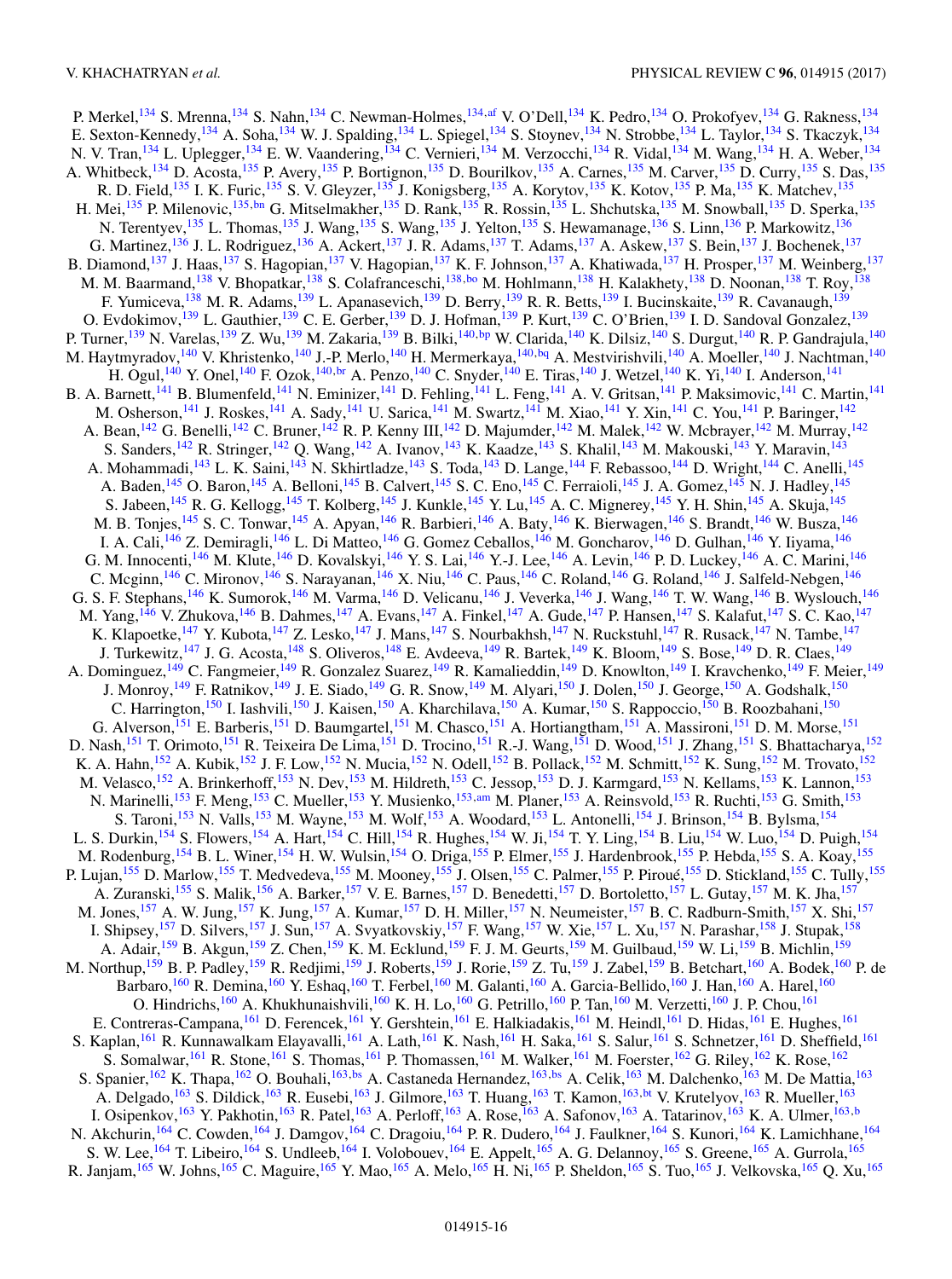<span id="page-16-0"></span>M. W. Arenton,<sup>[166](#page-19-0)</sup> B. Cox,<sup>166</sup> B. Francis,<sup>166</sup> J. Goodell,<sup>166</sup> R. Hirosky,<sup>166</sup> A. Ledovskoy,<sup>166</sup> H. Li,<sup>166</sup> C. Lin,<sup>166</sup> C. Neu,<sup>166</sup> T. Sinthuprasith,<sup>[166](#page-19-0)</sup> X. Sun,<sup>166</sup> Y. Wang,<sup>166</sup> E. Wolfe,<sup>166</sup> J. Wood,<sup>166</sup> F. Xia,<sup>166</sup> C. Clarke,<sup>[167](#page-19-0)</sup> R. Harr,<sup>167</sup> P. E. Karchin,<sup>167</sup> C. Kottachchi Kankanamge Don,<sup>[167](#page-19-0)</sup> P. Lamichhane,<sup>167</sup> J. Sturdy,<sup>167</sup> D. A. Belknap,<sup>[168](#page-19-0)</sup> D. Carlsmith,<sup>168</sup> M. Cepeda,<sup>168</sup> S. Dasu, <sup>[168](#page-19-0)</sup> L. Dodd, <sup>168</sup> S. Duric, <sup>168</sup> B. Gomber, <sup>168</sup> M. Grothe, <sup>168</sup> M. Herndon, <sup>168</sup> A. Hervé, <sup>168</sup> P. Klabbers, <sup>168</sup> A. Lanaro, <sup>168</sup> A. Levine, <sup>[168](#page-19-0)</sup> K. Long, <sup>168</sup> R. Loveless, <sup>168</sup> A. Mohapatra, <sup>168</sup> I. Ojalvo, <sup>168</sup> T. Perry, <sup>168</sup> G. A. Pierro, <sup>168</sup> G. Polese, <sup>168</sup> T. Ruggles, <sup>168</sup> T. Sarangi,<sup>[168](#page-19-0)</sup> A. Savin,<sup>168</sup> A. Sharma,<sup>168</sup> N. Smith,<sup>168</sup> W. H. Smith,<sup>168</sup> D. Taylor,<sup>168</sup> P. Verwilligen,<sup>168</sup> and N. Woods<sup>168</sup>

## (CMS Collaboration)

*Yerevan Physics Institute, Yerevan, Armenia Institut für Hochenergiephysik der OeAW, Wien, Austria National Centre for Particle and High Energy Physics, Minsk, Belarus Universiteit Antwerpen, Antwerpen, Belgium Vrije Universiteit Brussel, Brussel, Belgium Université Libre de Bruxelles, Bruxelles, Belgium Ghent University, Ghent, Belgium Université Catholique de Louvain, Louvain-la-Neuve, Belgium Université de Mons, Mons, Belgium Centro Brasileiro de Pesquisas Fisicas, Rio de Janeiro, Brazil Universidade do Estado do Rio de Janeiro, Rio de Janeiro, Brazil* 12a*Universidade Estadual Paulista São Paulo, Brazil* 12b*Universidade Federal do ABC, São Paulo, Brazil Institute for Nuclear Research and Nuclear Energy, Sofia, Bulgaria University of Sofia, Sofia, Bulgaria Institute of High Energy Physics, Beijing, China State Key Laboratory of Nuclear Physics and Technology, Peking University, Beijing, China Universidad de Los Andes, Bogota, Colombia University of Split, Faculty of Electrical Engineering, Mechanical Engineering and Naval Architecture, Split, Croatia University of Split, Faculty of Science, Split, Croatia Institute Rudjer Boskovic, Zagreb, Croatia University of Cyprus, Nicosia, Cyprus Charles University, Prague, Czech Republic Academy of Scientific Research and Technology of the Arab Republic of Egypt, Egyptian Network of High Energy Physics, Cairo, Egypt National Institute of Chemical Physics and Biophysics, Tallinn, Estonia Department of Physics, University of Helsinki, Helsinki, Finland Helsinki Institute of Physics, Helsinki, Finland Lappeenranta University of Technology, Lappeenranta, Finland DSM/IRFU, CEA/Saclay, Gif-sur-Yvette, France Laboratoire Leprince-Ringuet, Ecole Polytechnique, IN2P3-CNRS, Palaiseau, France Institut Pluridisciplinaire Hubert Curien, Université de Strasbourg, Université de Haute Alsace Mulhouse, CNRS/IN2P3, Strasbourg, France Centre de Calcul de l'Institut National de Physique Nucleaire et de Physique des Particules, CNRS/IN2P3, Villeurbanne, France Université de Lyon, Université Claude Bernard Lyon 1, CNRS-IN2P3, Institut de Physique Nucléaire de Lyon, Villeurbanne, France Georgian Technical University, Tbilisi, Georgia Tbilisi State University, Tbilisi, Georgia RWTH Aachen University, I. Physikalisches Institut, Aachen, Germany RWTH Aachen University, III. Physikalisches Institut A, Aachen, Germany RWTH Aachen University, III. Physikalisches Institut B, Aachen, Germany Deutsches Elektronen-Synchrotron, Hamburg, Germany University of Hamburg, Hamburg, Germany Institut für Experimentelle Kernphysik, Karlsruhe, Germany Institute of Nuclear and Particle Physics (INPP), NCSR Demokritos, Aghia Paraskevi, Greece National and Kapodistrian University of Athens, Athens, Greece University of Ioánnina, Ioánnina, Greece Wigner Research Centre for Physics, Budapest, Hungary Institute of Nuclear Research ATOMKI, Debrecen, Hungary University of Debrecen, Debrecen, Hungary National Institute of Science Education and Research, Bhubaneswar, India*

*Panjab University, Chandigarh, India*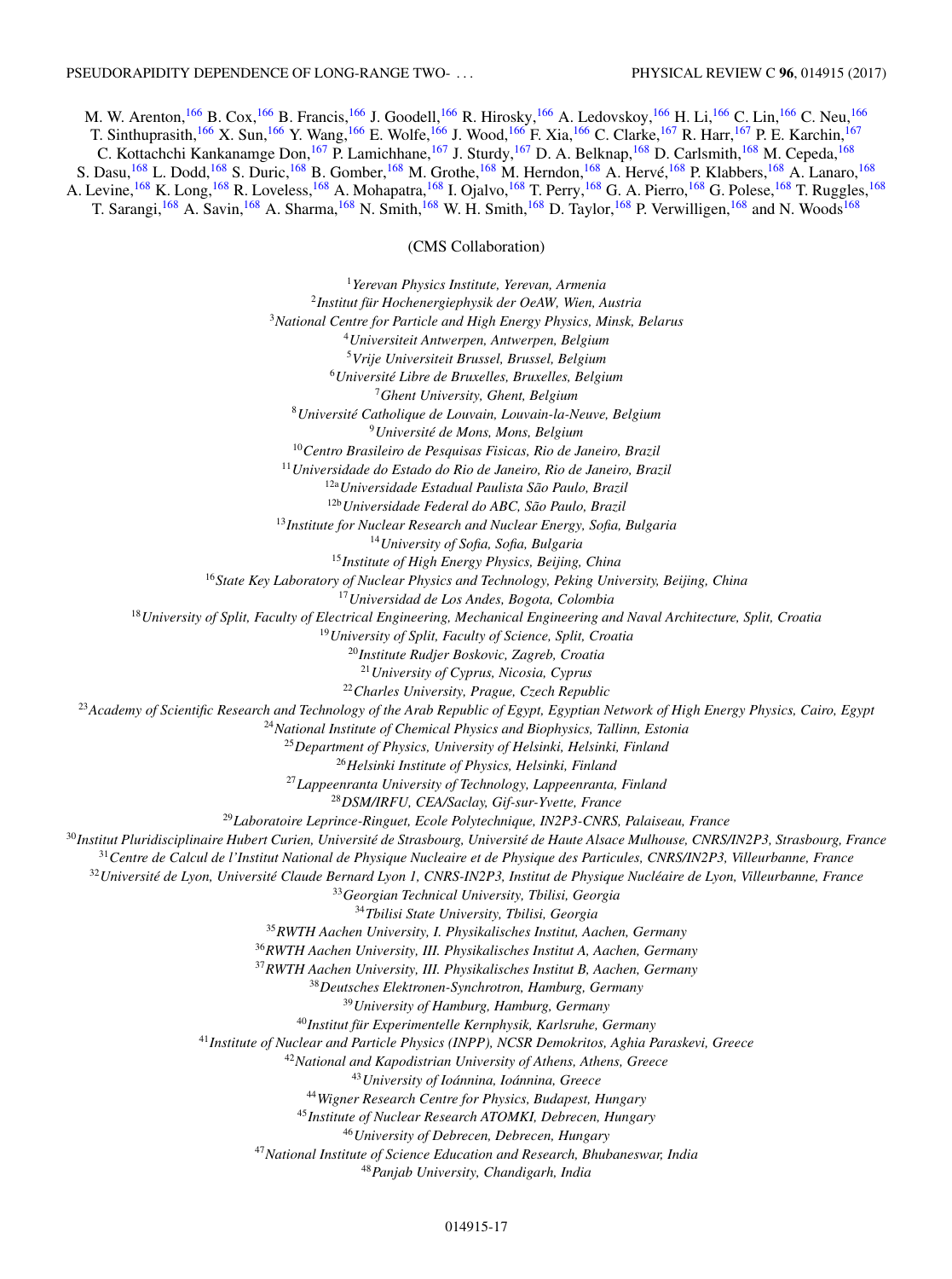<span id="page-17-0"></span><sup>49</sup>*University of Delhi, Delhi, India* <sup>50</sup>*Saha Institute of Nuclear Physics, Kolkata, India* <sup>51</sup>*Bhabha Atomic Research Centre, Mumbai, India* <sup>52</sup>*Tata Institute of Fundamental Research, Mumbai, India* <sup>53</sup>*Indian Institute of Science Education and Research (IISER), Pune, India* <sup>54</sup>*Institute for Research in Fundamental Sciences (IPM), Tehran, Iran* <sup>55</sup>*University College Dublin, Dublin, Ireland* 56a*INFN Sezione di Bari, Bari, Italy* 56b*Università di Bari, Bari, Italy* 56c*Politecnico di Bari, Bari, Italy* 57a*INFN Sezione di Bologna, Bologna, Italy* 57b*Università di Bologna, Bologna, Italy* 58a*INFN Sezione di Catania, Catania, Italy* 58b*Università di Catania, Catania, Italy* 59a*INFN Sezione di Firenze, Firenze, Italy* 59b*Università di Firenze, Firenze, Italy* <sup>60</sup>*INFN Laboratori Nazionali di Frascati, Frascati, Italy* 61a*INFN Sezione di Genova, Genova, Italy* 61b*Università di Genova, Genova, Italy* 62a*INFN Sezione di Milano-Bicocca, Milano, Italy* 62b*Università di Milano-Bicocca, Milano, Italy* 63a*INFN Sezione di Napoli, Roma, Italy* 63b*Università di Napoli 'Federico II', Roma, Italy* 63c*Napoli, Italy, Università della Basilicata, Roma, Italy* 63d*Potenza, Italy, Università G. Marconi, Roma, Italy* 64a*INFN Sezione di Padova, Trento, Italy* 64b*Università di Padova, Trento, Italy* 64c*Padova, Italy, Università di Trento,Trento, Italy* 65a*INFN Sezione di Pavia, Pavia, Italy* 65b*Università di Pavia, Pavia, Italy* 66a*INFN Sezione di Perugia, Perugia, Italy* 66b*Università di Perugia, Perugia, Italy* 67a*INFN Sezione di Pisa, Pisa, Italy* 67b*Università di Pisa, Pisa, Italy* 67c*Scuola Normale Superiore di Pisa, Pisa, Italy* 68a*INFN Sezione di Roma, Roma, Italy* 68b*Università di Roma, Roma, Italy* 69a*INFN Sezione di Torino, Novara, Italy* 69b*Università di Torino, Novara, Italy* 69c*Torino, Italy, Università del Piemonte Orientale, Novara, Italy* 70a*INFN Sezione di Trieste, Trieste, Italy* 70b*Università di Trieste, Trieste, Italy* <sup>71</sup>*Kangwon National University, Chunchon, Korea* <sup>72</sup>*Kyungpook National University, Daegu, Korea* <sup>73</sup>*Chonbuk National University, Jeonju, Korea* <sup>74</sup>*Chonnam National University, Institute for Universe and Elementary Particles, Kwangju, Korea* <sup>75</sup>*Korea University, Seoul, Korea* <sup>76</sup>*Seoul National University, Seoul, Korea* <sup>77</sup>*University of Seoul, Seoul, Korea* <sup>78</sup>*Sungkyunkwan University, Suwon, Korea* <sup>79</sup>*Vilnius University, Vilnius, Lithuania* <sup>80</sup>*National Centre for Particle Physics, Universiti Malaya, Kuala Lumpur, Malaysia* <sup>81</sup>*Centro de Investigacion y de Estudios Avanzados del IPN, Mexico City, Mexico* <sup>82</sup>*Universidad Iberoamericana, Mexico City, Mexico* <sup>83</sup>*Benemerita Universidad Autonoma de Puebla, Puebla, Mexico* <sup>84</sup>*Universidad Autónoma de San Luis Potosí, San Luis Potosí, Mexico* <sup>85</sup>*University of Auckland, Auckland, New Zealand* <sup>86</sup>*University of Canterbury, Christchurch, New Zealand* <sup>87</sup>*National Centre for Physics, Quaid-I-Azam University, Islamabad, Pakistan*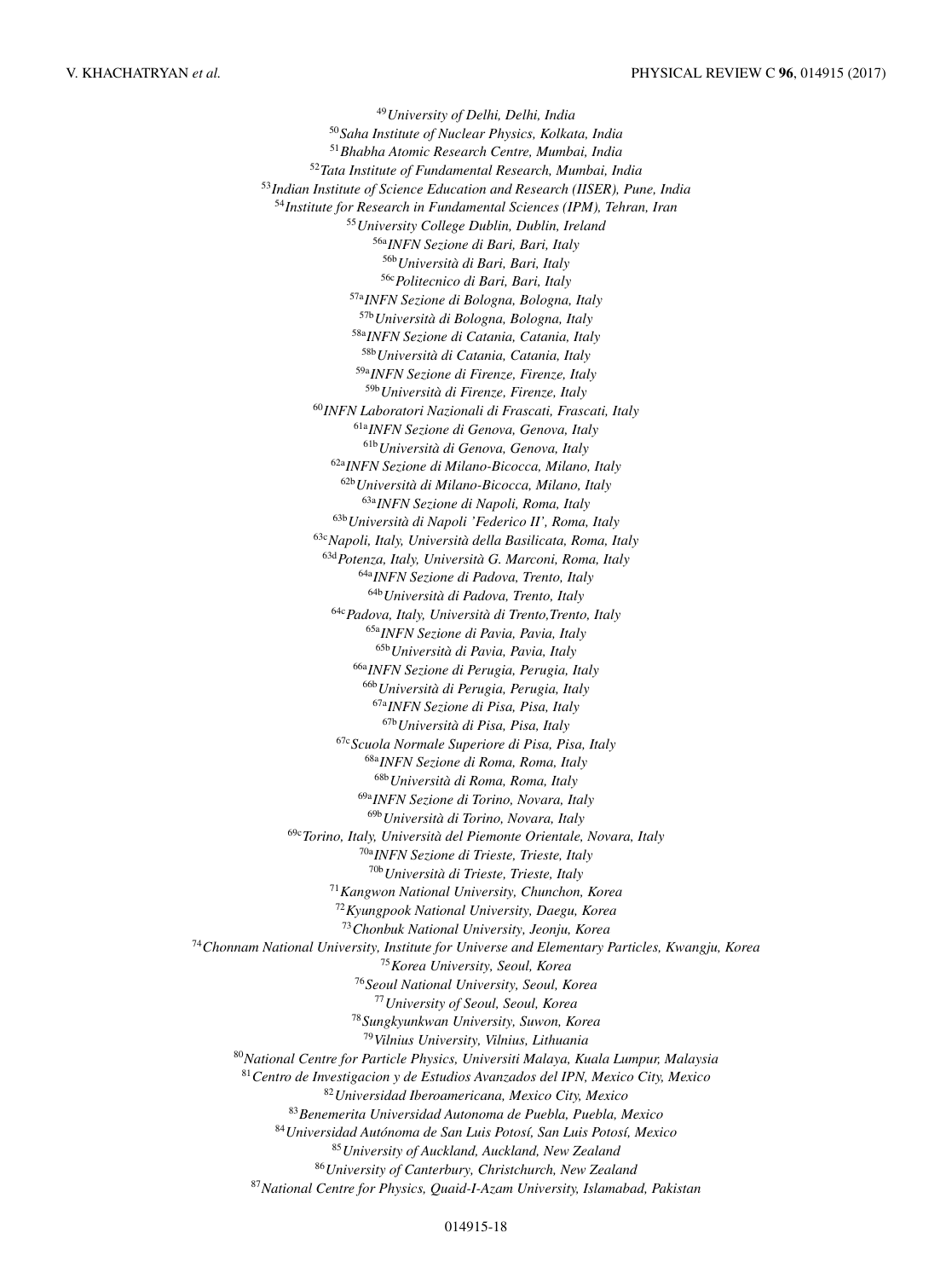<span id="page-18-0"></span>*National Centre for Nuclear Research, Swierk, Poland Institute of Experimental Physics, Faculty of Physics, University of Warsaw, Warsaw, Poland Laboratório de Instrumentação e Física Experimental de Partículas, Lisboa, Portugal Joint Institute for Nuclear Research, Dubna, Russia Petersburg Nuclear Physics Institute, Gatchina (St. Petersburg), Russia Institute for Nuclear Research, Moscow, Russia Institute for Theoretical and Experimental Physics, Moscow, Russia National Research Nuclear University 'Moscow Engineering Physics Institute' (MEPhI), Moscow, Russia P.N. Lebedev Physical Institute, Moscow, Russia Skobeltsyn Institute of Nuclear Physics, Lomonosov Moscow State University, Moscow, Russia State Research Center of Russian Federation, Institute for High Energy Physics, Protvino, Russia University of Belgrade, Faculty of Physics and Vinca Institute of Nuclear Sciences, Belgrade, Serbia Centro de Investigaciones Energéticas Medioambientales y Tecnológicas (CIEMAT), Madrid, Spain Universidad Autónoma de Madrid, Madrid, Spain Universidad de Oviedo, Oviedo, Spain Instituto de Física de Cantabria (IFCA), CSIC-Universidad de Cantabria, Santander, Spain CERN, European Organization for Nuclear Research, Geneva, Switzerland Paul Scherrer Institut, Villigen, Switzerland Institute for Particle Physics, ETH Zurich, Zurich, Switzerland Universität Zürich, Zurich, Switzerland National Central University, Chung-Li, Taiwan National Taiwan University (NTU), Taipei, Taiwan Chulalongkorn University, Faculty of Science, Department of Physics, Bangkok, Thailand Cukurova University, Adana, Turkey Middle East Technical University, Physics Department, Ankara, Turkey Bogazici University, Istanbul, Turkey Istanbul Technical University, Istanbul, Turkey Institute for Scintillation Materials of National Academy of Science of Ukraine, Kharkov, Ukraine National Scientific Center, Kharkov Institute of Physics and Technology, Kharkov, Ukraine University of Bristol, Bristol, United Kingdom Rutherford Appleton Laboratory, Didcot, United Kingdom Imperial College, London, United Kingdom Brunel University, Uxbridge, United Kingdom Baylor University, Waco, Texas, USA The University of Alabama, Tuscaloosa, Alabama, USA Boston University, Boston, Massachusetts, USA Brown University, Providence, Rhode Island, USA University of California, Davis, Davis, California, USA University of California, Los Angeles, California, USA University of California, Riverside, Riverside, California, USA University of California, San Diego, La Jolla, California, USA University of California, Santa Barbara, Santa Barbara, California, USA California Institute of Technology, Pasadena, California, USA Carnegie Mellon University, Pittsburgh, USA University of Colorado Boulder, Boulder, Colorado, USA Cornell University, Ithaca, New York, USA Fermi National Accelerator Laboratory, Batavia, Illinois, USA University of Florida, Gainesville, Florida, USA Florida International University, Miami, Florida, USA Florida State University, Tallahassee, Florida, USA Florida Institute of Technology, Melbourne, Florida, USA University of Illinois at Chicago (UIC), Chicago, Illinois, USA The University of Iowa, Iowa City, Iowa, USA Johns Hopkins University, Baltimore, Maryland, USA The University of Kansas, Lawrence, Kansas, USA Kansas State University, Manhattan, Kansas, USA Lawrence Livermore National Laboratory, Livermore, California, USA University of Maryland, College Park, Maryland, USA Massachusetts Institute of Technology, Cambridge, Massachusetts USA*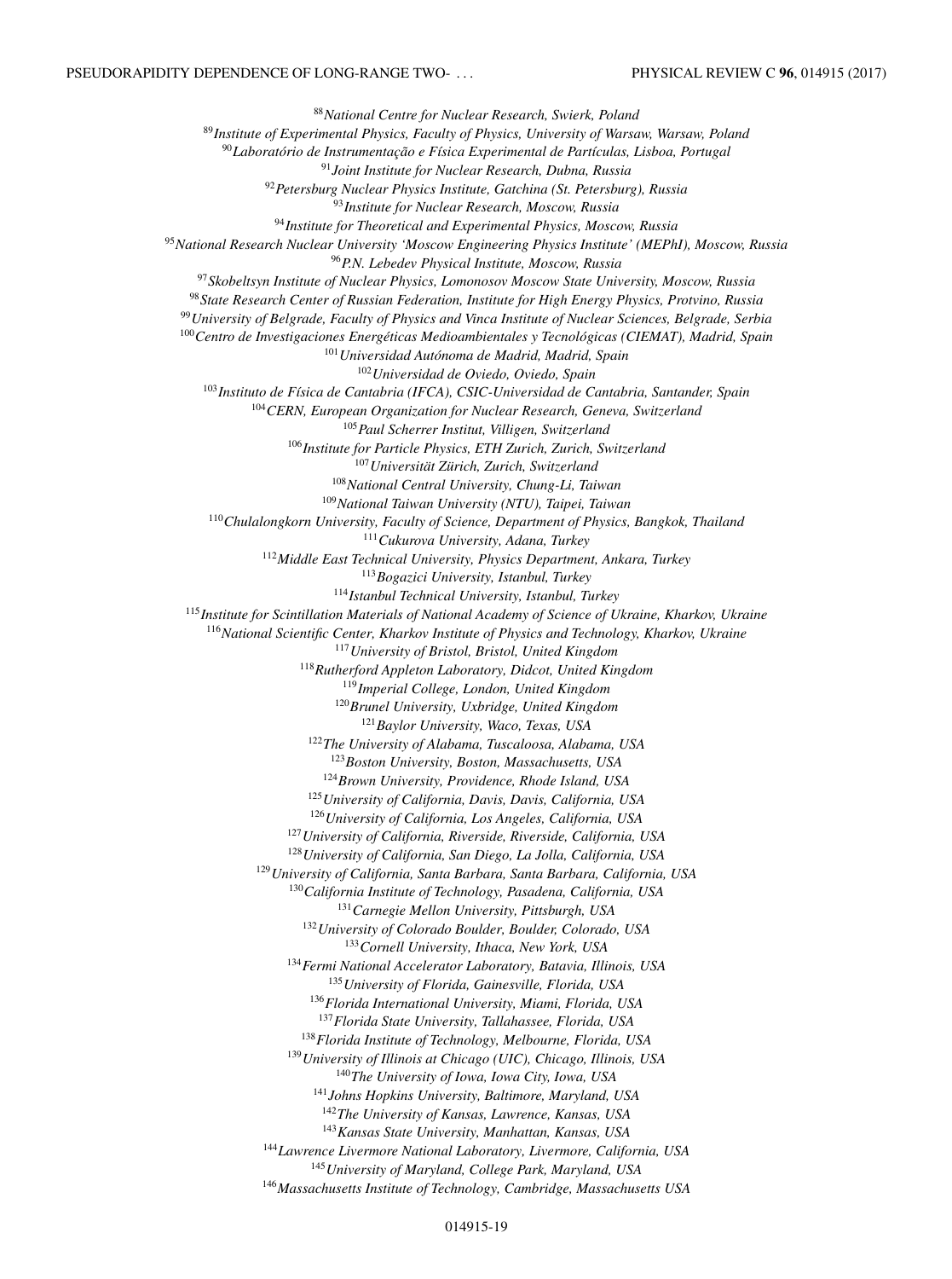<span id="page-19-0"></span>*University of Minnesota, Minneapolis, Minnesota, USA University of Mississippi, Oxford, Mississippi, USA University of Nebraska-Lincoln, Lincoln, Nebraska, USA State University of New York at Buffalo, Buffalo, New York, USA Northeastern University, Boston, Massachusetts, USA Northwestern University, Evanston, Illinois, USA University of Notre Dame, Notre Dame, Indiana, USA The Ohio State University, Columbus, Ohio, USA Princeton University, Princeton, New Jersey, USA University of Puerto Rico, Mayaguez, Puerto Rico Purdue University, West Lafayette, Indiana, USA Purdue University Calumet, Hammond, Indiana, USA Rice University, Houston, Texas, USA University of Rochester, Rochester, New York, USA Rutgers, The State University of New Jersey, Piscataway, New Jersey, USA University of Tennessee, Knoxville, Tennessee, USA Texas A&M University, College Station, Texas, USA Texas Tech University, Lubbock, Texas, USA Vanderbilt University, Nashville, Tennessee, USA University of Virginia, Charlottesville, Virginia, USA Wayne State University, Detroit, Michigan, USA University of Wisconsin - Madison, Madison, Wisconsin, USA*

<sup>a</sup> Also at Vienna University of Technology, Vienna, Austria.

<sup>b</sup>Also at CERN, European Organization for Nuclear Research, Geneva, Switzerland.

c Also at State Key Laboratory of Nuclear Physics and Technology, Peking University, Beijing, China.

<sup>d</sup>Also at Institut Pluridisciplinaire Hubert Curien, Université de Strasbourg, Université de Haute Alsace Mulhouse, CNRS/IN2P3, Strasbourg, France.

e Also at National Institute of Chemical Physics and Biophysics, Tallinn, Estonia.

f Also at Skobeltsyn Institute of Nuclear Physics, Lomonosov Moscow State University, Moscow, Russia.

gAlso at Universidade Estadual de Campinas, Campinas, Brazil.

hAlso at Centre National de la Recherche Scientifique (CNRS) - IN2P3, Paris, France.

i Also at Laboratoire Leprince-Ringuet, Ecole Polytechnique, IN2P3-CNRS, Palaiseau, France.

j Also at Joint Institute for Nuclear Research, Dubna, Russia.

kAlso at Helwan University, Cairo, Egypt.

l Now at Zewail City of Science and Technology, Zewail, Egypt.

mAlso at British University in Egypt, Cairo, Egypt.

<sup>n</sup>Now at Ain Shams University, Cairo, Egypt.

<sup>o</sup>Also at Université de Haute Alsace, Mulhouse, France.

pAlso at Tbilisi State University, Tbilisi, Georgia.

<sup>q</sup>Also at RWTH Aachen University, III. Physikalisches Institut A, Aachen, Germany.

r Also at University of Hamburg, Hamburg, Germany.

s Also at Brandenburg University of Technology, Cottbus, Germany.

t Also at Institute of Nuclear Research ATOMKI, Debrecen, Hungary.

<sup>u</sup>Also at Eötvös Loránd University, Budapest, Hungary.

vAlso at University of Debrecen, Debrecen, Hungary.

wAlso at Wigner Research Centre for Physics, Budapest, Hungary.

xAlso at Indian Institute of Science Education and Research, Bhopal, India.

yAlso at University of Visva-Bharati, Santiniketan, India.

<sup>z</sup>Now at King Abdulaziz University, Jeddah, Saudi Arabia.

aa Also at University of Ruhuna, Matara, Sri Lanka.

abAlso at Isfahan University of Technology, Isfahan, Iran.

acAlso at University of Tehran, Department of Engineering Science, Tehran, Iran.

adAlso at Plasma Physics Research Center, Science and Research Branch, Islamic Azad University, Tehran, Iran.

aeAlso at Università degli Studi di Siena, Siena, Italy.

afDeceased.

agAlso at Purdue University, West Lafayette, USA.

ahNow at Hanyang University, Seoul, Korea.

aiAlso at International Islamic University of Malaysia, Kuala Lumpur, Malaysia.

aj Also at Malaysian Nuclear Agency, MOSTI, Kajang, Malaysia.